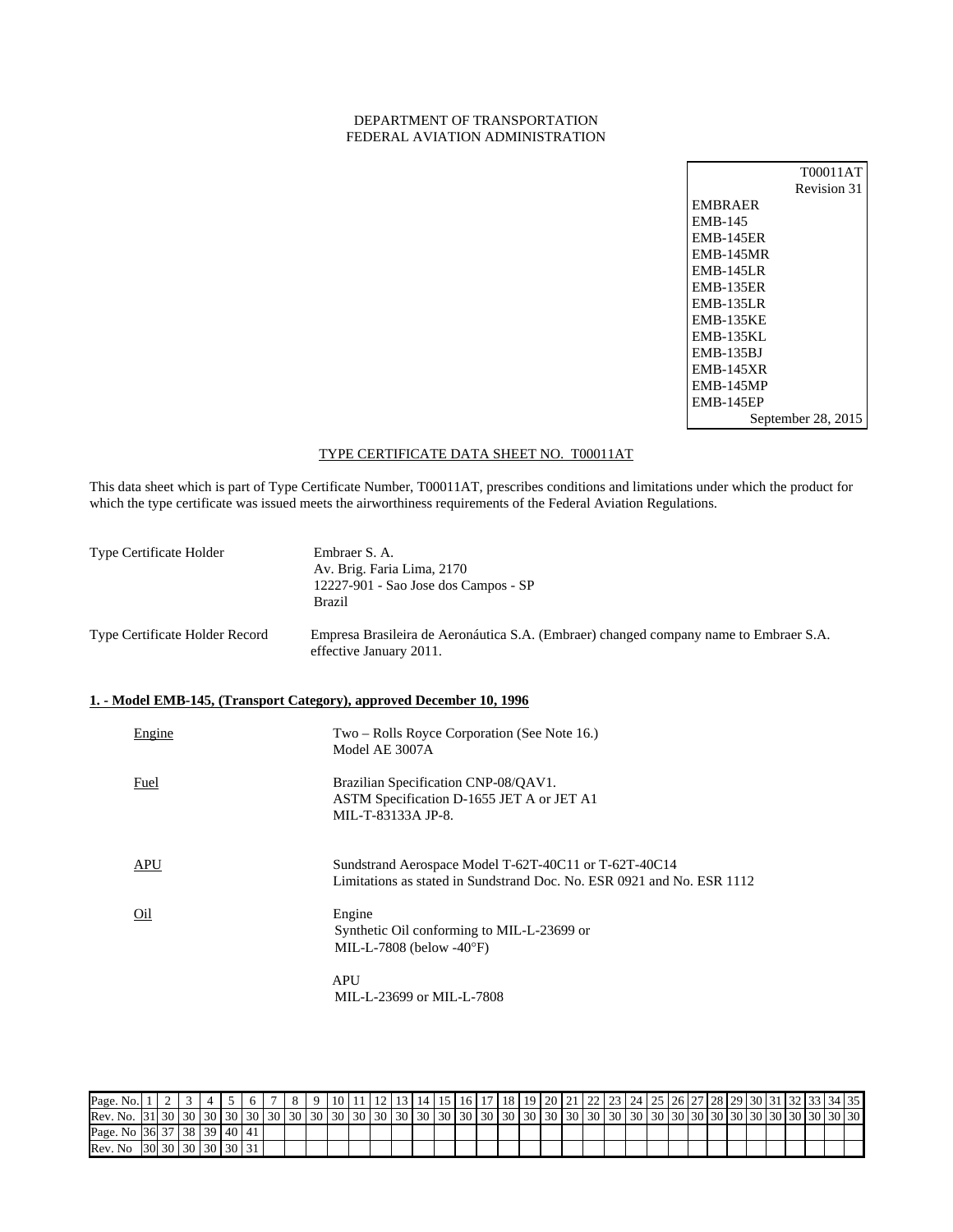## Engine Model AE3007A Limits

| <b>Operating Conditions</b>                                                                  |                        | Static Thrust (lb.)             | Rotor Speed (%)                                         |                                                                                                                                                                    | Temperature Interturbine $(^{\circ}C)$ |
|----------------------------------------------------------------------------------------------|------------------------|---------------------------------|---------------------------------------------------------|--------------------------------------------------------------------------------------------------------------------------------------------------------------------|----------------------------------------|
|                                                                                              | $-1000$ ft             | SL                              | N1                                                      | N2                                                                                                                                                                 | <b>ITT</b>                             |
| Takeoff                                                                                      | 7,593                  | 7,457                           | $100^{(2)}$                                             | $102.5^{(}N2^{3)}$                                                                                                                                                 | 921(1) (1690°F)                        |
| Maximum Continuous                                                                           | 6,851                  | 6,725                           | 100                                                     | 102.5                                                                                                                                                              | 868 (1600°F)                           |
| Ground                                                                                       |                        |                                 |                                                         | 53.6 (min), 102.5 (max)                                                                                                                                            |                                        |
| <b>Starting</b>                                                                              |                        |                                 |                                                         |                                                                                                                                                                    | 800 (1472°F)                           |
| (1) Time limited to 5 minutes.<br>$(2)$ 100 % N1 =8,700 rpm<br>$(3)$ 102.5 % N2 = 16,270 rpm |                        |                                 |                                                         |                                                                                                                                                                    |                                        |
| Oil Temperature                                                                              |                        |                                 |                                                         |                                                                                                                                                                    |                                        |
| Maximum:                                                                                     |                        |                                 | $126^{\circ}C(260^{\circ}F)$                            |                                                                                                                                                                    |                                        |
| Normal oil temperature range:                                                                |                        |                                 | 21°C to 126°C (70 at 260°F)                             |                                                                                                                                                                    |                                        |
| Minimum temperature for starting:                                                            |                        |                                 |                                                         | above -40°C (-40°F) for lubrication oil specified by MIL-L-23699<br>above -54 $\rm{^{\circ}C}$ (-65 $\rm{^{\circ}F}$ ) for lubrication oil specified by MIL-L-7808 |                                        |
| Minimum to increase N2 above 83%: $40^{\circ}C (104^{\circ}F)$                               |                        |                                 |                                                         |                                                                                                                                                                    |                                        |
| <b>Oil Pressure</b>                                                                          |                        |                                 |                                                         |                                                                                                                                                                    |                                        |
| Maximum:                                                                                     |                        |                                 |                                                         | 95 psig - This limit may be exceeded during starts if oil temperature is below 21°C.                                                                               |                                        |
|                                                                                              |                        |                                 |                                                         | For takeoff and go-around the maximum limit is 115 psi, limited to 5 minutes.                                                                                      |                                        |
|                                                                                              |                        |                                 |                                                         | For aircraft which have complied with SBAE30071-79-025 or equivalent, the maximum limit for                                                                        |                                        |
|                                                                                              |                        |                                 | takeoff and go around is 155 PSI, limited to 2 minutes. |                                                                                                                                                                    |                                        |
| Minimum:                                                                                     |                        | 48 psig (N2 equal or above 88%) |                                                         |                                                                                                                                                                    |                                        |
|                                                                                              | 34 psig (N2 below 88%) |                                 |                                                         |                                                                                                                                                                    |                                        |
| <b>APU Limits (both models)</b>                                                              |                        |                                 |                                                         |                                                                                                                                                                    |                                        |
| Maximum RPM:                                                                                 | 108%                   |                                 |                                                         |                                                                                                                                                                    |                                        |
| Maximum EGT:                                                                                 |                        |                                 |                                                         | Steady State (Time limited to 5 minutes) 1323°F (717°C)                                                                                                            |                                        |
|                                                                                              |                        |                                 | Running (Normal) 1256°F (680°C)                         |                                                                                                                                                                    |                                        |
| <b>Airspeed Limits (EAS)</b>                                                                 |                        |                                 |                                                         | Maximum Operating Limit Speed $V_{MO}$ :                                                                                                                           |                                        |
|                                                                                              |                        |                                 | $-0$ to 8,000 ft:                                       |                                                                                                                                                                    | 250 KEAS                               |
|                                                                                              |                        |                                 | $-10,000$ to 26,300 ft:                                 |                                                                                                                                                                    | <b>320 KEAS</b>                        |
|                                                                                              |                        |                                 | $-26,300$ to 37,000 ft:                                 | - (Linear variation from $8,000$ to $10,000$ ft.)                                                                                                                  | 0.78 Mach                              |
|                                                                                              |                        |                                 |                                                         |                                                                                                                                                                    |                                        |
|                                                                                              |                        |                                 | Maneuvering speed $(V_A)$ :                             |                                                                                                                                                                    | 200 KEAS                               |
|                                                                                              |                        |                                 |                                                         | Maximum flap extended speed $(V_{\text{FF}})$ :                                                                                                                    |                                        |
|                                                                                              |                        |                                 | - Flaps $9^{\circ}$ (Takeoff/Approach):                 |                                                                                                                                                                    | 250 KEAS                               |
|                                                                                              |                        |                                 | Flaps 22°:                                              |                                                                                                                                                                    | 200 KEAS                               |
|                                                                                              |                        |                                 | Flaps $45^{\circ}$ (Landing):                           |                                                                                                                                                                    | <b>145 KEAS</b>                        |
|                                                                                              |                        |                                 |                                                         | Maximum landing gear extended speed $(V_{I,F})$ :                                                                                                                  | <b>250 KEAS</b>                        |
|                                                                                              |                        |                                 |                                                         | Maximum landing gear operating speed $(VLO)$ :                                                                                                                     |                                        |
|                                                                                              |                        |                                 | $-VLO$ for retraction                                   |                                                                                                                                                                    | 200 KEAS                               |
|                                                                                              |                        |                                 | $-VLO$ for extension                                    |                                                                                                                                                                    | 250 KEAS                               |
|                                                                                              |                        |                                 |                                                         |                                                                                                                                                                    |                                        |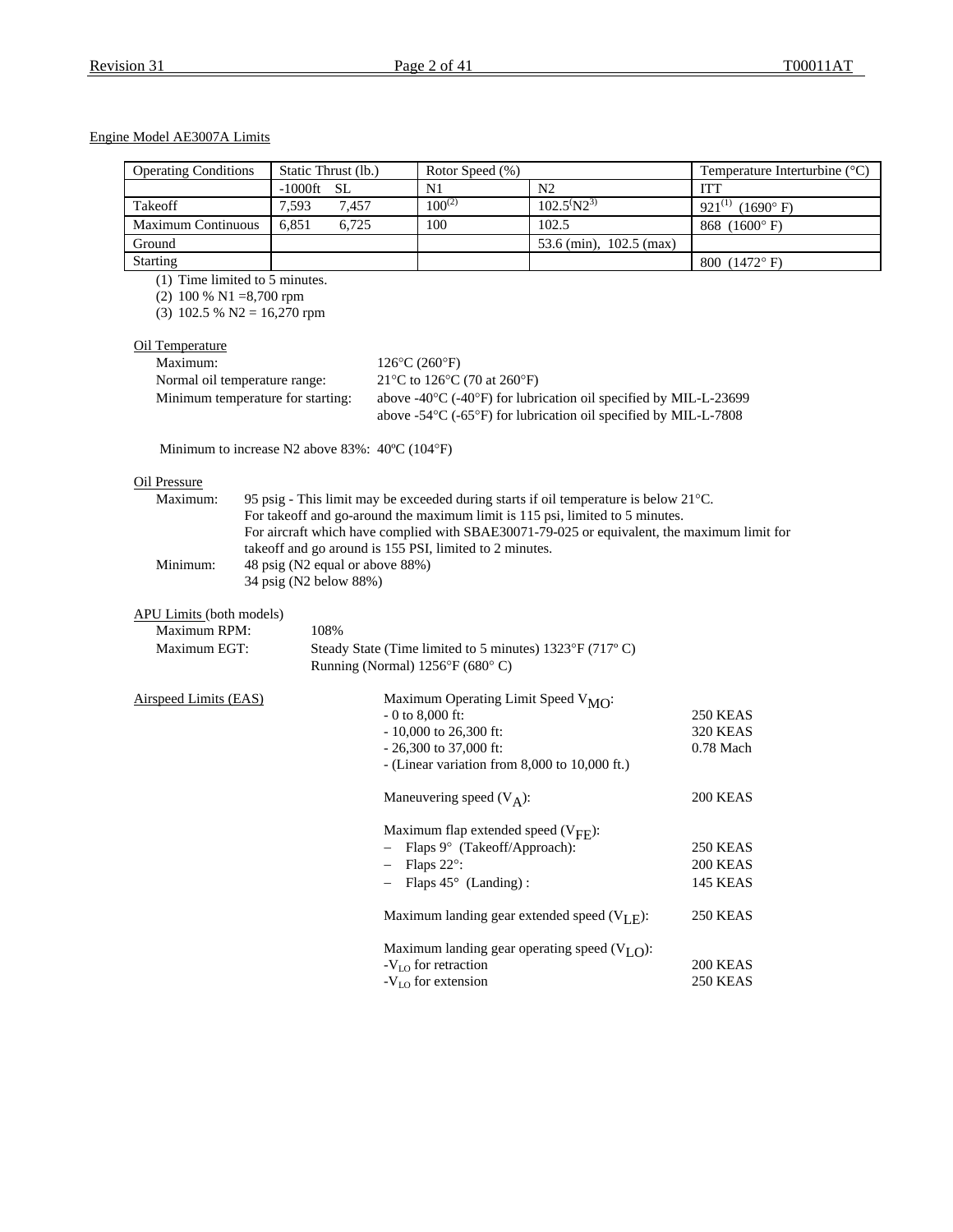| C.G Limits                                                             |                                         |                                                                                                                                                                                                                                                                                                                                                          |
|------------------------------------------------------------------------|-----------------------------------------|----------------------------------------------------------------------------------------------------------------------------------------------------------------------------------------------------------------------------------------------------------------------------------------------------------------------------------------------------------|
| (landing gear extended)                                                |                                         | 592.4 to 623.3 inches (15.6% to 43% MAC) with 42,549 lbs. (19,300 kg).<br>592.4 to 623.3 inches (15.6% to 43% MAC) with 42,328 lbs. (19,200 kg).<br>588.3 to 623.3 inches (12% to 43% MAC) with 34,171 lbs. (15,500 kg).<br>588.3 to 623.3 inches (12% to 43% MAC) with 28,660 lbs. (13,000 kg).<br>619.9 inches (40% MAC) with 26,455 lbs. (12,000 kg). |
|                                                                        |                                         | Straight linear variation between the points given.                                                                                                                                                                                                                                                                                                      |
|                                                                        |                                         | Moment due to landing gear retraction - 10,155 in-lbs. (-117 kgf-m)<br>(the aircraft C.G. is moved forward with the retraction).                                                                                                                                                                                                                         |
| Maximum Weights                                                        | Ramp<br>Takeoff<br>Landing<br>Zero fuel | 42,549 lbs. (19,300 kgf)<br>42,328 lbs. (19,200 kgf)<br>41,226 lbs. (18,700 kgf)<br>37,698 lb (17,100 kgf)                                                                                                                                                                                                                                               |
| <b>Maximum Baggage</b>                                                 | $2,646$ lb $(1,200 \text{ kg})$         |                                                                                                                                                                                                                                                                                                                                                          |
| <b>Fuel Capacity</b>                                                   |                                         | 1373.8 gallons (two tanks, 686.9 gallons each at +603.6 inches).<br>Unusable fuel of 14.3 gallons (7.15 gallons for each tank).                                                                                                                                                                                                                          |
| Serial Numbers Eligible                                                |                                         | 145004 and subsequent. A Brazilian Certificate of Airworthiness for Export endorsed as<br>noted under "Import Requirements" must be submitted for each individual aircraft for which<br>application for U.S. certification is made.                                                                                                                      |
| 2. - Model EMB-145ER, (Transport Category), Approved December 10, 1996 |                                         |                                                                                                                                                                                                                                                                                                                                                          |
| Engine                                                                 |                                         | Two – Rolls Royce Corporation (See Note 16.)<br>Model AE 3007A, AE3007A1/1, AE3007A1/2, AE3007A1, or Model AE3007A1P<br>(See Note 12 for engine intermix operation.)                                                                                                                                                                                     |
| Fuel                                                                   | MIL-T-83133A JP-8.                      | Brazilian Specification CNP-08/QAV1.<br>ASTM Specification D-1655 JET A or JET A1                                                                                                                                                                                                                                                                        |
| <b>APU</b>                                                             |                                         | Sundstrand Aerospace Model T-62T-40C11 or T-62T-40C14<br>Limitations as stated in Sundstrand Doc. No. ESR 0921 and No. ESR 1112                                                                                                                                                                                                                          |
| Oil                                                                    | Engine:                                 | MIL-L-7808 or MIL-L-23699                                                                                                                                                                                                                                                                                                                                |

#### Engine Models AE3007A and AE3007A1/1 Limits

| <b>Operating Conditions</b> | Static Thrust (lb.) | Rotor Speed (%) |                         | Temperature Interturbine $(^{\circ}C)$ |
|-----------------------------|---------------------|-----------------|-------------------------|----------------------------------------|
|                             | $-1000$ ft          | N <sub>1</sub>  | N <sub>2</sub>          | IТΊ                                    |
| Takeoff                     | .580                | $100^{(2)}$     | $102.5^{(3)}$           | $921^{(1)}$<br>$(1690^{\circ} F)$      |
| <b>Maximum Continuous</b>   | 6.820               | 100             | 102.5                   | $(1600^{\circ} F)$<br>868              |
| Ground                      |                     |                 | 53.6 (min), 102.5 (max) |                                        |
| <b>Starting</b>             |                     |                 |                         | 800 $(1472^{\circ} F)$                 |

APU: MIL-L-23699 or MIL-L-7808

(1) Time limited to 5 minutes.

(2) 100 % N1 =8,700 rpm

(3) 102.5 % N2 =  $16,270$  rpm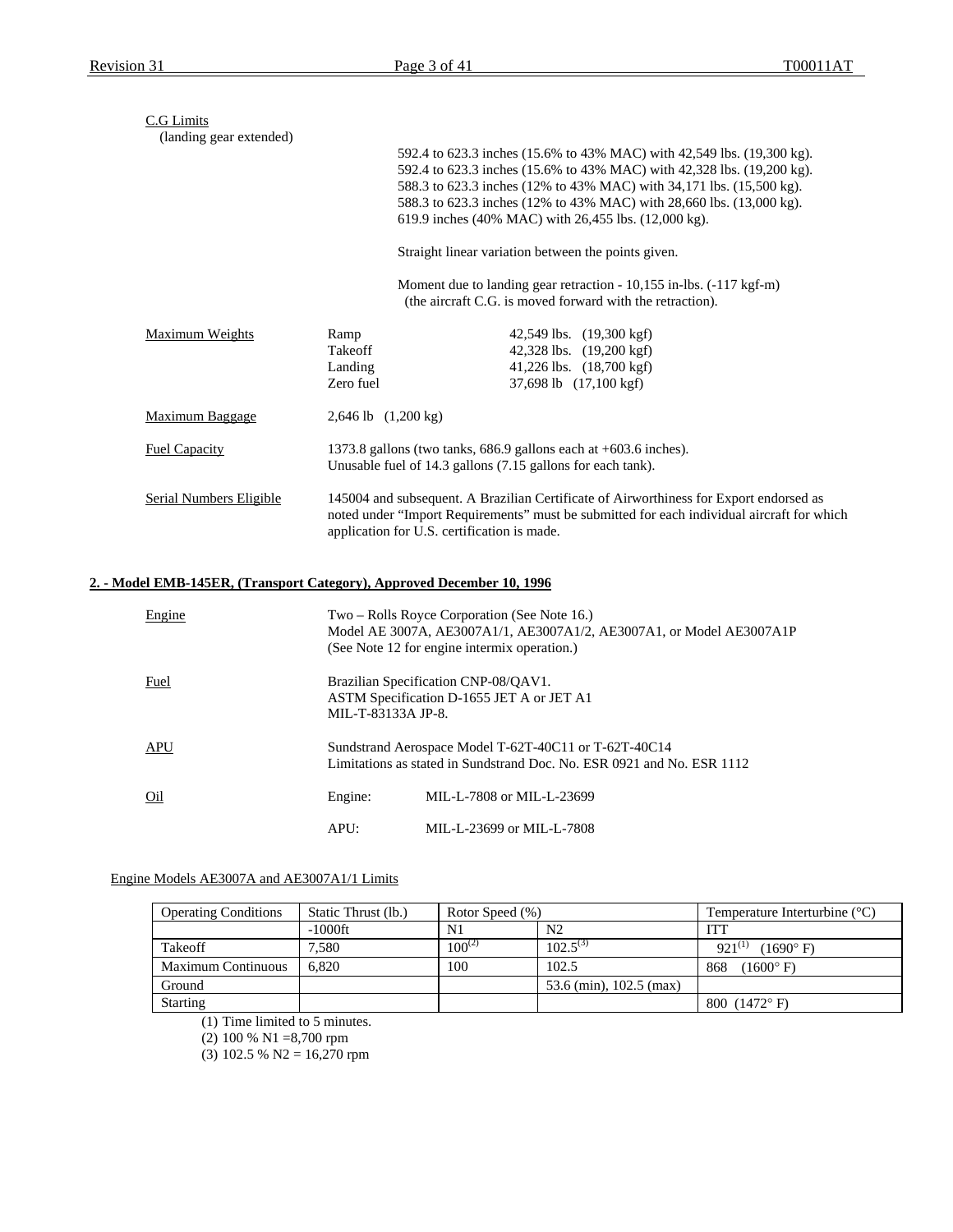## Engine Models AE3007A1/2 and AE3007A1 Limits

| <b>Operating Conditions</b> | Static Thrust (lb.) | Rotor Speed (%) |                           | Temperature Interturbine $(^{\circ}C)$ |
|-----------------------------|---------------------|-----------------|---------------------------|----------------------------------------|
|                             | $-1000$ ft          | N1              | N <sub>2</sub>            | <b>ITT</b>                             |
| Takeoff                     | 7,580               | $100^{(2)}$     | $102.5^{(3)}$             | 948 <sup>(1)</sup> (1738°F)            |
| <b>Maximum Continuous</b>   | 6.820               | 100             | 102.5                     | 901 $(1653^{\circ} \text{ F})$         |
| Ground                      |                     |                 | 53.6 (min), $102.5$ (max) |                                        |
| Starting                    |                     |                 |                           | 800 $(1472^{\circ} F)$                 |

(1) Time limited to 5 minutes.

(2) 100% N1 = 8,700 rpm

(3) 102.5 % N2 =16,270 rpm

## Engine Model AE3007A1P Limits

| <b>Operating Conditions</b> | Static Thrust (lb.) |       | Rotor Speed (%) |                           | Temperature Interturbine $(^{\circ}C)$ |
|-----------------------------|---------------------|-------|-----------------|---------------------------|----------------------------------------|
|                             | -1000ft             | SL    | N1              | N <sub>2</sub>            | ITT                                    |
| Takeoff                     | 8.338               | 8.195 | $100^{(2)}$     | $102.5^{(3)}$             | 948 <sup>(1)</sup> (1738°F)            |
| <b>Maximum Continuous</b>   | 6.852               | 6.759 | 100             | $102.5^{(3)}$             | 901 $(1653^{\circ} \text{ F})$         |
| Ground                      |                     |       |                 | 53.6 (min), $102.5$ (max) |                                        |
| <b>Starting</b>             |                     |       |                 |                           | 800 $(1472^{\circ} F)$                 |

(1) Time limited to 5 minutes.

(2) 100 % N1 =8,700 rpm

(3) 102.5 % N2 = 16,270 rpm

#### Oil Temperature

| Maximum:                      | $126^{\circ}$ C (260 $^{\circ}$ F)                                                                                     |
|-------------------------------|------------------------------------------------------------------------------------------------------------------------|
| Normal oil temperature range: | 21 °C to 126 °C (70 at 260 °F)                                                                                         |
|                               | Minimum temperature for starting: above -40 $\degree$ C (-40 $\degree$ F) for lubrication oil specified by MIL-L-23699 |
|                               | above -54 $\rm{^{\circ}C}$ (-65 $\rm{^{\circ}F}$ ) for lubrication oil specified by MIL-L-7808                         |

Minimum to increase N2 above 83%: 40°C (104°F)

#### Oil Pressure

|                   | Maximum: 95 psig (This limit may be exceeded during starts if oil temperature is below $21^{\circ}C(70^{\circ}F)$ ) |
|-------------------|---------------------------------------------------------------------------------------------------------------------|
|                   | (for Airplanes with engine FADEC software previous to version B7.6 installed).                                      |
|                   | 110 psig (This limit may be exceeded during starts if oil temperature is below $21^{\circ}C(70^{\circ}F)$ )         |
|                   | (for Airplanes with engine FADEC software version B7.6 or later approved                                            |
|                   | version installed).                                                                                                 |
|                   | For takeoff and go-around the maximum limit is 115 psi, limited to 5 minutes.                                       |
|                   | For aircraft which have complied with SBAE 30071-79-025 or equivalent, the maximum                                  |
|                   | limit for take off and go around is 155 PSI, limited to 2 minutes.                                                  |
| Minimum:          | 48 psig (N2 equal or above 88%)                                                                                     |
|                   | 34 psig (N2 below 88%)                                                                                              |
| its (both models) |                                                                                                                     |
|                   |                                                                                                                     |
| Maximum RPM:      | 108%                                                                                                                |

## APU Limi

| Maximum RPM:          | 108%                                                    |
|-----------------------|---------------------------------------------------------|
| Maximum EGT:          | Steady State (Time limited to 5 minutes) 1323°F (717°C) |
|                       | Running (Normal) $1256^{\circ}F(680^{\circ}C)$          |
| Airspeed Limits (EAS) | Maximum Operating Limit Speed $V_{\text{2.60}}$ .       |

| Maximum Operating Limit Speed $V_{\text{MO}}$ :   |                 |
|---------------------------------------------------|-----------------|
| $-0$ to 8,000 ft:                                 | 250 KEAS        |
| $-10,000$ to 26,300 ft:                           | <b>320 KEAS</b> |
| $-26,300$ to 37,000 ft:                           | $0.78$ Mach     |
| - (Linear variation from $8,000$ to $10,000$ ft.) |                 |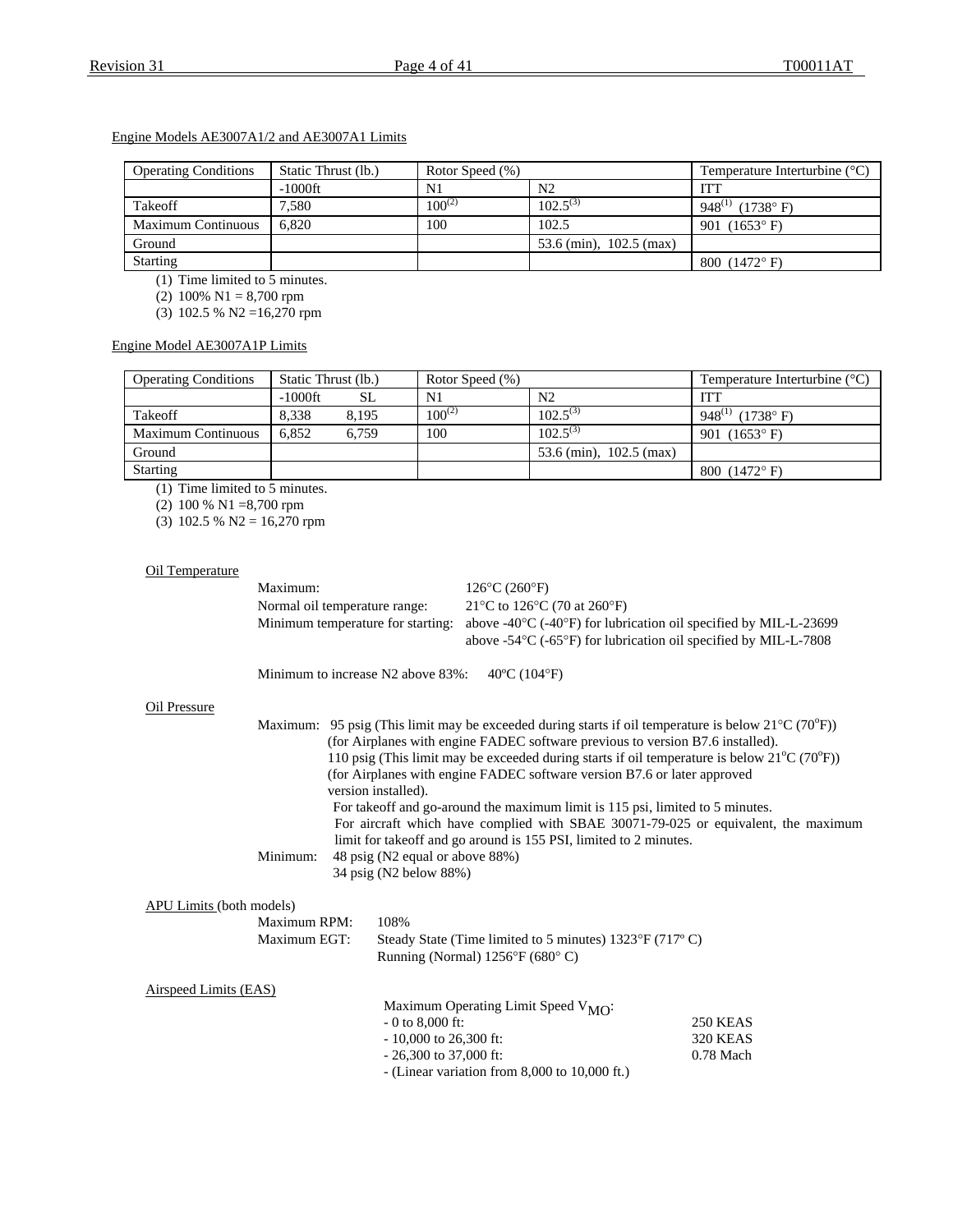|                                                                  |                                   | Maneuvering speed $(V_A)$ :                                                                                                                                                                                                     | 200 KEAS                           |
|------------------------------------------------------------------|-----------------------------------|---------------------------------------------------------------------------------------------------------------------------------------------------------------------------------------------------------------------------------|------------------------------------|
|                                                                  |                                   | Maximum flap extended speed $(V_{\text{FF}})$ :<br>Flaps 9° (Takeoff/Approach):                                                                                                                                                 | 250 KEAS                           |
|                                                                  |                                   | $-$ Flaps 18 $\degree$ (Takeoff)                                                                                                                                                                                                |                                    |
|                                                                  |                                   | Flaps 22°:                                                                                                                                                                                                                      | 200 KEAS (See Note 15)<br>200 KEAS |
|                                                                  |                                   | $-$ Flaps 45 $\circ$ (Landing):                                                                                                                                                                                                 | <b>145 KEAS</b>                    |
|                                                                  |                                   |                                                                                                                                                                                                                                 |                                    |
|                                                                  |                                   | Maximum landing gear extended speed $(V_{I,F})$ :                                                                                                                                                                               | 250 KEAS                           |
|                                                                  |                                   | Maximum landing gear operating speed $(VI,O)$ :                                                                                                                                                                                 |                                    |
|                                                                  |                                   | -V <sub>LO</sub> for retraction                                                                                                                                                                                                 | 200 KEAS                           |
|                                                                  |                                   | $-VLO$ for extension                                                                                                                                                                                                            | 250 KEAS                           |
| C. G. Limits                                                     |                                   |                                                                                                                                                                                                                                 |                                    |
| (landing gear extended)                                          |                                   | 594.0 to 623.3 inches (17% to 43% MAC) with 45,635 lbs. (20,700 kg).                                                                                                                                                            |                                    |
|                                                                  |                                   | 594.0 to 623.3 inches (17% to 43% MAC) with 45,414 lbs. (20,600 kg).                                                                                                                                                            |                                    |
|                                                                  |                                   | 588.3 to 623.3 inches (12% to 43% MAC) with 34,171 lbs. (15,500 kg).                                                                                                                                                            |                                    |
|                                                                  |                                   | 588.3 to 623.3 inches (12% to 43% MAC) with 28,660 lbs. (13,000 kg).                                                                                                                                                            |                                    |
|                                                                  |                                   | 619.9 inches (40% MAC) with 26,455 lbs. (12,000 kg).                                                                                                                                                                            |                                    |
|                                                                  |                                   | Straight linear variation between the points given.                                                                                                                                                                             |                                    |
|                                                                  |                                   | Moment due to landing gear retraction - 10,155 in-lbs. (-117 kgf-m)<br>(the aircraft C.G. is moved forward with the retraction).                                                                                                |                                    |
| <b>Maximum Weights</b>                                           | Ramp                              | 45,635 lbs. (20,700 kgf)                                                                                                                                                                                                        |                                    |
|                                                                  | Takeoff                           | 45,414 lbs. (20,600 kgf)                                                                                                                                                                                                        |                                    |
|                                                                  | Landing                           | 41,226 lbs. (18,700 kgf)                                                                                                                                                                                                        |                                    |
|                                                                  | Zero fuel                         | 37,698 lbs. (17,100 kgf)                                                                                                                                                                                                        |                                    |
| Maximum Baggage                                                  | $2,646$ lbs. $(1,200 \text{ kg})$ |                                                                                                                                                                                                                                 |                                    |
| <b>Fuel Capacity</b>                                             |                                   | 1373.8 gallons (two tanks, 686.9 gallons each at +603.6 inches).<br>Unusable fuel of 14.3 gallons (7.15 gallons for each tank).                                                                                                 |                                    |
| <b>Serial Numbers Eligible</b>                                   |                                   | 145004 and subsequent. A Brazilian Certificate of Airworthiness for Export endorsed as<br>noted under "Import Requirements" must be submitted for each individual aircraft which<br>application for U.S. certification is made. |                                    |
| 3. - Model EMB-145MR. (Transport Category). Approved May 7. 1998 |                                   |                                                                                                                                                                                                                                 |                                    |
| Engine                                                           |                                   | Two – Rolls Royce Corporation (See Note 16.)                                                                                                                                                                                    |                                    |
|                                                                  |                                   | Model AE 3007A1/1, AE 3007A1/2, AE3007A1 or AE3007A1P                                                                                                                                                                           |                                    |
| <b>Fuel</b>                                                      | MIL-T-83133A JP-8.                | Brazilian Specification CNP-08/QAV1.<br>ASTM Specification D-1655 JET A or JET A1                                                                                                                                               |                                    |
| <b>APU</b>                                                       |                                   | Sundstrand Aerospace Model T-62T-40C11 or T-62T-40C14<br>Limitations as stated in Sundstrand Doc. No. ESR 0921 and No. ESR 1112                                                                                                 |                                    |
| $Q_{1}$                                                          | Engine:                           | MIL-L-7808 or MIL-L-23699                                                                                                                                                                                                       |                                    |
|                                                                  | APU:                              | MIL-L-23699 or MIL-L-7808                                                                                                                                                                                                       |                                    |
|                                                                  |                                   |                                                                                                                                                                                                                                 |                                    |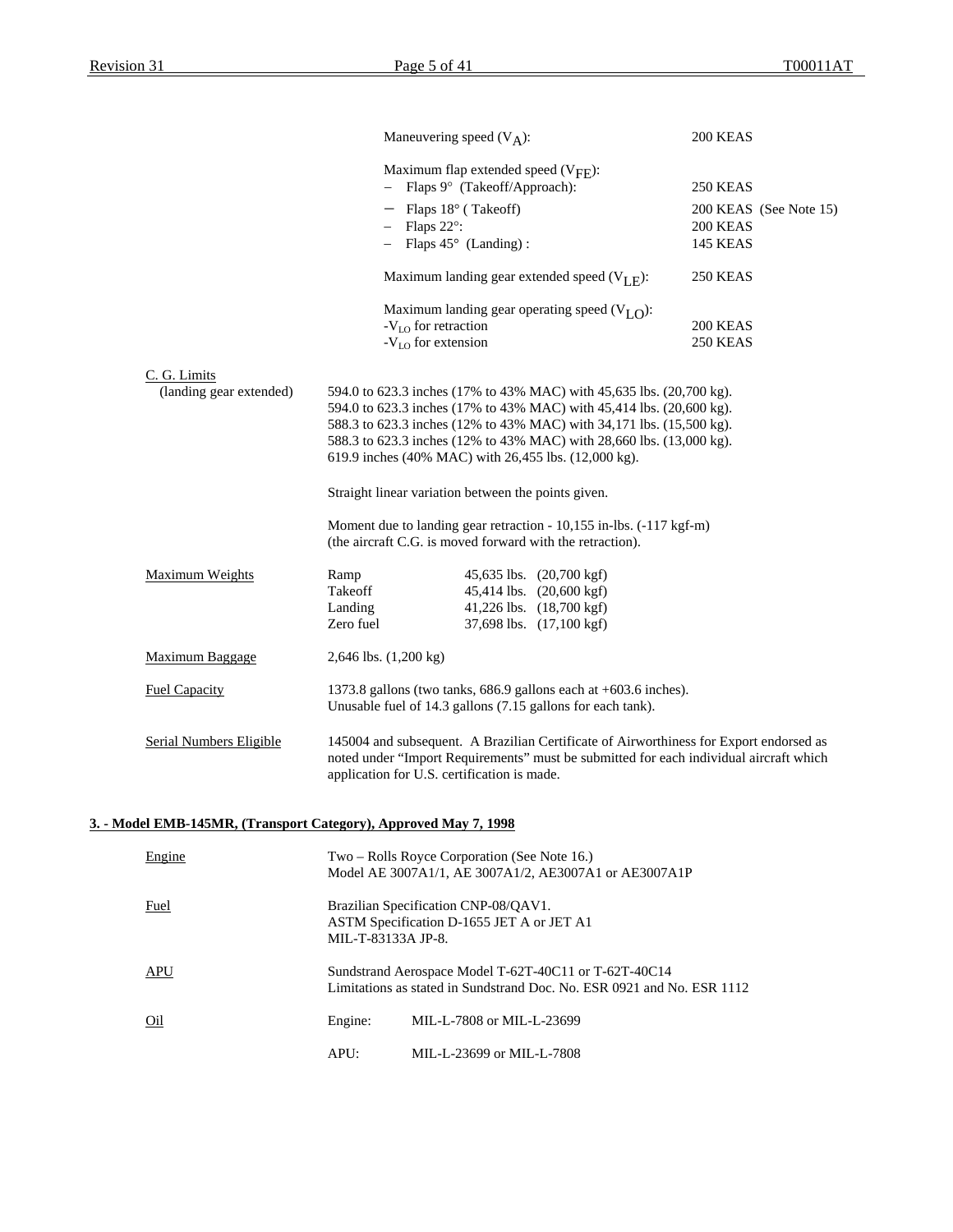## Engine Model AE3007A1/1 Limits

| <b>Operating Conditions</b> | Static Thrust (lb.) | Rotor Speed (%) |                           | Temperature Interturbine $(^{\circ}C)$ |
|-----------------------------|---------------------|-----------------|---------------------------|----------------------------------------|
|                             | $-1000$ ft          | N1              | N2                        | <b>ITT</b>                             |
| Takeoff                     | 7.580               | $100^{(2)}$     | $102.5^{(3)}$             | 921 <sup>(1)</sup> (1690°F)            |
| <b>Maximum Continuous</b>   | 6.820               | 100             | 102.5                     | 868 $(1605^{\circ} \text{ F})$         |
| Ground                      |                     |                 | 53.6 (min), $102.5$ (max) |                                        |
| <b>Starting</b>             |                     |                 |                           | 800 $(1472^{\circ} F)$                 |

(1) Time limited to 5 minutes.

(2) 100 % N1 =8,700 rpm

(3) 102.5 % N2 = 16,270 rpm

### Engine Models AE3007A1/2 and AE3007A1 Limits

| <b>Operating Conditions</b> | Static Thrust (lb.) | Rotor Speed (%) |                           | Temperature Interturbine $(^{\circ}C)$ |
|-----------------------------|---------------------|-----------------|---------------------------|----------------------------------------|
|                             | $-1000$ ft          | N <sub>1</sub>  | N <sub>2</sub>            | <b>ITT</b>                             |
| Takeoff                     | 7.580               | $100^{(2)}$     | $102.5^{(3)}$             | 948 <sup>(1)</sup> (1738°F)            |
| <b>Maximum Continuous</b>   | 6.820               | 100             | 102.5                     | 901 $(1653^{\circ} \text{ F})$         |
| Ground                      |                     |                 | 53.6 (min), $102.5$ (max) |                                        |
| Starting                    |                     |                 |                           | 800 $(1472^{\circ} F)$                 |

(1) Time limited to 5 minutes.

(2) 100 % N1 =8,700 rpm

(3) 102.5 % N2 = 16,270 rpm

#### Engine Model AE3007A1P Limits

| <b>Operating Conditions</b> | Static Thrust (lb.) | Rotor Speed (%) |                           | Temperature Interturbine $(^{\circ}C)$ |
|-----------------------------|---------------------|-----------------|---------------------------|----------------------------------------|
|                             | $-1000$ ft          | N1              | N <sub>2</sub>            | ITT                                    |
| Takeoff                     | 8.338               | $100^{(2)}$     | $102.5^{(3)}$             | 948 <sup>(1)</sup> (1738°F)            |
| <b>Maximum Continuous</b>   | 6.852               | 100             | $102.5^{(3)}$             | 901 $(1653^{\circ} F)$                 |
| Ground                      |                     |                 | 53.6 (min), $102.5$ (max) |                                        |
| <b>Starting</b>             |                     |                 |                           | 800 $(1472^{\circ} \text{ F})$         |

(1) Time limited to 5 minutes.

(2) 100 % N1 =8,700 rpm

(3) 102.5 % N2 = 16,270 rpm

#### Oil Temperature

Maximum: 126°C (260°F) Normal oil temperature range: 21°C to 126°C (70 at 260°F)

Minimum temperature for starting: above -40°C (-40°F) for lubrication oil specified by MIL-L-23699 above -54°C (-65°F) for lubrication oil specified by MIL-L-7808

Minimum to increase N2 above 83%: 40°C (104°F)

#### Oil Pressure

|          | Maximum: 95 psig (This limit may be exceeded during starts if oil temperature is below $21^{\circ}C(70^{\circ}F)$ ) |
|----------|---------------------------------------------------------------------------------------------------------------------|
|          | (for Airplanes with engine FADEC software previous to version B7.6 installed).                                      |
|          | 110 psig (This limit may be exceeded during starts if oil temperature is below $21^{\circ}C(70^{\circ}F)$ )         |
|          | (for Airplanes with engine FADEC software version B7.6 or later approved                                            |
|          | version installed).                                                                                                 |
|          | For takeoff and go-around the maximum limit is 115 psi, limited to 5 minutes.                                       |
|          | For aircraft which have complied with SBAE 30071-79-025 or equivalent, the maximum                                  |
|          | limit for takeoff and go around is 155 PSI, limited to 2 minutes.                                                   |
| Minimum: | 48 psig (N2 equal or above 88%)                                                                                     |
|          | 34 psig (N2 below 88%)                                                                                              |
|          |                                                                                                                     |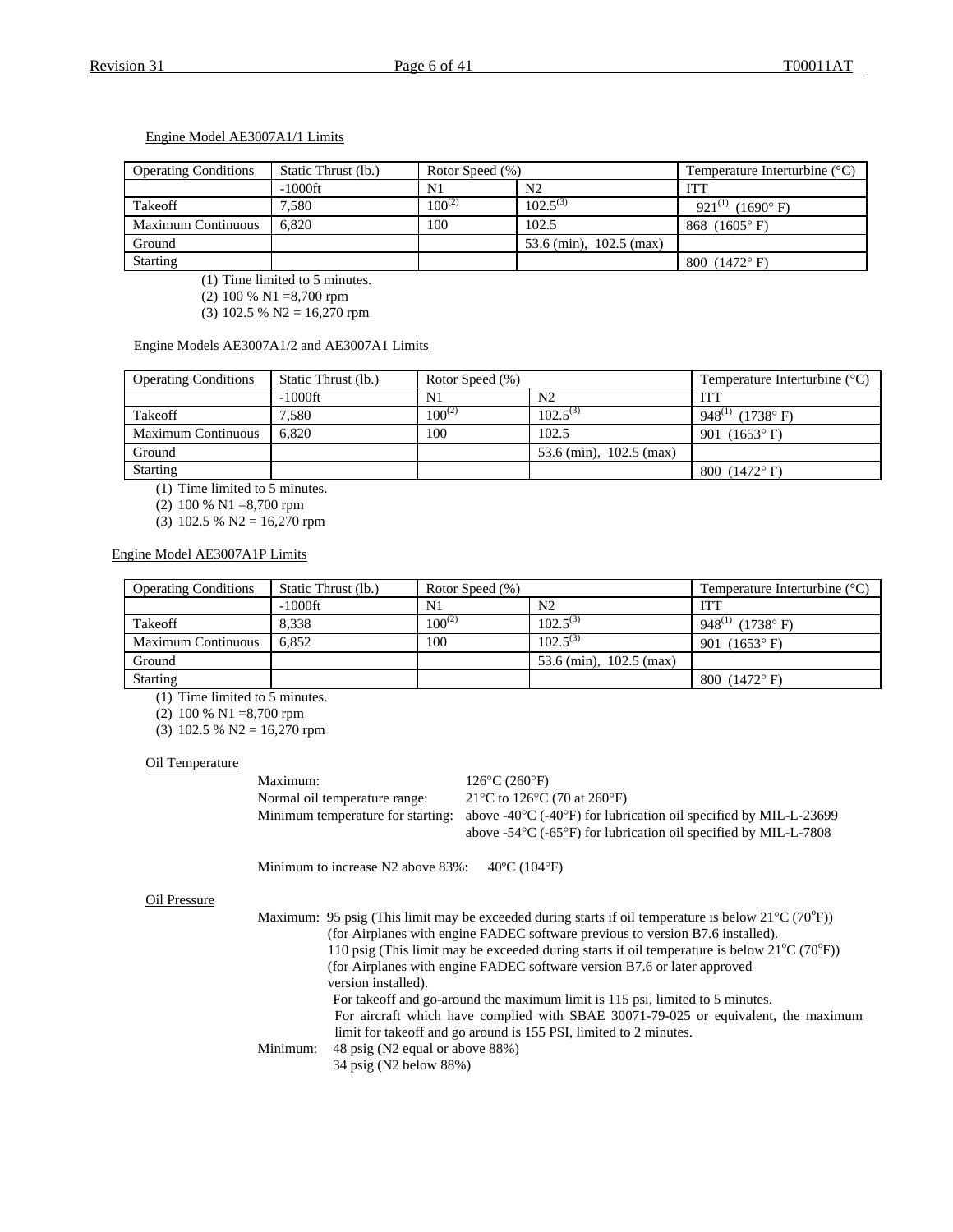| <b>APU Limits (both models)</b> |                                                                                                                                                                                                                                     |                                                                                                                                     |                        |  |  |  |
|---------------------------------|-------------------------------------------------------------------------------------------------------------------------------------------------------------------------------------------------------------------------------------|-------------------------------------------------------------------------------------------------------------------------------------|------------------------|--|--|--|
|                                 | Maximum RPM:                                                                                                                                                                                                                        | 108%<br>Steady State (Time limited to 5 minutes) 1323°F (717°C)<br>Running (Normal) 1256°F (680°C)                                  |                        |  |  |  |
|                                 | Maximum EGT:                                                                                                                                                                                                                        |                                                                                                                                     |                        |  |  |  |
| Airspeed Limits (EAS)           |                                                                                                                                                                                                                                     |                                                                                                                                     |                        |  |  |  |
|                                 |                                                                                                                                                                                                                                     | Maximum Operating Limit Speed V <sub>MO</sub> :                                                                                     |                        |  |  |  |
|                                 |                                                                                                                                                                                                                                     | $-0$ to 8,000 ft:                                                                                                                   | <b>250 KEAS</b>        |  |  |  |
|                                 |                                                                                                                                                                                                                                     | $-10,000$ to 26,300 ft:                                                                                                             | <b>320 KEAS</b>        |  |  |  |
|                                 |                                                                                                                                                                                                                                     | $-26,300$ to 37,000 ft:                                                                                                             | 0.78 Mach              |  |  |  |
|                                 |                                                                                                                                                                                                                                     | - (Linear variation from 8,000 to 10,000 ft.)                                                                                       |                        |  |  |  |
|                                 |                                                                                                                                                                                                                                     | Maneuvering speed $(V_A)$ :                                                                                                         | <b>202 KEAS</b>        |  |  |  |
|                                 |                                                                                                                                                                                                                                     | Maximum flap extended speed $(V_{\text{FF}})$ :                                                                                     |                        |  |  |  |
|                                 |                                                                                                                                                                                                                                     | Flaps 9° (Takeoff/Approach):                                                                                                        | <b>250 KEAS</b>        |  |  |  |
|                                 |                                                                                                                                                                                                                                     | $-$ Flaps 18 $\degree$ (Takeoff)                                                                                                    | 200 KEAS (See Note 15) |  |  |  |
|                                 |                                                                                                                                                                                                                                     | Flaps 22°:                                                                                                                          | 200 KEAS               |  |  |  |
|                                 |                                                                                                                                                                                                                                     | Flaps $45^{\circ}$ (Landing):                                                                                                       | <b>145 KEAS</b>        |  |  |  |
|                                 |                                                                                                                                                                                                                                     | Maximum landing gear extended speed $(V_{I,F})$ :                                                                                   | 250 KEAS               |  |  |  |
|                                 |                                                                                                                                                                                                                                     | Maximum landing gear operating speed $(VI,O)$ :                                                                                     |                        |  |  |  |
|                                 |                                                                                                                                                                                                                                     | $-VLO$ for retraction                                                                                                               | 200 KEAS               |  |  |  |
| C. G. Limits                    |                                                                                                                                                                                                                                     | $-V_{LO}$ for extension                                                                                                             | 250 KEAS               |  |  |  |
| (landing gear extended)         |                                                                                                                                                                                                                                     | 595.6 to 619.4 inches (18.4% to 39.5% MAC) with 48,721 lbs. (22,100 kg).                                                            |                        |  |  |  |
|                                 |                                                                                                                                                                                                                                     | 595.6 to 619.4 inches (18.4% to 39.5% MAC) with 48,501 lbs. (22,000 kg).                                                            |                        |  |  |  |
|                                 |                                                                                                                                                                                                                                     | 592.5 to 619.4 inches (15.7% to 39.5% MAC) with 42,549 lbs. (19,300 kg).                                                            |                        |  |  |  |
|                                 |                                                                                                                                                                                                                                     | 590.1 to 623.3 inches (13.6% to 43.0% MAC) with 37,698 lbs. (17,100 kg).                                                            |                        |  |  |  |
|                                 |                                                                                                                                                                                                                                     | 588.3 to 623.3 inches (12.0% to 43.0% MAC) with 34,171 lbs. (15,500 kg).                                                            |                        |  |  |  |
|                                 |                                                                                                                                                                                                                                     | 588.3 to 623.3 inches (12.0% to 43.0% MAC) with 29,541 lbs. (13,400 kg).                                                            |                        |  |  |  |
|                                 |                                                                                                                                                                                                                                     | 608.6 inches (30% MAC) with 27,337 lbs. (12,400 kg).<br>Straight linear variation between the points given.                         |                        |  |  |  |
|                                 |                                                                                                                                                                                                                                     |                                                                                                                                     |                        |  |  |  |
|                                 |                                                                                                                                                                                                                                     | Moment due to landing gear retraction - 10,763 in-lbs. (-124 kgf-m)                                                                 |                        |  |  |  |
|                                 |                                                                                                                                                                                                                                     | (the aircraft C.G. is moved forward with the retraction).                                                                           |                        |  |  |  |
| <b>Maximum Weights</b>          | Ramp                                                                                                                                                                                                                                | 48,721 lbs. (22,100 kgf)                                                                                                            |                        |  |  |  |
|                                 | Takeoff                                                                                                                                                                                                                             | 48,501 lbs. (22,000 kgf)                                                                                                            |                        |  |  |  |
|                                 | Landing                                                                                                                                                                                                                             | 42,549 lbs. (19,300 kgf)                                                                                                            |                        |  |  |  |
|                                 | Zero fuel                                                                                                                                                                                                                           | 39,462 lbs. (17,900 kgf)                                                                                                            |                        |  |  |  |
| <b>Maximum Baggage</b>          |                                                                                                                                                                                                                                     | 2,646 lbs. (1,200 kg)                                                                                                               |                        |  |  |  |
| <b>Fuel Capacity</b>            |                                                                                                                                                                                                                                     | 1373.8 gallons (two tanks, $686.9$ gallons each at $+603.6$ inches).<br>Unusable fuel of 14.3 gallons (7.15 gallons for each tank). |                        |  |  |  |
| Serial Numbers Eligible         | 145048 and subsequent. A Brazilian Certificate of Airworthiness for Export endorsed as<br>noted under "Import Requirements" must be submitted for each individual aircraft for which<br>application for U.S. certification is made. |                                                                                                                                     |                        |  |  |  |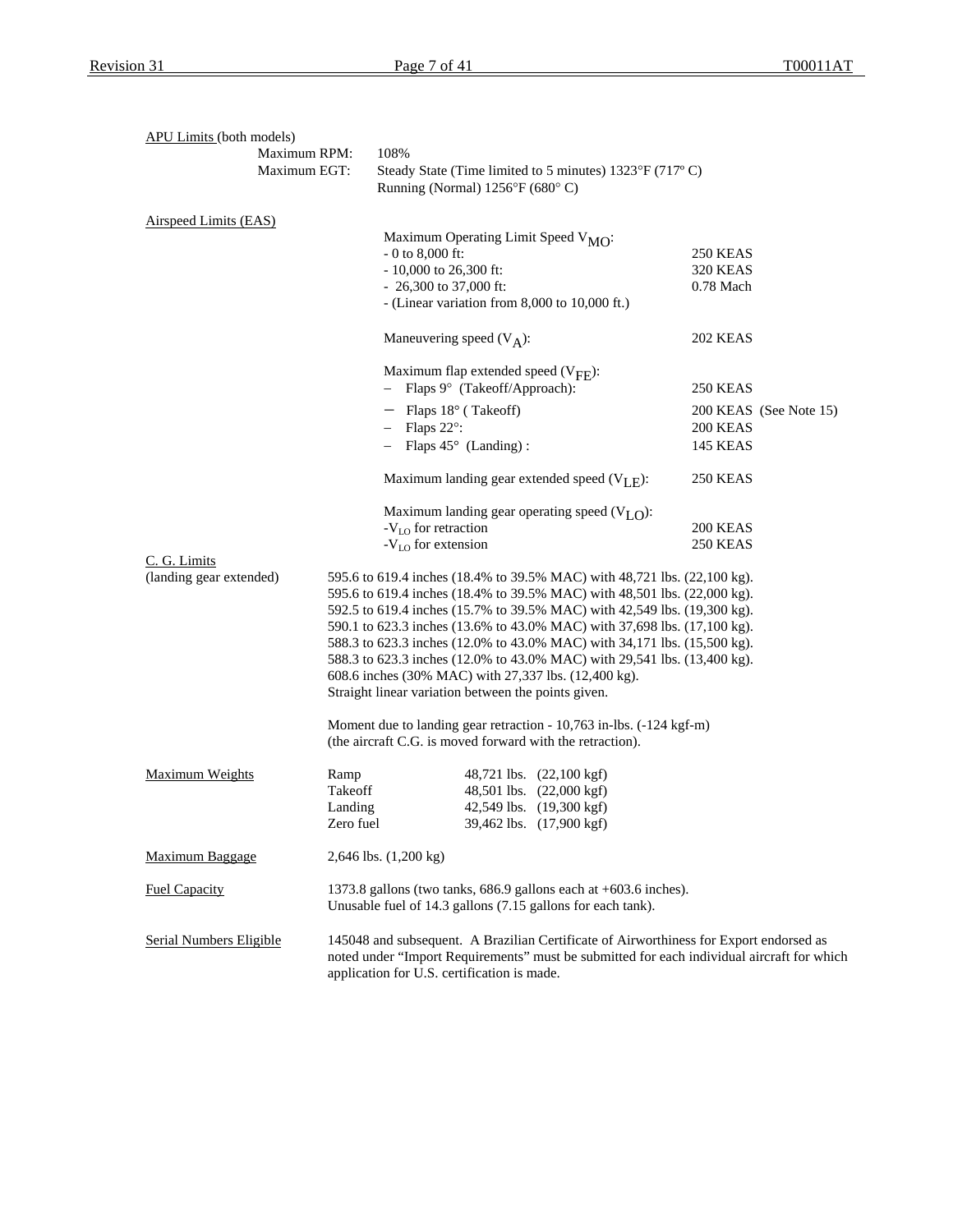## **4. - Model EMB-145LR, (Transport Category), Approved May 7, 1998**

| Engine     |         | Two – Rolls Royce Corporation (See Note 16.)<br>Model AE 3007A1/1, AE 3007A1/2, AE3007A1 or AE3007A1P                           |  |  |  |  |
|------------|---------|---------------------------------------------------------------------------------------------------------------------------------|--|--|--|--|
| Fuel       |         | Brazilian Specification CNP-08/QAV1.<br>ASTM Specification D-1655 JET A or JET A1<br>MIL-T-83133A JP-8.                         |  |  |  |  |
| <b>APU</b> |         | Sundstrand Aerospace Model T-62T-40C11 or T-62T-40C14<br>Limitations as stated in Sundstrand Doc. No. ESR 0921 and No. ESR 1112 |  |  |  |  |
| Oil        | Engine: | MIL-L-7808 or MIL-L-23699                                                                                                       |  |  |  |  |
|            | APU:    | MIL-L-23699 or MIL-L-7808                                                                                                       |  |  |  |  |

## Engine Model AE3007A1/1 Limits

| <b>Operating Conditions</b> | Static Thrust (lb.) | Rotor Speed (%) |                         | Interturbine<br>Temperature       |
|-----------------------------|---------------------|-----------------|-------------------------|-----------------------------------|
|                             |                     |                 |                         | (°C)                              |
|                             | $-1000$ ft          | N1              | N <sub>2</sub>          | ITT                               |
| Takeoff                     | 7,580               | $100^{(2)}$     | $102.5^{(3)}$           | $921^{(1)}$<br>$(1690^{\circ} F)$ |
| <b>Maximum Continuous</b>   | 6.820               | 100<br>102.5    |                         | $(1605^{\circ} \text{ F})$<br>868 |
| Ground                      |                     |                 | 53.6 (min), 102.5 (max) |                                   |
| <b>Starting</b>             |                     |                 |                         | 800 $(1472^{\circ} F)$            |

(1) Time limited to 5 minutes.

(2) 100 % N1 =8,700 rpm

(3)  $102.5 % N2 = 16,270 rpm$ 

#### Engine Models AE3007A1/2 and AE3007A1 Limits

| <b>Operating Conditions</b> | Static Thrust (lb.) | Rotor Speed (%) |                           | Temperature Interturbine $(^{\circ}C)$ |
|-----------------------------|---------------------|-----------------|---------------------------|----------------------------------------|
|                             | -1000ft             | N1              | N <sub>2</sub>            | <b>ITT</b>                             |
| Takeoff                     | 7.580               | $100^{(2)}$     | $102.5^{(3)}$             | 948 <sup>(1)</sup> (1738°F)            |
| <b>Maximum Continuous</b>   | 6.820               | 100             | 102.5                     | 901 $(1653^{\circ} \text{ F})$         |
| Ground                      |                     |                 | 53.6 (min), $102.5$ (max) |                                        |
| Starting                    |                     |                 |                           | 800 $(1472^{\circ} F)$                 |

(1) Time limited to 5 minutes.

(2) 100 % N1 =8,700 rpm

(3) 102.5 % N2 =  $16,270$  rpm

## Engine Model AE3007A1P Limits

| <b>Operating Conditions</b> | Static Thrust (lb.) | Rotor Speed (%) |                           | Temperature Interturbine $(^{\circ}C)$ |
|-----------------------------|---------------------|-----------------|---------------------------|----------------------------------------|
|                             | $-1000$ ft          | N1              | N <sub>2</sub>            | <b>ITT</b>                             |
| Takeoff                     | 8.338               | $100^{(2)}$     | $102.5^{(3)}$             | 948 <sup>(1)</sup> (1738°F)            |
| Maximum Continuous          | 6.852               | 100             | $102.5^{(3)}$             | 901 $(1653^{\circ} \text{ F})$         |
| Ground                      |                     |                 | 53.6 (min), $102.5$ (max) |                                        |
| Starting                    |                     |                 |                           | 800 $(1472^{\circ} F)$                 |
| (1, 1)                      |                     |                 |                           |                                        |

(1) Time limited to 5 minutes.

(2) 100 % N1 =8,700 rpm

(3) 102.5 % N2 = 16,270 rpm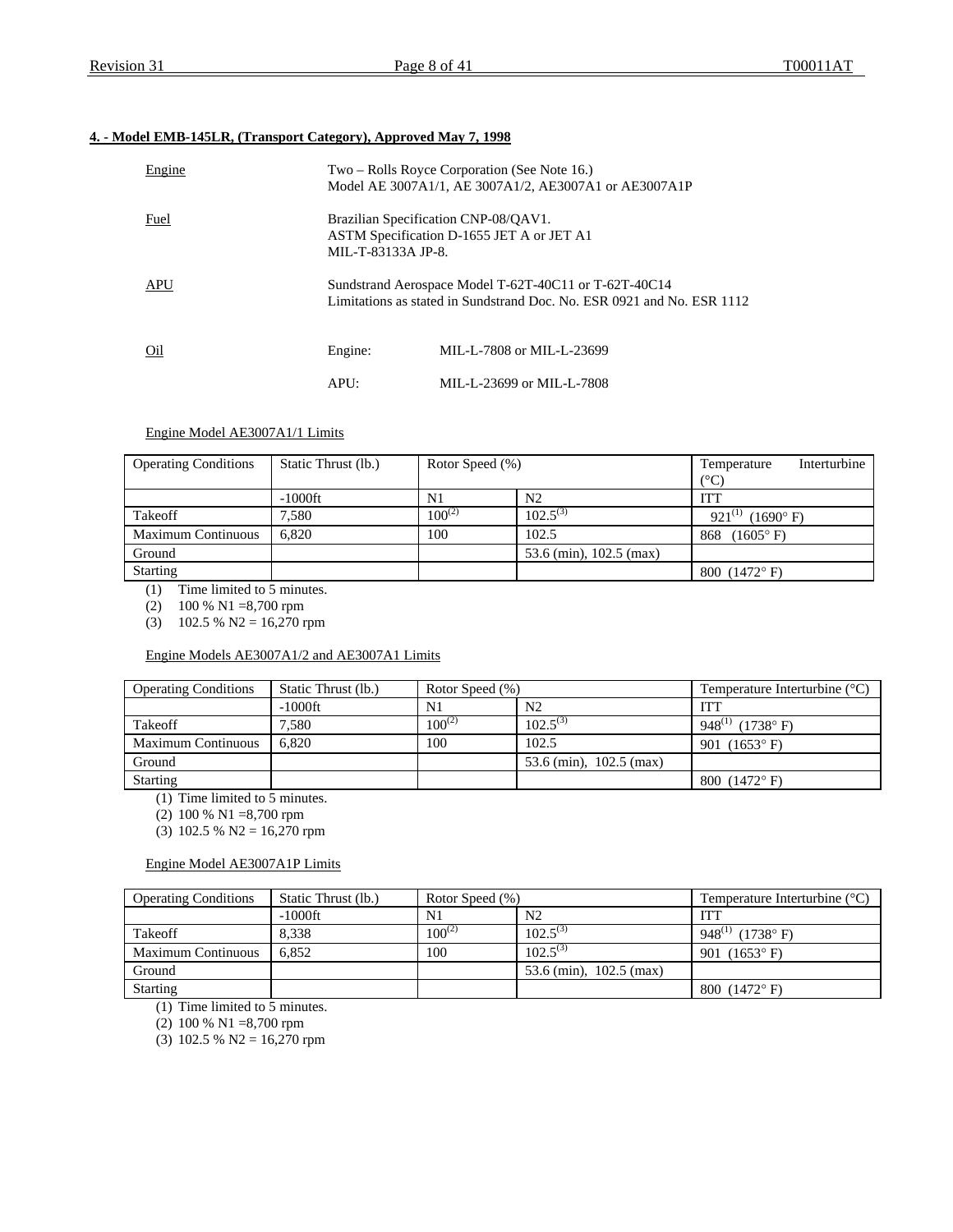| Oil Temperature                 |              |                                                                        |                                                                                                                                                                                              |                 |                        |  |  |
|---------------------------------|--------------|------------------------------------------------------------------------|----------------------------------------------------------------------------------------------------------------------------------------------------------------------------------------------|-----------------|------------------------|--|--|
|                                 | Maximum:     |                                                                        | $126^{\circ}C(260^{\circ}F)$                                                                                                                                                                 |                 |                        |  |  |
|                                 |              | Normal oil temperature range:                                          | 21°C at 126°C (70 at 260°F)                                                                                                                                                                  |                 |                        |  |  |
|                                 |              | Minimum temperature for starting:                                      | above -40°C (-40°F) for lubrication oil specified by MIL-L-23699                                                                                                                             |                 |                        |  |  |
|                                 |              |                                                                        | above -54°C (-65°F) for lubrication oil specified by MIL-L-7808                                                                                                                              |                 |                        |  |  |
|                                 |              | Minimum to increase N2 above 83%:<br>$40^{\circ}$ C (104 $^{\circ}$ F) |                                                                                                                                                                                              |                 |                        |  |  |
| Oil Pressure                    |              |                                                                        |                                                                                                                                                                                              |                 |                        |  |  |
|                                 |              |                                                                        | Maximum: 95 psig (This limit may be exceeded during starts if oil temperature is below $21^{\circ}C(70^{\circ}F)$ )                                                                          |                 |                        |  |  |
|                                 |              |                                                                        | (for Airplanes with engine FADEC software previous to version B7.6 installed).                                                                                                               |                 |                        |  |  |
|                                 |              |                                                                        | 110 psig (This limit may be exceeded during starts if oil temperature is below $21^{\circ}$ C (70 $^{\circ}$ F))<br>(for Airplanes with engine FADEC software version B7.6 or later approved |                 |                        |  |  |
|                                 |              | version installed).                                                    |                                                                                                                                                                                              |                 |                        |  |  |
|                                 |              |                                                                        | For takeoff and go-around the maximum limit is 115 psi, limited to 5 minutes.                                                                                                                |                 |                        |  |  |
|                                 |              |                                                                        | For aircraft which have complied with SBAE 30071-79-025 or equivalent, the maximum                                                                                                           |                 |                        |  |  |
|                                 |              |                                                                        | limit for takeoff and go around is 155 PSI, limited to 2 minutes.                                                                                                                            |                 |                        |  |  |
|                                 | Minimum:     | 48 psig (N2 equal or above 88%)                                        |                                                                                                                                                                                              |                 |                        |  |  |
|                                 |              | 34 psig (N2 below 88%)                                                 |                                                                                                                                                                                              |                 |                        |  |  |
| <b>APU Limits</b> (both models) |              |                                                                        |                                                                                                                                                                                              |                 |                        |  |  |
|                                 | Maximum RPM: | 108%                                                                   |                                                                                                                                                                                              |                 |                        |  |  |
|                                 | Maximum EGT: |                                                                        | Steady State (Time limited to 5 minutes) 1323°F (717°C)                                                                                                                                      |                 |                        |  |  |
|                                 |              |                                                                        | Running (Normal) 1256°F (680°C)                                                                                                                                                              |                 |                        |  |  |
|                                 |              |                                                                        |                                                                                                                                                                                              |                 |                        |  |  |
| Airspeed Limits (EAS)           |              |                                                                        |                                                                                                                                                                                              |                 |                        |  |  |
|                                 |              |                                                                        | Maximum Operating Limit Speed V <sub>MO</sub> :                                                                                                                                              |                 |                        |  |  |
|                                 |              | $-0$ to 8,000 ft:                                                      |                                                                                                                                                                                              | <b>250 KEAS</b> |                        |  |  |
|                                 |              | $-10,000$ to 26,300 ft:                                                |                                                                                                                                                                                              | <b>320 KEAS</b> |                        |  |  |
|                                 |              | $-26,300$ to 37,000 ft:                                                | - (Linear variation from 8,000 to 10,000 ft.)                                                                                                                                                | 0.78 Mach       |                        |  |  |
|                                 |              |                                                                        | Maneuvering speed $(V_A)$ :                                                                                                                                                                  | <b>202 KEAS</b> |                        |  |  |
|                                 |              |                                                                        |                                                                                                                                                                                              |                 |                        |  |  |
|                                 |              |                                                                        | Maximum flap extended speed $(V_{\text{FF}})$ :                                                                                                                                              |                 |                        |  |  |
|                                 |              |                                                                        | Flaps 9° (Takeoff/Approach):                                                                                                                                                                 | <b>250 KEAS</b> |                        |  |  |
|                                 |              | $-$ Flaps 18 $\degree$ (Takeoff)                                       |                                                                                                                                                                                              |                 | 200 KEAS (See Note 15) |  |  |
|                                 |              | Flaps 22°:                                                             |                                                                                                                                                                                              | 200 KEAS        |                        |  |  |
|                                 |              |                                                                        | Flaps $45^{\circ}$ (Landing):                                                                                                                                                                | <b>145 KEAS</b> |                        |  |  |
|                                 |              |                                                                        | Maximum landing gear extended speed $(V_{I,F})$ :                                                                                                                                            | 250 KEAS        |                        |  |  |
|                                 |              |                                                                        | Maximum landing gear operating speed $(VLO)$ :                                                                                                                                               |                 |                        |  |  |
|                                 |              | $-V_{LO}$ for retraction                                               |                                                                                                                                                                                              | 200 KEAS        |                        |  |  |
|                                 |              | $-VLO$ for extension                                                   |                                                                                                                                                                                              | 250 KEAS        |                        |  |  |
| C. G. Limits                    |              |                                                                        |                                                                                                                                                                                              |                 |                        |  |  |
| (landing gear extended)         |              |                                                                        | 595.6 to 619.4 inches (18.4% to 39.5% MAC) with 48,721 lbs. (22,100 kg).                                                                                                                     |                 |                        |  |  |
|                                 |              |                                                                        | 595.6 to 619.4 inches (18.4% to 39.5% MAC) with 48,501 lbs. (22,000 kg).                                                                                                                     |                 |                        |  |  |
|                                 |              |                                                                        | 592.5 to 619.4 inches (15.7% to 39.5% MAC) with 42,549 lbs. (19,300 kg).                                                                                                                     |                 |                        |  |  |
|                                 |              |                                                                        | 590.1 to 623.3 inches (13.6% to 43.0% MAC) with 37,698 lbs. (17,100 kg).                                                                                                                     |                 |                        |  |  |
|                                 |              |                                                                        | 588.3 to 623.3 inches (12.0% to 43.0% MAC) with 34,171 lbs. (15,500 kg).                                                                                                                     |                 |                        |  |  |
|                                 |              |                                                                        | 588.3 to 623.3 inches (12.0% to 43.0% MAC) with 29,541 lbs. (13,400 kg).                                                                                                                     |                 |                        |  |  |
|                                 |              |                                                                        | 608.6 inches (30% MAC) with 27,337 lbs. (12,400 kg).                                                                                                                                         |                 |                        |  |  |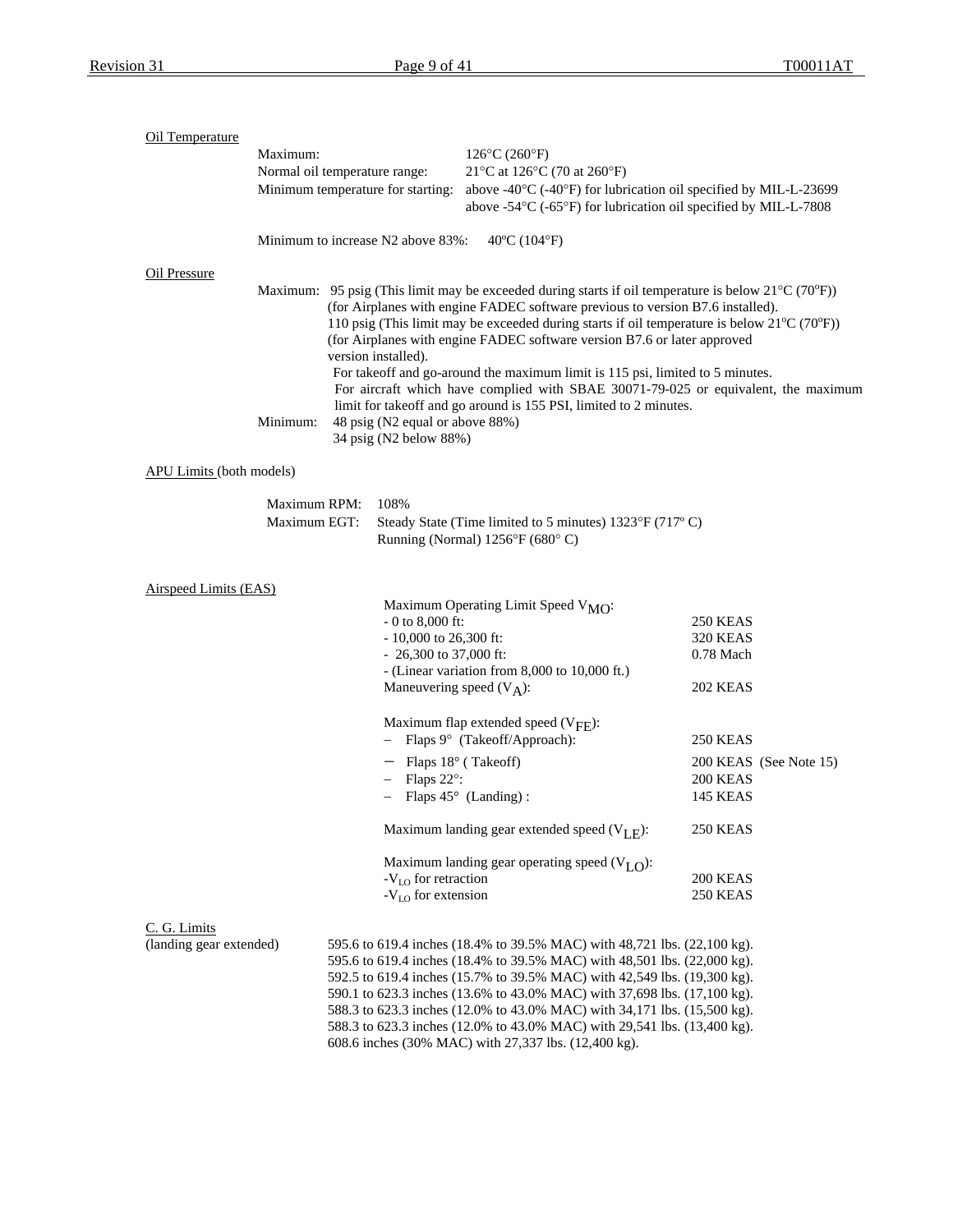| For aircraft modified<br>according to SB 145-00-0032               | 595.6 to 619.4 inches (19.0% to 38.5% MAC) with 50,044 lbs. (22,700 kg).<br>595.6 to 619.4 inches (19.0% to 38.5% MAC) with 49,824 lbs. (22,600 kg).<br>592.5 to 619.4 inches (15.7% to 39.5% MAC) with 42,549 lbs. (19,300 kg).<br>590.2 to 623.3 inches (13.6% to 43.0% MAC) with 37,698 lbs. (17,100 kg).<br>588.3 to 623.3 inches (12.0% to 43.0% MAC) with 34,171 lbs. (15,500 kg).<br>588.3 to 623.3 inches (12.0% to 43.0% MAC) with 29,541 lbs. (13,400 kg).<br>608.6 inches (30% MAC) with 27,337 lbs. (12,400 kg). |                                                                                                                                  |  |  |  |  |
|--------------------------------------------------------------------|------------------------------------------------------------------------------------------------------------------------------------------------------------------------------------------------------------------------------------------------------------------------------------------------------------------------------------------------------------------------------------------------------------------------------------------------------------------------------------------------------------------------------|----------------------------------------------------------------------------------------------------------------------------------|--|--|--|--|
|                                                                    |                                                                                                                                                                                                                                                                                                                                                                                                                                                                                                                              | Straight linear variation between the points given.                                                                              |  |  |  |  |
|                                                                    |                                                                                                                                                                                                                                                                                                                                                                                                                                                                                                                              | Moment due to landing gear retraction - 10,763 in-lbs. (-124 kgf-m)<br>(the aircraft C.G. is moved forward with the retraction). |  |  |  |  |
| Maximum Weights                                                    | Ramp<br>Takeoff<br>Landing<br>Zero fuel                                                                                                                                                                                                                                                                                                                                                                                                                                                                                      | 48,721 lbs. (22,100 kgf)<br>48,501 lbs. (22,000 kgf)<br>42,549 lbs. (19,300 kgf)<br>39,462 lbs. (17,900 kgf)                     |  |  |  |  |
| For aircraft modified<br>according to SB 145-00-0032               | Ramp<br>Takeoff<br>Landing<br>Zero fuel                                                                                                                                                                                                                                                                                                                                                                                                                                                                                      | 50,044 lbs. (22,700 kgf)<br>49,824 lbs. (22,600 kgf)<br>43,651 lbs. (19,800 kgf)<br>40,565 lbs. (17,900 kgf)                     |  |  |  |  |
| <b>Maximum Baggage</b>                                             | $2,646$ lbs. $(1,200 \text{ kg})$                                                                                                                                                                                                                                                                                                                                                                                                                                                                                            |                                                                                                                                  |  |  |  |  |
| <b>Fuel Capacity</b>                                               | 1701.4 gallons (two tanks, 850.7 gallons each at +596.6 inches).<br>Unusable fuel of 11.6 gallons (5.8 gallons for each tank).                                                                                                                                                                                                                                                                                                                                                                                               |                                                                                                                                  |  |  |  |  |
| Serial Numbers Eligible                                            | 145002, 145003, 145048 and subsequent. A Brazilian Certificate of Airworthiness for Export<br>endorsed as noted under "Import Requirements" must be submitted for each individual aircraft<br>for which application for U.S. certification is made.                                                                                                                                                                                                                                                                          |                                                                                                                                  |  |  |  |  |
| 5. - Model EMB-135ER, (Transport Category), Approved July 15, 1999 |                                                                                                                                                                                                                                                                                                                                                                                                                                                                                                                              |                                                                                                                                  |  |  |  |  |
| Engine                                                             |                                                                                                                                                                                                                                                                                                                                                                                                                                                                                                                              | Two - Rolls Royce Corporation (See Note 16.)<br>Models: AE 3007A1/3 or AE 3007A3                                                 |  |  |  |  |
| <b>Fuel</b>                                                        | Brazilian Specification CNP-08/QAV1.<br>ASTM Specification D-1655 JET A or JET A1<br>MIL-T-83133A JP-8.                                                                                                                                                                                                                                                                                                                                                                                                                      |                                                                                                                                  |  |  |  |  |
| APU                                                                |                                                                                                                                                                                                                                                                                                                                                                                                                                                                                                                              | Sundstrand Aerospace Model T-62T-40C11 or T-62T-40C14<br>Limitations as stated in Sundstrand Doc. No. ESR 0921 and No. ESR 1112  |  |  |  |  |
| O <sub>1</sub>                                                     | Engine:                                                                                                                                                                                                                                                                                                                                                                                                                                                                                                                      | MIL-L-7808 or MIL-L-23699                                                                                                        |  |  |  |  |
|                                                                    | APU:                                                                                                                                                                                                                                                                                                                                                                                                                                                                                                                         | MIL-L-23699 or MIL-L-7808                                                                                                        |  |  |  |  |

## Engine Model AE3007A1/3 Limits

| <b>Operating Conditions</b> | Static Thrust (lb.) | Rotor Speed (%) |                         | Temperature Interturbine $(^{\circ}C)$ |
|-----------------------------|---------------------|-----------------|-------------------------|----------------------------------------|
|                             | $-1000$ ft SL       | N <sub>1</sub>  | N <sub>2</sub>          | ITT                                    |
| Takeoff                     | 7.580<br>7.462      | $100^{(2)}$     | $102.5^{(3)}$           | 948 <sup>(1)</sup> (1738° F)           |
| <b>Maximum Continuous</b>   | 6.820<br>6.760      | 100             | 102.5                   | $(1653^{\circ} \text{ F})$<br>901      |
| Ground                      |                     |                 | 53.6 (min), 102.5 (max) |                                        |
| <b>Starting</b>             |                     |                 |                         | 800 $(1472^{\circ} F)$                 |

(1) Time limited to 5 minutes.

(2) 100 % N1 =8,700 rpm

(3) 102.5 % N2 = 16,270 rpm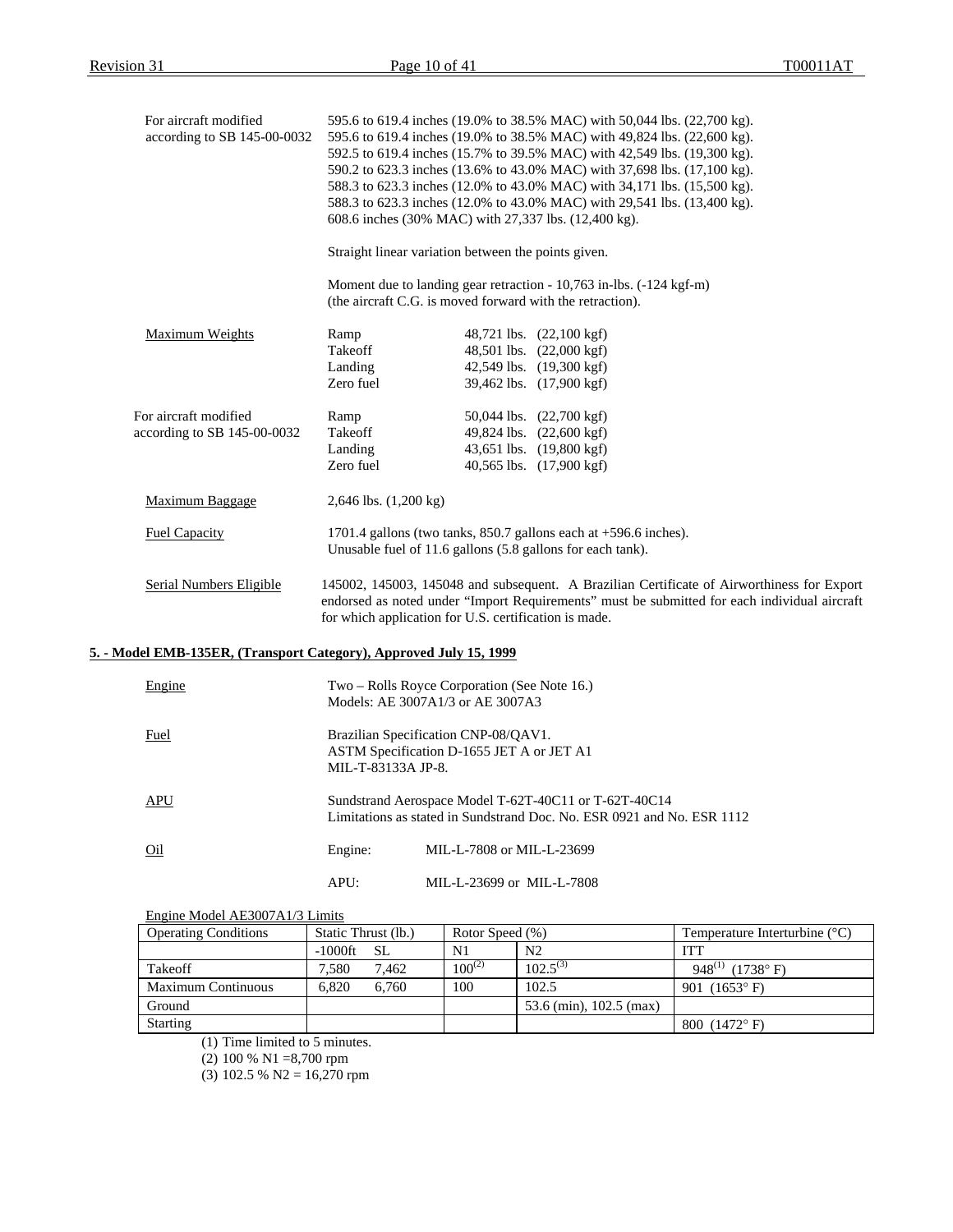| Oil Temperature                 |                                   |                                                                         |                                                                                                                |                        |  |
|---------------------------------|-----------------------------------|-------------------------------------------------------------------------|----------------------------------------------------------------------------------------------------------------|------------------------|--|
|                                 | Maximum:                          |                                                                         | $126^{\circ}C(260^{\circ}F)$                                                                                   |                        |  |
|                                 | Normal oil temperature range:     |                                                                         | 21°C to 126°C (70 to 260°F)                                                                                    |                        |  |
|                                 | Minimum temperature for starting: |                                                                         | above -40°C (-40°F) for lubrication oil specified by MIL-L-3699                                                |                        |  |
|                                 |                                   |                                                                         | above -54°C (-65°F) for lubrication oil specified by MIL-L-7808                                                |                        |  |
|                                 |                                   | Minimum to increase N2 above $83\%$ : $40^{\circ}$ C (104 $^{\circ}$ F) |                                                                                                                |                        |  |
| Oil Pressure                    |                                   |                                                                         |                                                                                                                |                        |  |
|                                 | Maximum:                          |                                                                         | 95 psig (This limit may be exceeded during starts if oil temperature is below $21^{\circ}C(70^{\circ}F)$ )     |                        |  |
|                                 |                                   |                                                                         | (for Airplanes with engine FADEC software previous to version B7.6 installed).                                 |                        |  |
|                                 |                                   |                                                                         | 110 psig (This limit may be exceed during starts if oil temperature is below $21^{\circ}$ C (70 $^{\circ}$ F)) |                        |  |
|                                 |                                   |                                                                         | (for Airplanes with engine FADEC software version B7.6 or later approved                                       |                        |  |
|                                 |                                   | version installed).                                                     |                                                                                                                |                        |  |
|                                 |                                   |                                                                         | For takeoff and go-around the maximum limit is 115 psi, limited to 5 minutes.                                  |                        |  |
|                                 |                                   |                                                                         | For aircraft which have complied with SBAE 30071-79-025 or equivalent, the maximum                             |                        |  |
|                                 | Minimum:                          | 48 psig (N2 equal or above 88%)                                         | limit for takeoff and go around is 155 PSI, limited to 2 minutes.                                              |                        |  |
|                                 |                                   | 34 psig (N2 below 88%)                                                  |                                                                                                                |                        |  |
|                                 |                                   |                                                                         |                                                                                                                |                        |  |
| <b>APU Limits (both models)</b> | Maximum RPM:                      |                                                                         |                                                                                                                |                        |  |
|                                 | Maximum EGT:                      | 108%                                                                    |                                                                                                                |                        |  |
|                                 |                                   | Running (Normal) 1256°F (680°C)                                         | Steady State (Time limited to 5 minutes) 1323°F (717°C)                                                        |                        |  |
|                                 |                                   |                                                                         |                                                                                                                |                        |  |
| Airspeed Limits (EAS)           |                                   |                                                                         |                                                                                                                |                        |  |
|                                 |                                   |                                                                         | Maximum Operating Limit Speed V <sub>MO</sub> :                                                                |                        |  |
|                                 |                                   | $-0$ to 8,000 ft:                                                       |                                                                                                                | 250 KEAS               |  |
|                                 |                                   | $-10,000$ to 26,300 ft:                                                 |                                                                                                                | 320 KEAS               |  |
|                                 |                                   | $-26,300$ to 37,000 ft:                                                 |                                                                                                                | 0.78 Mach              |  |
|                                 |                                   |                                                                         | - (Linear variation from 8,000 to 10,000 ft.)                                                                  |                        |  |
|                                 |                                   | Maneuvering speed $(V_A)$ :                                             |                                                                                                                | 202 KEAS               |  |
|                                 |                                   |                                                                         | Maximum flap extended speed $(V_{\text{FF}})$ :                                                                |                        |  |
|                                 |                                   |                                                                         | Flaps 9° (Takeoff/Approach):                                                                                   | 250 KEAS               |  |
|                                 |                                   |                                                                         |                                                                                                                |                        |  |
|                                 |                                   | $-$ Flaps 18 $\degree$ (Takeoff)                                        |                                                                                                                | 200 KEAS (See Note 15) |  |
|                                 |                                   | Flaps 22°:                                                              |                                                                                                                | 200 KEAS               |  |
|                                 |                                   |                                                                         | Flaps $45^{\circ}$ (Landing):                                                                                  | 145 KEAS               |  |
|                                 |                                   |                                                                         | Maximum landing gear extended speed $(V_{L,F})$ :                                                              | 250 KEAS               |  |
|                                 |                                   |                                                                         | Maximum landing gear operating speed $(VLO)$ :                                                                 |                        |  |
|                                 |                                   | $-VLO$ for retraction                                                   |                                                                                                                | 200 KEAS               |  |
|                                 |                                   | $-VLO$ for extension                                                    |                                                                                                                | 250 KEAS               |  |
| C. G. Limits                    |                                   |                                                                         |                                                                                                                |                        |  |
| (landing gear extended)         |                                   |                                                                         |                                                                                                                |                        |  |
|                                 |                                   |                                                                         | 518.4 to 538.7 inches (20.0% to 38.0% MAC) with 42.107 lbs (19.100 kg)                                         |                        |  |

518.4 to 538.7 inches (20.0% to 38.0% MAC) with 42,107 lbs. (19,100 kg). 518.4 to 538.7 inches (20.0% to 38.0% MAC) with \_41,887 lbs. (19,000 kg). 517.7 to 538.7 inches (19.4% to 38.0% MAC) with 40,789 lbs. (18,500 kg). 514.7 to 538.7 inches (16.7% to 38.0% MAC) with 34,391 lbs. (15,600 kg). 512.7 to 538.7 inches (15.0% to 38.0% MAC) with 31,996 lbs. (14,500 kg). 512.7 to 538.7 inches (15.0% to 38.0% MAC) with 27,557 lbs. (12,500 kg). 521.2 to 538.7 inches (22.5% to 38.0% MAC) with 26,455 lbs. (12,000 kg). 529.7 inches (30% MAC) with 25,353 lbs. (11,500 kg).

Straight linear variation between the points given.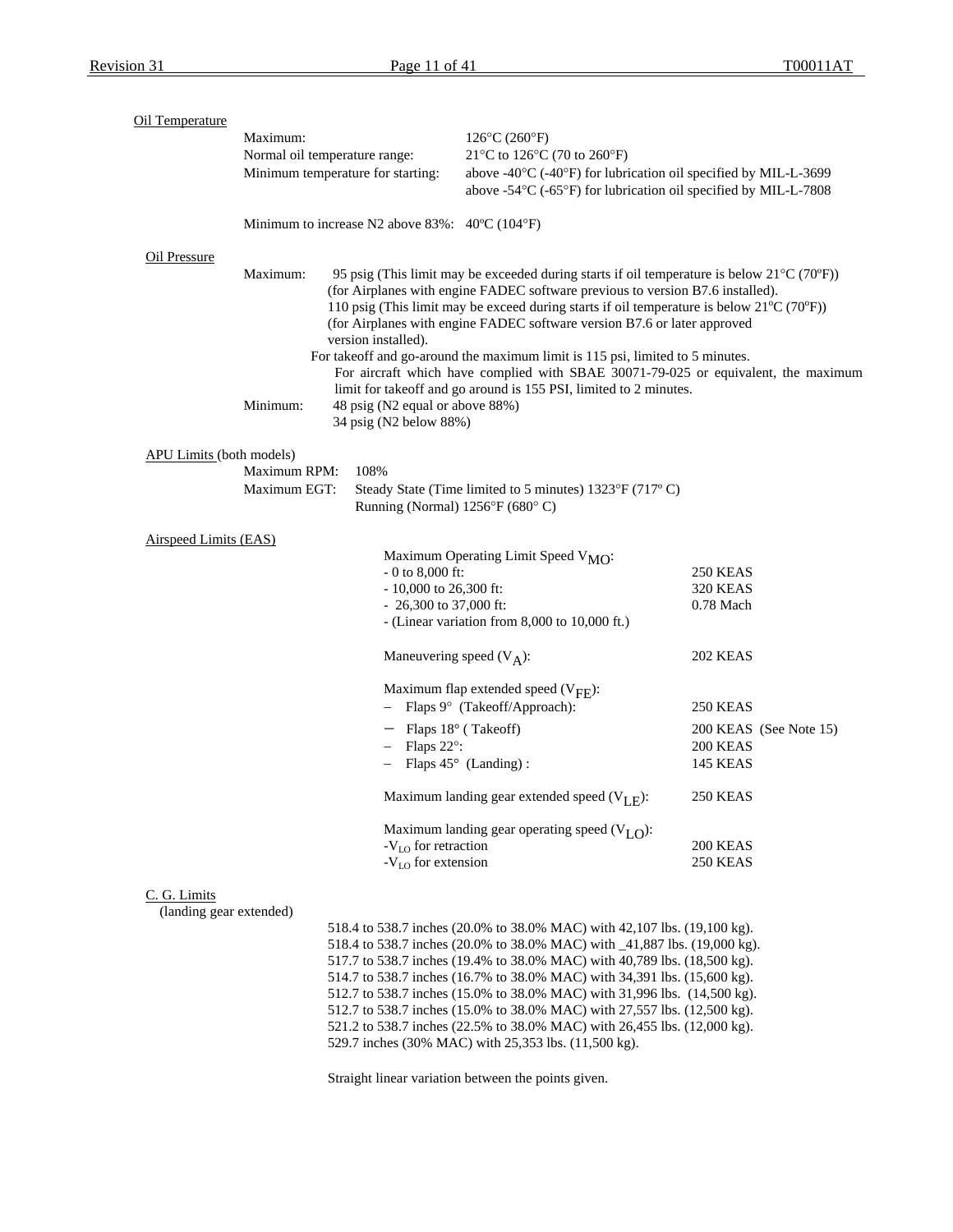|                                                                    | (the aircraft C.G. is moved forward with the retraction).                                                                                                                                                                           |  | Moment due to landing gear retraction -10,155 in-lbs. (-117 kgf-m)                                                              |  |  |  |
|--------------------------------------------------------------------|-------------------------------------------------------------------------------------------------------------------------------------------------------------------------------------------------------------------------------------|--|---------------------------------------------------------------------------------------------------------------------------------|--|--|--|
| Maximum Weights                                                    | Ramp<br>Takeoff<br>Landing<br>Zero fuel                                                                                                                                                                                             |  | 42,108 lbs. $(19,100 \text{ kgf})$<br>41,887 lbs. (19,000 kgf)<br>40,785 lbs. (18,500 kgf)<br>34,392 lbs. (15,600 kgf)          |  |  |  |
| <b>Maximum Baggage</b>                                             | $2,205$ lbs. $(1,000 \text{ kg})$                                                                                                                                                                                                   |  |                                                                                                                                 |  |  |  |
| <b>Fuel Capacity</b>                                               | Unusable fuel of 13.3 gallons (6.6 gallons for each tank).                                                                                                                                                                          |  | 1373.8 gallons (two tanks, 686.9 gallons each at +524.4 inches).                                                                |  |  |  |
| Serial Numbers Eligible                                            | 145145 and subsequent. A Brazilian Certificate of Airworthiness for Export endorsed as<br>noted under "Import Requirements" must be submitted for each individual aircraft for which<br>application for U.S. certification is made. |  |                                                                                                                                 |  |  |  |
| 6. - Model EMB-135LR, (Transport Category), Approved July 15, 1999 |                                                                                                                                                                                                                                     |  |                                                                                                                                 |  |  |  |
| Engine                                                             | Two – Rolls Royce Corporation (See Note 16.)<br>Models: AE 3007A1/3 or AE 3007A3                                                                                                                                                    |  |                                                                                                                                 |  |  |  |
| Fuel                                                               | Brazilian Specification CNP-08/QAV1.<br>ASTM Specification D-1655 JET A or JET A1<br>MIL-T-83133A JP-8.                                                                                                                             |  |                                                                                                                                 |  |  |  |
| <b>APU</b>                                                         |                                                                                                                                                                                                                                     |  | Sundstrand Aerospace Model T-62T-40C11 or T-62T-40C14<br>Limitations as stated in Sundstrand Doc. No. ESR 0921 and No. ESR 1112 |  |  |  |
| Oil                                                                | Engine: MIL-L-7808 or MIL-L-23699                                                                                                                                                                                                   |  |                                                                                                                                 |  |  |  |

APU: MIL-L-23699 or MIL-L-7808

#### Engine Model AE3007A1/3 Limits

| <b>Operating Conditions</b> | Static Thrust (lb.) | Rotor Speed (%) |                         | Temperature Interturbine $(^{\circ}C)$ |
|-----------------------------|---------------------|-----------------|-------------------------|----------------------------------------|
|                             | $-1000$ ft          | N1              | N <sub>2</sub>          | <b>ITT</b>                             |
| Takeoff                     | 7.580               | $100^{(2)}$     | $102.5^{(3)}$           | 948 <sup>(1)</sup> (1738° F)           |
| <b>Maximum Continuous</b>   | 6.820               | 100             | 102.5                   | 901 $(1653^{\circ} \text{ F})$         |
| Ground                      |                     |                 | 53.6 (min), 102.5 (max) |                                        |
| <b>Starting</b>             |                     |                 |                         | 800 $(1472^{\circ} F)$                 |

(1) Time limited to 5 minutes.

(2) 100 % N1 =8,700 rpm

(3) 102.5 % N2 = 16,270 rpm

#### Oil Temperature

Maximum: 126°C (260°F) Normal oil temperature range: 21°C to 126°C (70 to 260°F)

Minimum temperature for starting: above -40°C (-40°F) for lubrication oil specified by MIL-L-23699 above -54°C (-65°F) for lubrication oil specified by MIL-L-7808

Minimum to increase N2 above 83%: 40ºC (104°F)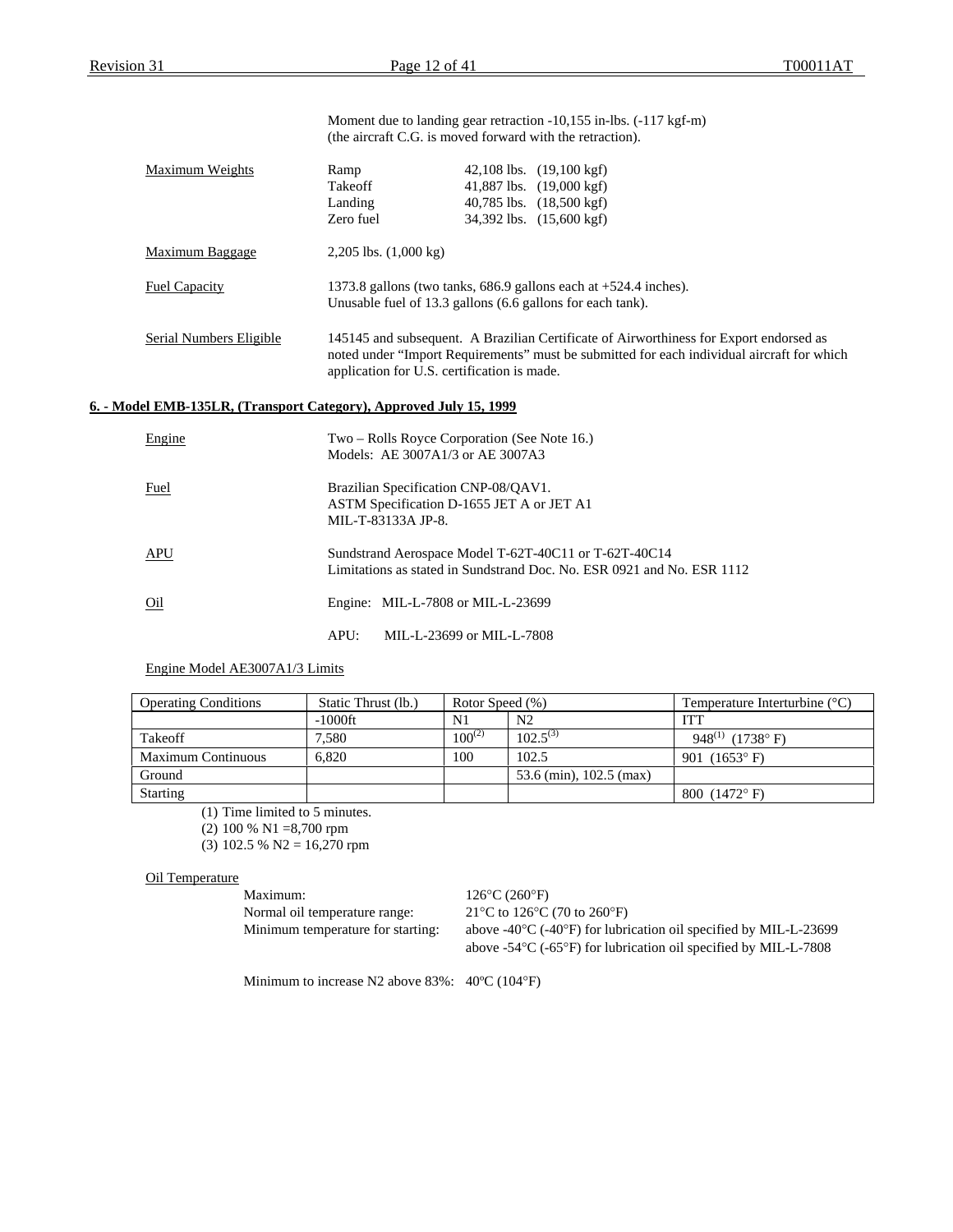| Oil Pressure<br>Maximum:<br>95 psig (This limit may be exceeded during starts if oil temperature is below $21^{\circ}C(70^{\circ}F)$ )<br>(for Airplanes with engine FADEC software previous to version B7.6 installed).<br>110 psig (This limit may be exceed during starts if oil temperature is below $21^{\circ}C(70^{\circ}F)$ )<br>(for Airplanes with engine FADEC software version B7.6 or later approved<br>version installed).<br>For takeoff and go-around the maximum limit is 115 psi, limited to 5 minutes.<br>For aircraft which have complied with SBAE 30071-79-025 or equivalent, the maximum<br>limit for takeoff and go around is 155 PSI, limited to 2 minutes.<br>Minimum:<br>48 psig (N2 equal or above 88%)<br>34 psig (N2 below 88%) |                                                  |                                                                                                                                                                                                                                                                                                                                                                                                                                                                                                                                                                                                          |                                                         |                        |  |  |  |
|---------------------------------------------------------------------------------------------------------------------------------------------------------------------------------------------------------------------------------------------------------------------------------------------------------------------------------------------------------------------------------------------------------------------------------------------------------------------------------------------------------------------------------------------------------------------------------------------------------------------------------------------------------------------------------------------------------------------------------------------------------------|--------------------------------------------------|----------------------------------------------------------------------------------------------------------------------------------------------------------------------------------------------------------------------------------------------------------------------------------------------------------------------------------------------------------------------------------------------------------------------------------------------------------------------------------------------------------------------------------------------------------------------------------------------------------|---------------------------------------------------------|------------------------|--|--|--|
| <b>APU Limits</b><br>(both models)                                                                                                                                                                                                                                                                                                                                                                                                                                                                                                                                                                                                                                                                                                                            | Maximum RPM:<br>Maximum EGT:<br>Running (Normal) | 108%<br>$1256^{\circ}F(680^{\circ}C)$                                                                                                                                                                                                                                                                                                                                                                                                                                                                                                                                                                    | Steady State (Time limited to 5 minutes) 1323°F (717°C) |                        |  |  |  |
| <b>Airspeed Limits (EAS)</b>                                                                                                                                                                                                                                                                                                                                                                                                                                                                                                                                                                                                                                                                                                                                  |                                                  | Maximum Operating Limit Speed V <sub>MO</sub> :<br>$-0$ to 8,000 ft:<br>$-10,000$ to 26,300 ft:<br>$-26,300$ to 37,000 ft:<br>- (Linear variation from 8,000 to 10,000 ft.)                                                                                                                                                                                                                                                                                                                                                                                                                              | 250 KEAS<br><b>320 KEAS</b><br>0.78 Mach                |                        |  |  |  |
|                                                                                                                                                                                                                                                                                                                                                                                                                                                                                                                                                                                                                                                                                                                                                               |                                                  | Maneuvering speed $(V_A)$ :                                                                                                                                                                                                                                                                                                                                                                                                                                                                                                                                                                              | <b>202 KEAS</b>                                         |                        |  |  |  |
|                                                                                                                                                                                                                                                                                                                                                                                                                                                                                                                                                                                                                                                                                                                                                               |                                                  | Maximum flap extended speed $(V_{\text{FF}})$ :<br>- Flaps 9° (Takeoff/Approach):                                                                                                                                                                                                                                                                                                                                                                                                                                                                                                                        | 250 KEAS                                                |                        |  |  |  |
|                                                                                                                                                                                                                                                                                                                                                                                                                                                                                                                                                                                                                                                                                                                                                               |                                                  | $-$ Flaps 18 $\degree$ (Takeoff)<br>$-$ Flaps 22°:<br>$-$ Flaps 45 $\circ$ (Landing):                                                                                                                                                                                                                                                                                                                                                                                                                                                                                                                    | <b>200 KEAS</b><br><b>145 KEAS</b>                      | 200 KEAS (See Note 15) |  |  |  |
|                                                                                                                                                                                                                                                                                                                                                                                                                                                                                                                                                                                                                                                                                                                                                               |                                                  | Maximum landing gear extended speed $(V_{I,F})$ :                                                                                                                                                                                                                                                                                                                                                                                                                                                                                                                                                        | <b>250 KEAS</b>                                         |                        |  |  |  |
|                                                                                                                                                                                                                                                                                                                                                                                                                                                                                                                                                                                                                                                                                                                                                               |                                                  | Maximum landing gear operating speed $(VLO)$ :<br>-V <sub>LO</sub> for retraction<br>$-VLO$ for extension                                                                                                                                                                                                                                                                                                                                                                                                                                                                                                | 200 KEAS<br><b>250 KEAS</b>                             |                        |  |  |  |
| C. G. Limits<br>(landing gear extended)                                                                                                                                                                                                                                                                                                                                                                                                                                                                                                                                                                                                                                                                                                                       |                                                  | 519.7 to 538.7 inches (21.1% to 38.0% MAC) with 44,312 lbs. (20,100 kg).<br>519.6 to 538.7 inches (21.1% to 38.0% MAC) with 44,092 lbs. (20,000 kg).<br>517.7 to 538.7 inches (19.4% to 38.0% MAC) with 40,789 lbs. (18,500 kg).<br>514.7 to 538.7 inches (16.7% to 38.0% MAC) with 35,273 lbs. (16,000 kg).<br>512.7 to 538.7 inches (15.0% to 38.0% MAC) with 31,966 lbs. (14,500 kg).<br>512.7 to 538.7 inches (15.0% to 38.0% MAC) with 27,557 lbs. (12,500 kg).<br>521.2 to 538.7 inches (22.5% to 38.0% MAC) with 26,455 lbs. (12,000 kg).<br>529.7 inches (30% MAC) with 25,352 lbs. (11,500 kg). |                                                         |                        |  |  |  |
|                                                                                                                                                                                                                                                                                                                                                                                                                                                                                                                                                                                                                                                                                                                                                               |                                                  | Straight linear variation between the points given.                                                                                                                                                                                                                                                                                                                                                                                                                                                                                                                                                      |                                                         |                        |  |  |  |
|                                                                                                                                                                                                                                                                                                                                                                                                                                                                                                                                                                                                                                                                                                                                                               |                                                  | Moment due to landing gear retraction - 10,155 in-lbs. (-117 kgf-m)<br>(the aircraft C.G. is moved forward with the retraction)                                                                                                                                                                                                                                                                                                                                                                                                                                                                          |                                                         |                        |  |  |  |
| Maximum Weights                                                                                                                                                                                                                                                                                                                                                                                                                                                                                                                                                                                                                                                                                                                                               | Ramp<br>Takeoff<br>Landing<br>Zero fuel          | 44,312 lbs. (20,100 kgf)<br>44,092 lbs. (20,000 kgf)<br>40,785 lbs. (18,500 kgf)<br>35,274 lbs. (16,000 kgf)                                                                                                                                                                                                                                                                                                                                                                                                                                                                                             |                                                         |                        |  |  |  |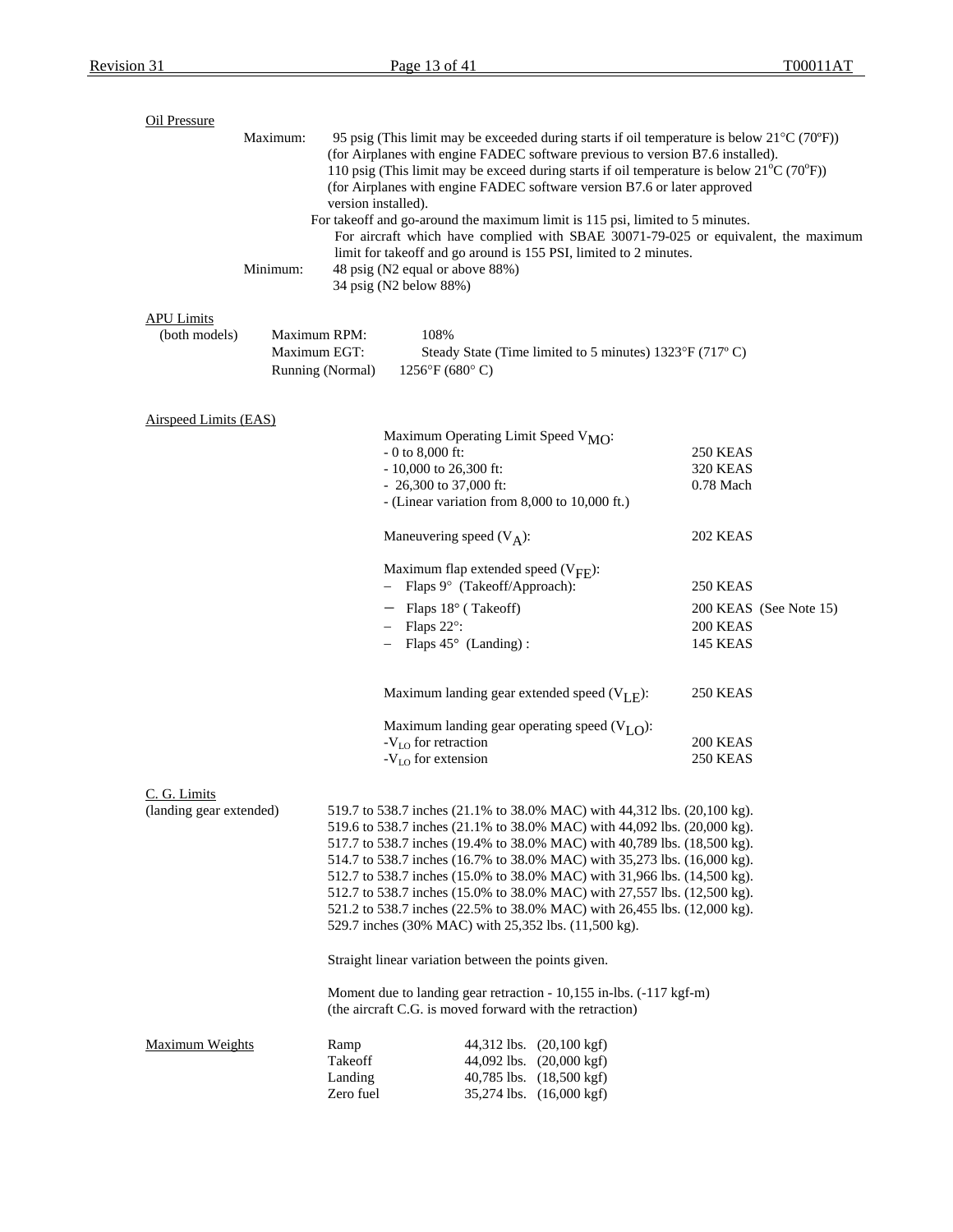| Maximum Baggage         | 2,205 lbs. $(1,000 \text{ kg})$                                                                                                                                                                                                     |
|-------------------------|-------------------------------------------------------------------------------------------------------------------------------------------------------------------------------------------------------------------------------------|
| <b>Fuel Capacity</b>    | 1701.4 gallons (two tanks, $850.7$ gallons each at $+517.6$ inches).<br>Unusable fuel of 10.8 gallons (5.4 gallons for each tank).                                                                                                  |
| Serial Numbers Eligible | 145145 and subsequent. A Brazilian Certificate of Airworthiness for Export endorsed as<br>noted under "Import Requirements" must be submitted for each individual aircraft for which<br>application for U.S. certification is made. |

## **7. - Model EMB-135KE, (ERJ-140ER), (Transport Category), Approved July 26, 2001.**

| Engine |                    | Two – Rolls Royce Corporation (See Note 16.)<br>Model: AE 3007A1/3                                                               |
|--------|--------------------|----------------------------------------------------------------------------------------------------------------------------------|
| Fuel   | MIL-T-83133A JP-8. | Brazilian Specification CNP-08/QAV1.<br>ASTM Specification D-1655 JET A or JET A1                                                |
| APU    |                    | Sundstrand Aerospace Model T-62-T-40C11 or T-62T-40C14<br>Limitations as stated in Sundstrand Doc. No. ESR 0921 and No. ESR 1112 |
| Oil    | Engine:            | MIL-L-7808 or MIL-L-23699                                                                                                        |
|        | APU:               | MIL-L-7808 or MIL-L-23699                                                                                                        |

## Engine Model AE3007A1/3 Limits

| <b>Operating Conditions</b> | Static Thrust (lb.) | Rotor Speed (%) |                         | Temperature Interturbine $(^{\circ}C)$ |
|-----------------------------|---------------------|-----------------|-------------------------|----------------------------------------|
|                             | $-1000$ ft          | N1              | N <sub>2</sub>          | ITT                                    |
| Takeoff                     | 7.580               | $100^{(2)}$     | $102.5^{(3)}$           | 948 <sup>(1)</sup> (1738° F)           |
| <b>Maximum Continuous</b>   | 6.820               | 100             | 102.5                   | 901 $(1653^{\circ} \text{ F})$         |
| Ground                      |                     |                 | 53.6 (min), 102.5 (max) |                                        |
| <b>Starting</b>             |                     |                 |                         | 800 $(1472^{\circ} F)$                 |

(1) Time limited to 5 minutes.

(2) 100 % N1 =8,700 rpm

(3) 102.5 % N2 =  $16,270$  rpm

## Oil Temperature

|              | Maximum:                      |                                                                         | $126^{\circ}$ C (260 $^{\circ}$ F)                                                                                                                                                                                                                                                                                                                                                                                                                                                                                                                           |
|--------------|-------------------------------|-------------------------------------------------------------------------|--------------------------------------------------------------------------------------------------------------------------------------------------------------------------------------------------------------------------------------------------------------------------------------------------------------------------------------------------------------------------------------------------------------------------------------------------------------------------------------------------------------------------------------------------------------|
|              | Normal oil temperature range: |                                                                         | 21°C to 126°C (70 to 260°F)                                                                                                                                                                                                                                                                                                                                                                                                                                                                                                                                  |
|              |                               | Minimum temperature for starting:                                       | above $-40^{\circ}$ C ( $-40^{\circ}$ F) for lubrication oil specified by MIL-L-23699<br>above -54 $\rm{^{\circ}C}$ (-65 $\rm{^{\circ}F}$ ) for lubrication oil specified by MIL-L-7808                                                                                                                                                                                                                                                                                                                                                                      |
|              |                               | Minimum to increase N2 above $83\%$ : $40^{\circ}$ C (104 $^{\circ}$ F) |                                                                                                                                                                                                                                                                                                                                                                                                                                                                                                                                                              |
| Oil Pressure |                               |                                                                         |                                                                                                                                                                                                                                                                                                                                                                                                                                                                                                                                                              |
|              | Maximum:                      | version installed).                                                     | 95 psig (This limit may be exceeded during starts if oil temperature is below $21^{\circ}C(70^{\circ}F)$ )<br>(for Airplanes with engine FADEC software previous to version B7.6 installed).<br>110 psig (This limit may be exceed during starts if oil temperature is below $21^{\circ}C(70^{\circ}F)$ )<br>(for Airplanes with engine FADEC software version B7.6 or later approved<br>For takeoff and go-around the maximum limit is 115 psi, limited to 5 minutes.<br>For aircraft which have complied with SBAE 30071-79-025 or equivalent, the maximum |
|              | Minimum:                      | 48 psig (N2 equal or above 88%)<br>34 psig (N2 below 88%)               | limit for takeoff and go around is 155 PSI, limited to 2 minutes.                                                                                                                                                                                                                                                                                                                                                                                                                                                                                            |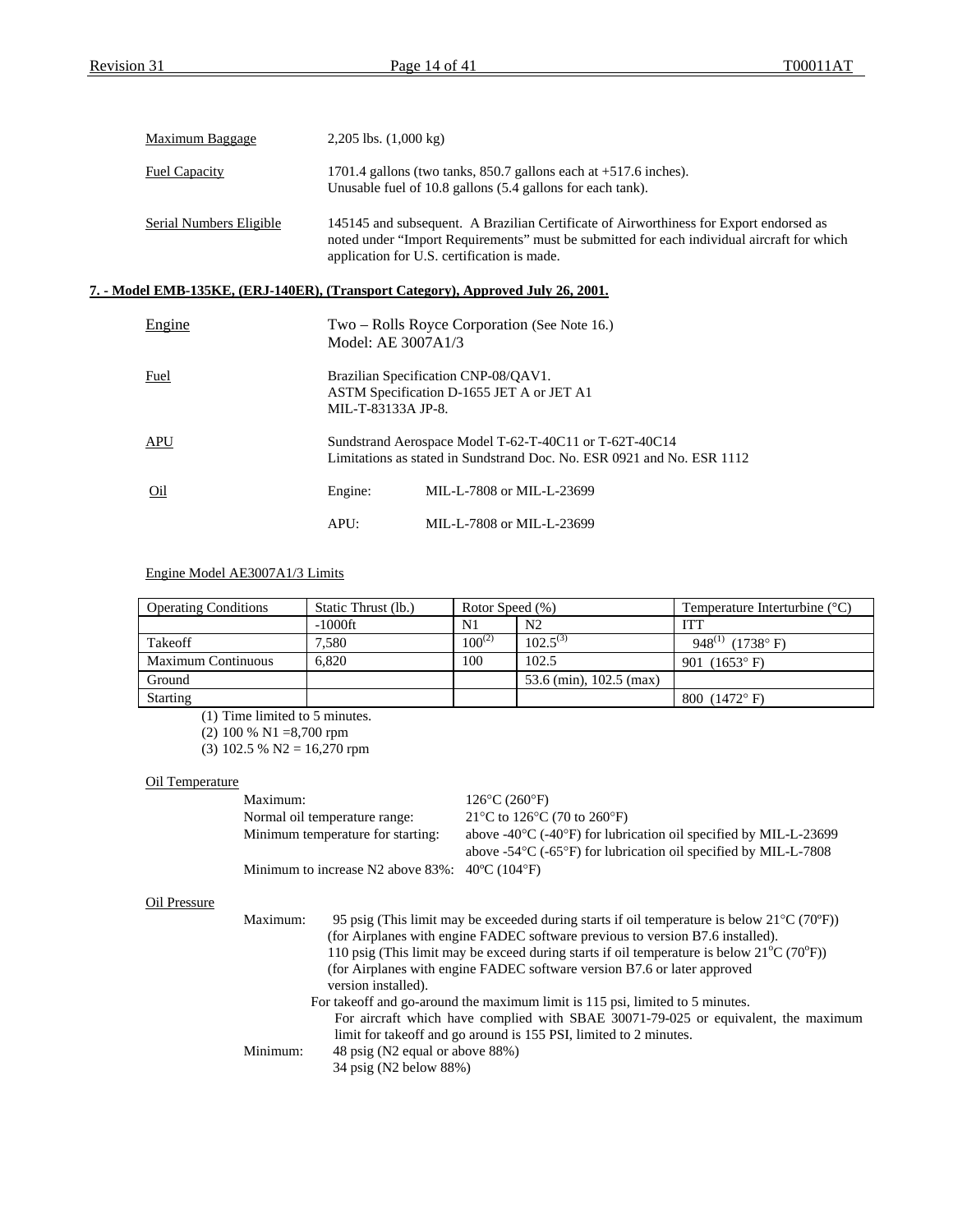| <b>APU Limits (both models)</b>         |                                 |                                                                                                                                                                          |  |                                                                                                              |                                                                                                                                                                                                                                                                                                                                                                                                                                                                                                                                             |  |
|-----------------------------------------|---------------------------------|--------------------------------------------------------------------------------------------------------------------------------------------------------------------------|--|--------------------------------------------------------------------------------------------------------------|---------------------------------------------------------------------------------------------------------------------------------------------------------------------------------------------------------------------------------------------------------------------------------------------------------------------------------------------------------------------------------------------------------------------------------------------------------------------------------------------------------------------------------------------|--|
|                                         | Maximum RPM:                    | 108%                                                                                                                                                                     |  |                                                                                                              |                                                                                                                                                                                                                                                                                                                                                                                                                                                                                                                                             |  |
|                                         | Maximum EGT:                    | Steady State (Time limited to 5 minutes) 1323°F (717°C)                                                                                                                  |  |                                                                                                              |                                                                                                                                                                                                                                                                                                                                                                                                                                                                                                                                             |  |
|                                         |                                 | Running (Normal) 1256°F (680°C)                                                                                                                                          |  |                                                                                                              |                                                                                                                                                                                                                                                                                                                                                                                                                                                                                                                                             |  |
| Airspeed Limits (EAS)                   |                                 |                                                                                                                                                                          |  |                                                                                                              |                                                                                                                                                                                                                                                                                                                                                                                                                                                                                                                                             |  |
|                                         |                                 | Maximum Operating Limit Speed V <sub>MO</sub> :                                                                                                                          |  |                                                                                                              |                                                                                                                                                                                                                                                                                                                                                                                                                                                                                                                                             |  |
|                                         | $-0$ to 8,000 ft:               |                                                                                                                                                                          |  |                                                                                                              | 250 KEAS                                                                                                                                                                                                                                                                                                                                                                                                                                                                                                                                    |  |
|                                         | $-10,000$ to 26,300 ft:         |                                                                                                                                                                          |  |                                                                                                              | <b>320 KEAS</b>                                                                                                                                                                                                                                                                                                                                                                                                                                                                                                                             |  |
|                                         | $-26,300$ to 37,000 ft:         |                                                                                                                                                                          |  |                                                                                                              | 0.78 Mach                                                                                                                                                                                                                                                                                                                                                                                                                                                                                                                                   |  |
|                                         |                                 | - (Linear variation from 8,000 to 10,000 ft.)                                                                                                                            |  |                                                                                                              |                                                                                                                                                                                                                                                                                                                                                                                                                                                                                                                                             |  |
|                                         | Maneuvering speed $(V_A)$ :     |                                                                                                                                                                          |  |                                                                                                              | <b>202 KEAS</b>                                                                                                                                                                                                                                                                                                                                                                                                                                                                                                                             |  |
|                                         |                                 | Maximum flap extended speed $(V_{\text{FF}})$ :                                                                                                                          |  |                                                                                                              |                                                                                                                                                                                                                                                                                                                                                                                                                                                                                                                                             |  |
|                                         |                                 | Flaps 9° (Takeoff/Approach):                                                                                                                                             |  |                                                                                                              | <b>250 KEAS</b>                                                                                                                                                                                                                                                                                                                                                                                                                                                                                                                             |  |
|                                         | Flaps 18° (Takeoff)             |                                                                                                                                                                          |  |                                                                                                              | 200 KEAS                                                                                                                                                                                                                                                                                                                                                                                                                                                                                                                                    |  |
|                                         | Flaps 22°:                      |                                                                                                                                                                          |  |                                                                                                              | 200 KEAS                                                                                                                                                                                                                                                                                                                                                                                                                                                                                                                                    |  |
|                                         | Flaps $45^{\circ}$ (Landing):   |                                                                                                                                                                          |  |                                                                                                              | <b>145 KEAS</b>                                                                                                                                                                                                                                                                                                                                                                                                                                                                                                                             |  |
|                                         |                                 |                                                                                                                                                                          |  |                                                                                                              |                                                                                                                                                                                                                                                                                                                                                                                                                                                                                                                                             |  |
|                                         |                                 | Maximum landing gear extended speed $(V_{LE})$ :                                                                                                                         |  |                                                                                                              | 250 KEAS                                                                                                                                                                                                                                                                                                                                                                                                                                                                                                                                    |  |
|                                         |                                 | Maximum landing gear operating speed $(VLO)$ :                                                                                                                           |  |                                                                                                              |                                                                                                                                                                                                                                                                                                                                                                                                                                                                                                                                             |  |
|                                         | -V <sub>LO</sub> for retraction |                                                                                                                                                                          |  |                                                                                                              | 200 KEAS                                                                                                                                                                                                                                                                                                                                                                                                                                                                                                                                    |  |
|                                         | $-VLO$ for extension            |                                                                                                                                                                          |  |                                                                                                              | 250 KEAS                                                                                                                                                                                                                                                                                                                                                                                                                                                                                                                                    |  |
| C. G. Limits<br>(landing gear extended) |                                 | 572.5 inches (30% MAC) with 26,445 lbs. (12,000 kg).<br>Straight linear variation between the points given.<br>(the aircraft C.G. is moved forward with the retraction). |  |                                                                                                              | 529.2 to 582.2 inches (18.2% to 38.5% MAC) with 44,532 lbs. (20,200 kg).<br>529.2 to 582.2 inches (18.2% to 38.5% MAC) with 44,312 lbs. (20,100 kg).<br>558.5 to 582.2 inches (17.5% to 38.5% MAC) with 42,548 lbs. (19,300 kg).<br>556.5 to 585.0 inches (15.7% to 41.0% MAC) with 37,699 lbs. (17,100 kg).<br>554.5 to 585.0 inches (14.0% to 41.0% MAC) with 33,068 lbs. (15,000 kg).<br>554.5 to 585.0 inches (14.0% to 41.0% MAC) with 28,659 lbs. (13,000 kg).<br>Moment due to landing gear retraction - 10,155 in-lbs. (-117 kgf-m) |  |
| <b>Maximum Weights</b>                  |                                 | Ramp<br>Takeoff<br>Landing<br>Zero fuel                                                                                                                                  |  | 44,532 lbs. (20,200 kgf)<br>44,312 lbs. (20,100 kgf)<br>41,225 lbs. (18,700 kgf)<br>37,698 lbs. (17,100 kgf) |                                                                                                                                                                                                                                                                                                                                                                                                                                                                                                                                             |  |
| <b>Maximum Baggage</b>                  |                                 | 2,646 lbs. (1,200 kg)                                                                                                                                                    |  |                                                                                                              |                                                                                                                                                                                                                                                                                                                                                                                                                                                                                                                                             |  |
| <b>Fuel Capacity</b>                    |                                 | 1373.8 gallons (two tanks, 686.9 gallons each at +567.5 inches).<br>Unusable fuel of 14.4 gallons (7.2 gallons for each tank).                                           |  |                                                                                                              |                                                                                                                                                                                                                                                                                                                                                                                                                                                                                                                                             |  |
| <b>Serial Numbers Eligible</b>          |                                 | application for U.S. certification is made.                                                                                                                              |  |                                                                                                              | 145425 and subsequent. A Brazilian Certificate of Airworthiness for Export endorsed as<br>noted under "Import Requirements" must be submitted for each individual aircraft for which                                                                                                                                                                                                                                                                                                                                                        |  |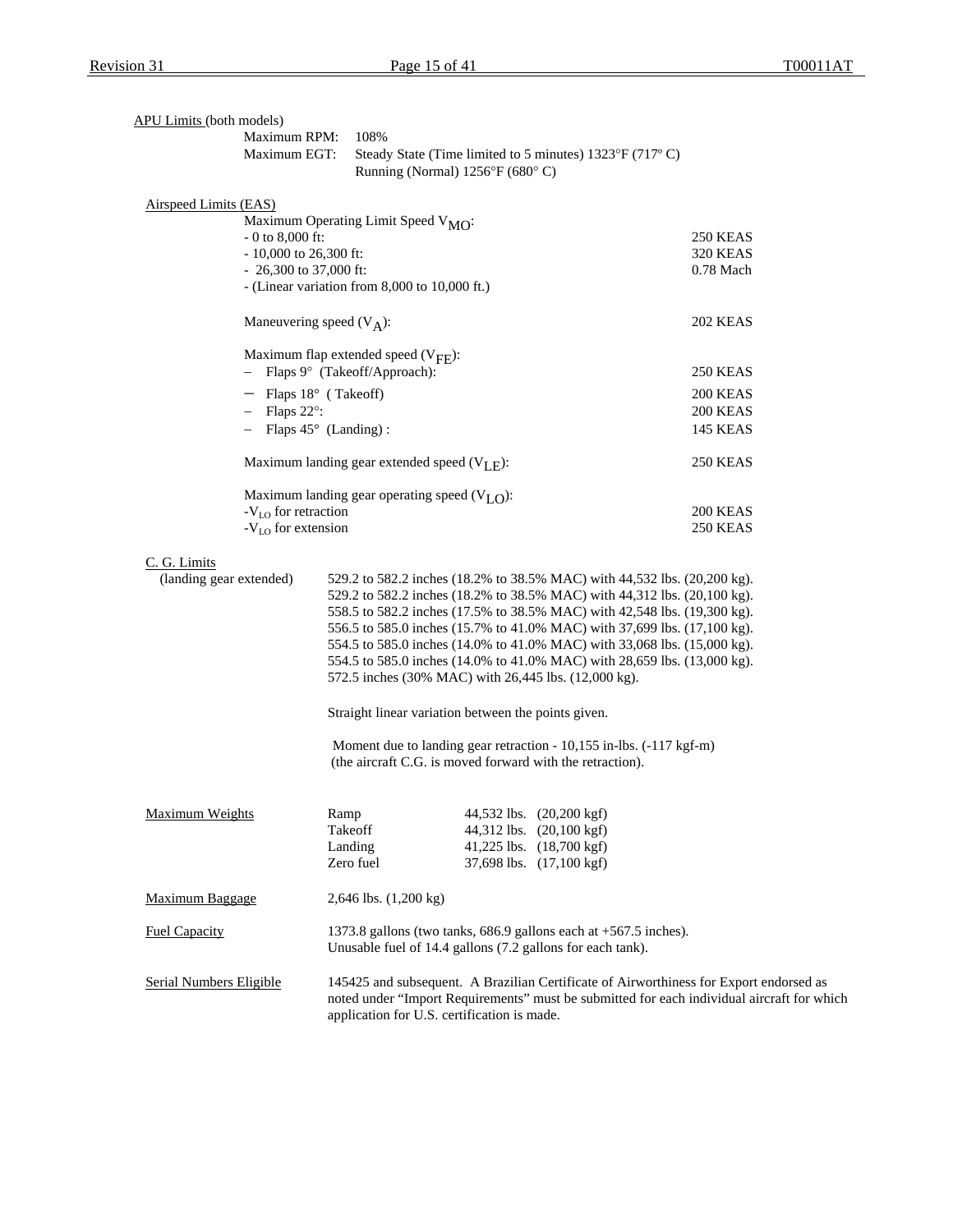## **8. - Model EMB-135KL, (ERJ-140LR), (Transport Category), Approved July 26, 2001.**

| Engine     | Model: AE 3007A1/3 | Two – Rolls Royce Corporation (See Note 16.)                                                                                     |  |  |  |  |
|------------|--------------------|----------------------------------------------------------------------------------------------------------------------------------|--|--|--|--|
| Fuel       |                    | Brazilian Specification CNP-08/QAV1.<br>ASTM Specification D-1655 JET A or JET A1<br>MIL-T-83133A JP-8.                          |  |  |  |  |
| <b>APU</b> |                    | Sundstrand Aerospace Model T-62-T-40C11 or T-62T-40C14<br>Limitations as stated in Sundstrand Doc. No. ESR 0921 and No. ESR 1112 |  |  |  |  |
| Oil        | Engine:            | MIL-L-7808 or MIL-L-23699                                                                                                        |  |  |  |  |
|            | APU:               | MIL-L-7808 or MIL-L-23699                                                                                                        |  |  |  |  |

## Engine Model AE3007A1/3 Limits

| <b>Operating Conditions</b> | Static Thrust (lb.) | Rotor Speed (%) |                         | Temperature Interturbine $(^{\circ}C)$ |
|-----------------------------|---------------------|-----------------|-------------------------|----------------------------------------|
|                             | $-1000$ ft          | N1              | N2                      | ITT                                    |
| Takeoff                     | 7,580               | $100^{(2)}$     | $102.5^{(3)}$           | 948 <sup>(1)</sup> (1738°F)            |
| <b>Maximum Continuous</b>   | 6.820               | 100             | 102.5                   | 901 $(1653^{\circ} \text{ F})$         |
| Ground                      |                     |                 | 53.6 (min), 102.5 (max) |                                        |
| <b>Starting</b>             |                     |                 |                         | 800 $(1472^{\circ} F)$                 |

(1) Time limited to 5 minutes.

(2) 100 % N1 =8,700 rpm

(3) 102.5 % N2 =  $16,270$  rpm

## Oil Temperature

| Maximum:                                                                | $126^{\circ}$ C (260 $^{\circ}$ F)                                                             |
|-------------------------------------------------------------------------|------------------------------------------------------------------------------------------------|
| Normal oil temperature range:                                           | 21 °C to 126 °C (70 to 260 °F)                                                                 |
| Minimum temperature for starting:                                       | above $-40^{\circ}$ C ( $-40^{\circ}$ F) for lubrication oil specified by MIL-L-23699          |
|                                                                         | above -54 $\rm{^{\circ}C}$ (-65 $\rm{^{\circ}F}$ ) for lubrication oil specified by MIL-L-7808 |
| Minimum to increase N2 above $83\%$ : $40^{\circ}$ C (104 $^{\circ}$ F) |                                                                                                |

#### Oil Pressure

|                          | Maximum:                | 95 psig (This limit may be exceeded during starts if oil temperature is below $21^{\circ}C(70^{\circ}F)$ )<br>(for Airplanes with engine FADEC software previous to version B7.6 installed).<br>110 psig (This limit may be exceed during starts if oil temperature is below $21^{\circ}C(70^{\circ}F)$ )<br>(for Airplanes with engine FADEC software version B7.6 or later approved<br>version installed).<br>For takeoff and go-around the maximum limit is 115 psi, limited to 5 minutes.<br>For aircraft which have complied with SBAE 30071-79-025 or equivalent, the maximum |                 |
|--------------------------|-------------------------|-------------------------------------------------------------------------------------------------------------------------------------------------------------------------------------------------------------------------------------------------------------------------------------------------------------------------------------------------------------------------------------------------------------------------------------------------------------------------------------------------------------------------------------------------------------------------------------|-----------------|
|                          | Minimum:                | limit for take off and go around is 155 PSI, limited to 2 minutes.<br>48 psig (N2 equal or above 88%)<br>34 psig (N2 below 88%)                                                                                                                                                                                                                                                                                                                                                                                                                                                     |                 |
| APU Limits (both models) |                         |                                                                                                                                                                                                                                                                                                                                                                                                                                                                                                                                                                                     |                 |
|                          | Maximum RPM:            | 108%                                                                                                                                                                                                                                                                                                                                                                                                                                                                                                                                                                                |                 |
|                          | Maximum EGT:            | Steady State (Time limited to 5 minutes) 1323°F (717°C)<br>Running (Normal) $1256^{\circ}F(680^{\circ}C)$                                                                                                                                                                                                                                                                                                                                                                                                                                                                           |                 |
| Airspeed Limits (EAS)    |                         |                                                                                                                                                                                                                                                                                                                                                                                                                                                                                                                                                                                     |                 |
|                          |                         | Maximum Operating Limit Speed V <sub>MO</sub> :                                                                                                                                                                                                                                                                                                                                                                                                                                                                                                                                     |                 |
|                          | $-0$ to 8,000 ft:       |                                                                                                                                                                                                                                                                                                                                                                                                                                                                                                                                                                                     | <b>250 KEAS</b> |
|                          | $-10,000$ to 26,300 ft: |                                                                                                                                                                                                                                                                                                                                                                                                                                                                                                                                                                                     | <b>320 KEAS</b> |
|                          | $-26,300$ to 37,000 ft: |                                                                                                                                                                                                                                                                                                                                                                                                                                                                                                                                                                                     | $0.78$ Mach     |

- (Linear variation from 8,000 to 10,000 ft.)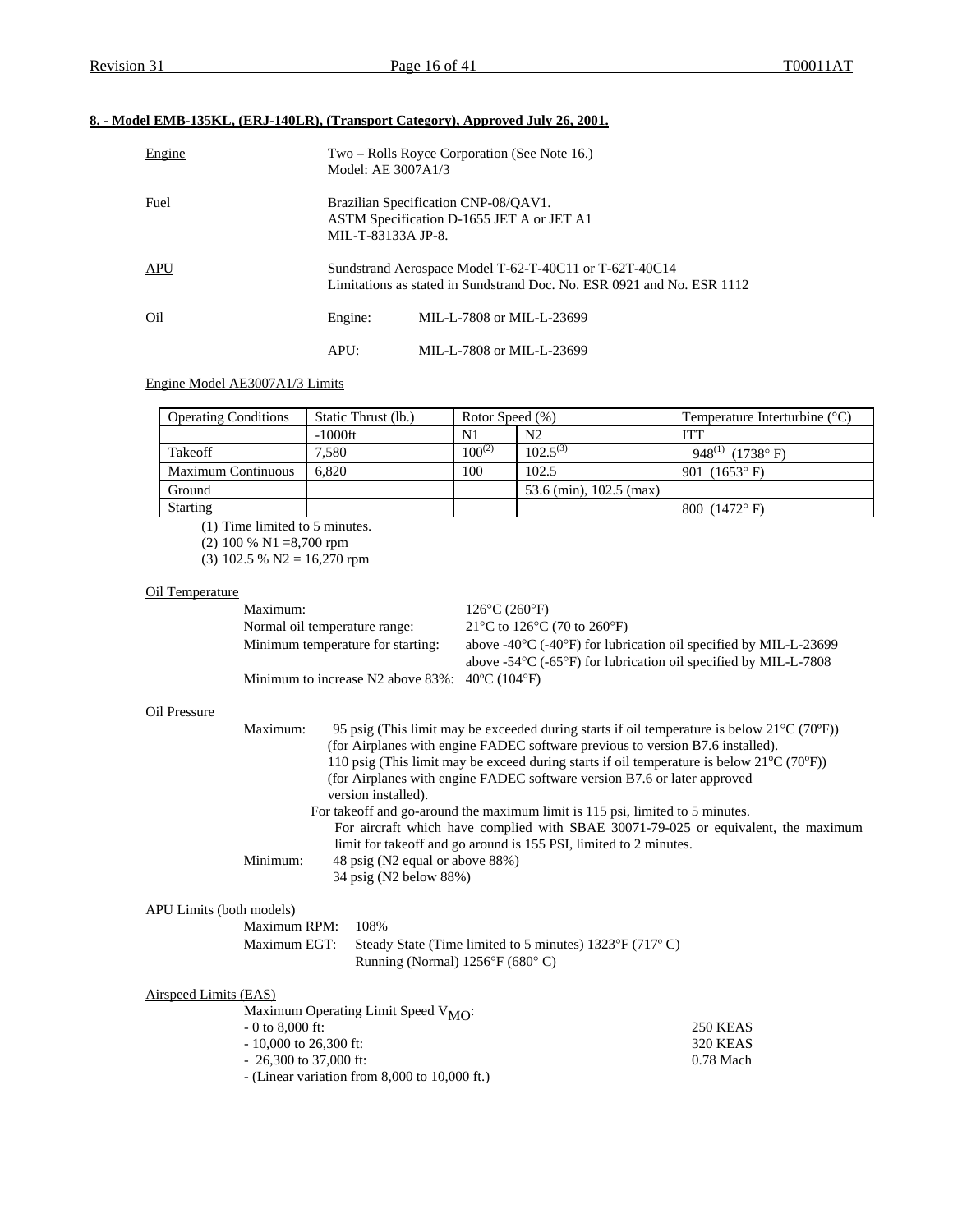|                                                                                            | Maneuvering speed $(V_A)$ :                                                   |                                                                                                                                  | 202 KEAS                                                                                                                                                                             |
|--------------------------------------------------------------------------------------------|-------------------------------------------------------------------------------|----------------------------------------------------------------------------------------------------------------------------------|--------------------------------------------------------------------------------------------------------------------------------------------------------------------------------------|
|                                                                                            | Maximum flap extended speed $(V_{\text{FF}})$ :                               |                                                                                                                                  |                                                                                                                                                                                      |
|                                                                                            | - Flaps 9° (Takeoff/Approach):                                                |                                                                                                                                  | 250 KEAS                                                                                                                                                                             |
|                                                                                            | $-$ Flaps 18 $\degree$ (Takeoff)                                              |                                                                                                                                  | 200 KEAS                                                                                                                                                                             |
|                                                                                            | $-$ Flaps 22 $\degree$ :                                                      |                                                                                                                                  | 200 KEAS                                                                                                                                                                             |
|                                                                                            | $-$ Flaps 45 $\circ$ (Landing):                                               |                                                                                                                                  | 145 KEAS                                                                                                                                                                             |
|                                                                                            | Maximum landing gear extended speed $(V_{I,F})$ :                             |                                                                                                                                  | 250 KEAS                                                                                                                                                                             |
|                                                                                            | Maximum landing gear operating speed $(VI \Omega)$ :<br>$-VLO$ for retraction |                                                                                                                                  | 200 KEAS                                                                                                                                                                             |
|                                                                                            | $-V_{LO}$ for extension                                                       |                                                                                                                                  | 250 KEAS                                                                                                                                                                             |
|                                                                                            |                                                                               |                                                                                                                                  |                                                                                                                                                                                      |
| C. G. Limits                                                                               |                                                                               |                                                                                                                                  |                                                                                                                                                                                      |
| (landing gear extended)                                                                    |                                                                               |                                                                                                                                  | 560.1 to 582.2 inches (19.0% to 38.5% MAC) with 46,737 lbs. (21,200 kg).<br>560.1 to 581.8 inches (19.0% to 38.5% MAC) with 46,516 lbs. (21,100 kg).                                 |
|                                                                                            |                                                                               |                                                                                                                                  | 558.5 to 582.2 inches (17.5% to 38.5% MAC) with 42,548 lbs. (19,300 kg).                                                                                                             |
|                                                                                            |                                                                               |                                                                                                                                  | 556.5 to 585.0 inches (15.7% to 41.0% MAC) with 37,699 lbs. (17,100 kg).                                                                                                             |
|                                                                                            |                                                                               |                                                                                                                                  | 554.5 to 585.0 inches (14.0% to 41.0% MAC) with 33,068 lbs. (15,000 kg).                                                                                                             |
|                                                                                            |                                                                               |                                                                                                                                  | 554.5 to 585.0 inches (14.0% to 41.0% MAC) with 28,659 lbs. (13,000 kg).                                                                                                             |
|                                                                                            |                                                                               | 572.5 inches (30% MAC) with 26,445 lbs. (12,000 kg).                                                                             |                                                                                                                                                                                      |
|                                                                                            |                                                                               | Straight linear variation between the points given.                                                                              |                                                                                                                                                                                      |
|                                                                                            |                                                                               | Moment due to landing gear retraction - 10,155 in-lbs. (-117 kgf-m)<br>(the aircraft C.G. is moved forward with the retraction). |                                                                                                                                                                                      |
|                                                                                            |                                                                               |                                                                                                                                  |                                                                                                                                                                                      |
| Maximum Weights                                                                            | Ramp                                                                          | 46,737 lbs. (21,200 kgf)                                                                                                         |                                                                                                                                                                                      |
|                                                                                            | Takeoff<br>Landing                                                            | 46,516 lbs. (21,100 kgf)<br>41,225 lbs. (18,700 kgf)                                                                             |                                                                                                                                                                                      |
|                                                                                            | Zero fuel                                                                     | 37,698 lbs. (17,100 kgf)                                                                                                         |                                                                                                                                                                                      |
| Maximum Baggage                                                                            | $2,646$ lbs. $(1,200 \text{ kg})$                                             |                                                                                                                                  |                                                                                                                                                                                      |
|                                                                                            |                                                                               |                                                                                                                                  |                                                                                                                                                                                      |
| <b>Fuel Capacity</b>                                                                       |                                                                               | 1707.5 gallons (two tanks, 853.75 gallons each at +560.5 inches).<br>Unusable fuel of 11.7 gallons (5.85 gallons for each tank). |                                                                                                                                                                                      |
| Serial Numbers Eligible                                                                    |                                                                               | application for U.S. certification is made.                                                                                      | 145425 and subsequent. A Brazilian Certificate of Airworthiness for Export endorsed as<br>noted under "Import Requirements" must be submitted for each individual aircraft for which |
| 9. - Model EMB-135BJ – This model has two unique configurations, Legacy 600 and Legacy 650 |                                                                               |                                                                                                                                  |                                                                                                                                                                                      |
| 9(a) Legacy 600, (Transport Category), Approved August 23, 2002.                           |                                                                               |                                                                                                                                  |                                                                                                                                                                                      |
|                                                                                            |                                                                               |                                                                                                                                  |                                                                                                                                                                                      |
| Engine                                                                                     | Model: AE 3007A1P                                                             | Two – Rolls Royce Corporation (See Note 16.)                                                                                     |                                                                                                                                                                                      |
| For $S/N$ 145625 and on                                                                    | Model: AE 3007A1E                                                             | Two – Rolls Royce Corporation (See Note 16.)                                                                                     |                                                                                                                                                                                      |
| <b>Fuel</b>                                                                                |                                                                               | Brazilian Specification CNP-08/QAV1.<br>ASTM Specification D-1655 JET A or JET A1                                                |                                                                                                                                                                                      |

APU Sundstrand Aerospace Model T-62-T-40C14 Limitations as stated in Sundstrand Doc. No. ESR 1112

MIL-T-83133A JP-8.

Oil Engine: MIL-L-7808 or MIL-L-23699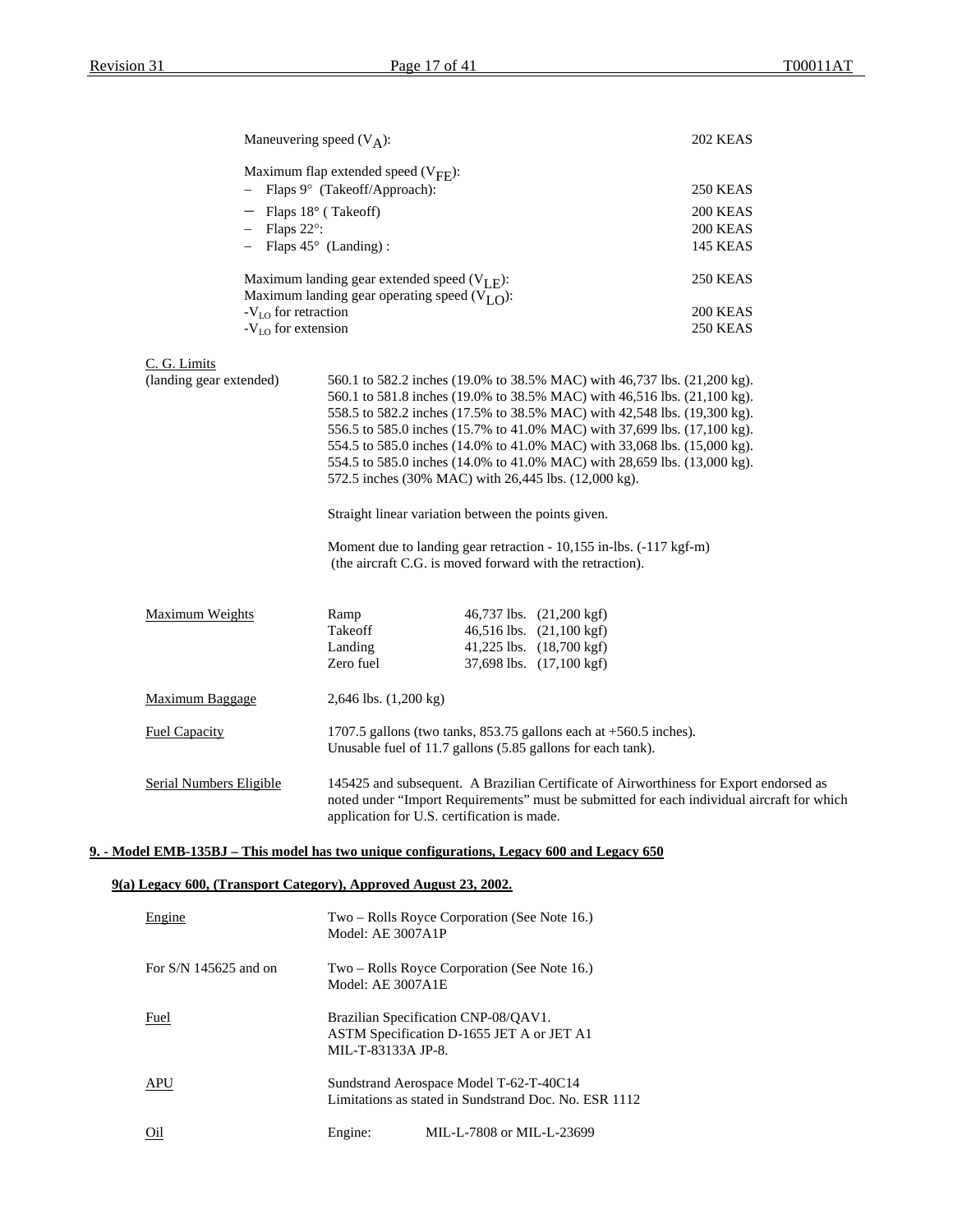#### APU: MIL-L-7808 or MIL-L-23699

#### Engine Model AE3007A1P Limits

| <b>Operating Conditions</b> | Static Thrust (lb.) |             | Rotor Speed (%)       | Temperature Interturbine $(^{\circ}C)$ |
|-----------------------------|---------------------|-------------|-----------------------|----------------------------------------|
|                             | $-1000$ ft<br>SL.   | N1          | N <sub>2</sub>        | ITT                                    |
| Takeoff                     | 8.338<br>8.195      | $100^{(2)}$ | $102.5^{(3)}$         | 948 <sup>(1)</sup> (1738° F)           |
| <b>Maximum Continuous</b>   | 6.852<br>6.759      | 100         | 102.5                 | 901 $(1653^{\circ} \text{ F})$         |
| Ground                      |                     |             | 57 (min), 102.5 (max) |                                        |
| <b>Starting</b>             |                     |             |                       | 800 $(1472^{\circ} \text{ F})$         |

(1) Time limited to 5 minutes.

(2) 100 % N1 =8,700 rpm

(3) 102.5 % N2 = 16,270 rpm

Engine Model AE3007A1E Limits

| <b>Operating Conditions</b> | Static Thrust (lb.) |       | Rotor Speed (%) |                       | Temperature Interturbine $(^{\circ}C)$ |
|-----------------------------|---------------------|-------|-----------------|-----------------------|----------------------------------------|
|                             | $-1000$ ft          | SL.   | N1              | N <sub>2</sub>        | ITT                                    |
| Takeoff                     | 8.895               | 8.765 | $100^{(2)}$     | $103.8^{(3)}$         | 970 <sup>(1)(6)</sup> (1778°F)         |
| <b>Maximum Continuous</b>   | 7.354               | 7,222 | 100             | 102.5                 | 935 $(1715^{\circ} F)$                 |
| Ground                      |                     |       |                 | 57 (min), 103.8 (max) |                                        |
| <b>Starting</b>             |                     |       |                 | $56^{(5)}$ (max)      | $800^{(4)}$<br>$(1472^{\circ} F)$      |

(1) Time limited to 5 minutes.

(2) 100 % N1 =8,700 rpm

(3) 103.8 % N2 = 16,470 rpm

(4) ITT limit may be exceeded for up to 5 seconds to maximum temperature of 850 °C

(5) Verify N2 speed is less than 56% prior to initiating any start attempt

(6) ITT limit may be exceeded for up to 90 seconds to maximum temperature of 970°C

#### Oil Temperature

| Maximum:                                                                | $126^{\circ}$ C (260 $^{\circ}$ F)                                                                                     |
|-------------------------------------------------------------------------|------------------------------------------------------------------------------------------------------------------------|
| Normal oil temperature range:                                           | 21 °C to 126 °C (70 to 260 °F)                                                                                         |
|                                                                         | Minimum temperature for starting: above -40 $\degree$ C (-40 $\degree$ F) for lubrication oil specified by MIL-L-23699 |
|                                                                         | above $-54\degree$ C ( $-65\degree$ F) for lubrication oil specified by MIL-L-7808                                     |
| Minimum to increase N2 above $83\%$ : $40^{\circ}$ C (104 $^{\circ}$ F) |                                                                                                                        |

#### Oil Pressure

| Maximum:                                                                                                  | 95 psig (This limit may be exceeded during starts if oil temperature is below $21^{\circ}C(70^{\circ}F)$ ) |  |  |  |  |
|-----------------------------------------------------------------------------------------------------------|------------------------------------------------------------------------------------------------------------|--|--|--|--|
| (for Airplanes with engine FADEC software previous to version B7.6 installed).                            |                                                                                                            |  |  |  |  |
| 110 psig (This limit may be exceed during starts if oil temperature is below $21^{\circ}C(70^{\circ}F)$ ) |                                                                                                            |  |  |  |  |
|                                                                                                           | (for Airplanes with engine FADEC software version B7.6 or later approved                                   |  |  |  |  |
|                                                                                                           | version installed).                                                                                        |  |  |  |  |
|                                                                                                           | For aircraft which have complied with SBAE 3007A-79-025 or equivalent, the maximum                         |  |  |  |  |
|                                                                                                           | limit for take off and go around is 155 PSI, limited to 2 minutes.                                         |  |  |  |  |
| Minimum:                                                                                                  | 50 psig (N2 equal or above 88%)                                                                            |  |  |  |  |
|                                                                                                           | 34 psig (N2 below 88%)                                                                                     |  |  |  |  |

#### APU Limits

Maximum RPM: 104% Maximum EGT: Steady State (Time limited to 5 minutes) 1323°F (717°C) Running (Normal) 1256°F (680° C)

#### Airspeed Limits (EAS)

| Maximum Operating Limit Speed $V_{MO}$ :          |                 |
|---------------------------------------------------|-----------------|
| $-0$ to 8,000 ft:                                 | <b>250 KEAS</b> |
| $-10,000$ to 27.625 ft:                           | <b>320 KEAS</b> |
| $-27.625$ to 41,000 ft:                           | $0.80$ Mach     |
| - (Linear variation from $8,000$ to $10,000$ ft). |                 |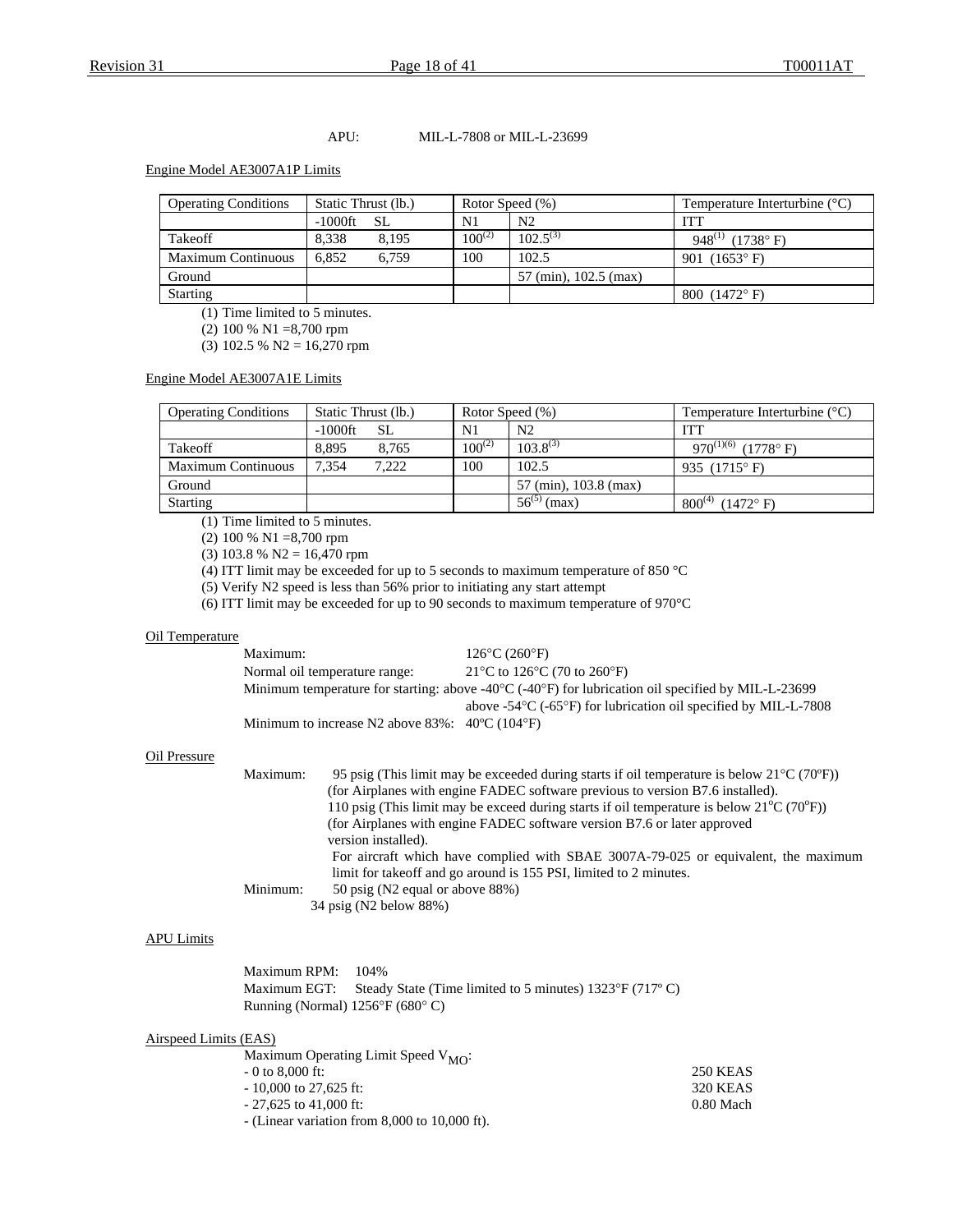|                                                         | Maneuvering speed $(V_A)$ :                                                                                                                                                               |                                                                                                                                                                                                  | 200 KEAS                           |  |  |
|---------------------------------------------------------|-------------------------------------------------------------------------------------------------------------------------------------------------------------------------------------------|--------------------------------------------------------------------------------------------------------------------------------------------------------------------------------------------------|------------------------------------|--|--|
|                                                         | Maximum flap extended speed $(V_{\text{FF}})$ :                                                                                                                                           |                                                                                                                                                                                                  |                                    |  |  |
|                                                         | - Flaps 9° (Takeoff/Approach):                                                                                                                                                            |                                                                                                                                                                                                  | 250 KEAS                           |  |  |
|                                                         | Flaps 22° (Approach/Landing)                                                                                                                                                              |                                                                                                                                                                                                  | 200 KEAS                           |  |  |
|                                                         |                                                                                                                                                                                           | Flaps 22° (Approach/Landing) in icing conditions and yaw damper off:                                                                                                                             | <b>180 KEAS</b>                    |  |  |
|                                                         | $-$ Flaps 45 $\circ$ (Landing):                                                                                                                                                           |                                                                                                                                                                                                  | <b>145 KEAS</b>                    |  |  |
|                                                         | Maximum landing gear extended speed $(V_{I,F})$ :                                                                                                                                         |                                                                                                                                                                                                  | <b>250 KEAS</b>                    |  |  |
|                                                         | Maximum landing gear operating speed $(VLO)$ :                                                                                                                                            |                                                                                                                                                                                                  |                                    |  |  |
| -V <sub>LO</sub> for retraction<br>$-VLO$ for extension |                                                                                                                                                                                           |                                                                                                                                                                                                  | <b>200 KEAS</b><br><b>250 KEAS</b> |  |  |
|                                                         |                                                                                                                                                                                           |                                                                                                                                                                                                  |                                    |  |  |
| C. G. Limits<br>(Landing Gear Extended)                 |                                                                                                                                                                                           | 526.1 to 535.3 inches (26.9% to 35% MAC) with 49,097 lbs. (22,270 kg).                                                                                                                           |                                    |  |  |
|                                                         | 526.1 to 535.3 inches (26.9% to 35% MAC) with 48,943 lbs. (22,200 kg).                                                                                                                    |                                                                                                                                                                                                  |                                    |  |  |
|                                                         |                                                                                                                                                                                           | 517.6 to 535.3 inches (19.3% to 35% MAC) with 40,786 lbs. (18,500 kg).                                                                                                                           |                                    |  |  |
|                                                         |                                                                                                                                                                                           | 512.7 to 535.3 inches (15.0% to 35% MAC) with 31,967 lbs. (14,500 kg).                                                                                                                           |                                    |  |  |
|                                                         |                                                                                                                                                                                           | 512.7 to 535.3 inches (15.0% to 35% MAC) with 30,864 lbs. (14,000 kg).                                                                                                                           |                                    |  |  |
|                                                         |                                                                                                                                                                                           | 521.2 to 535.3 inches (25.3% to 35% MAC) with 29,350 lbs. (13,313 kg).                                                                                                                           |                                    |  |  |
|                                                         |                                                                                                                                                                                           | 529.6 inches (30% MAC) with 28,660 lbs. (13,000 kg).                                                                                                                                             |                                    |  |  |
|                                                         |                                                                                                                                                                                           |                                                                                                                                                                                                  |                                    |  |  |
| For S/N 145625 and on                                   |                                                                                                                                                                                           | 515.4 to 535.3 inches (27.5% to 35% MAC) with 49,758 lbs. (22,570 kg).                                                                                                                           |                                    |  |  |
|                                                         |                                                                                                                                                                                           | 515.4 to 535.3 inches (27.5% to 35% MAC) with 49,604 lbs. (22,500 kg).                                                                                                                           |                                    |  |  |
|                                                         |                                                                                                                                                                                           | 517.6 to 535.3 inches (19.3% to 35% MAC) with 40,786 lbs. (18,500 kg).                                                                                                                           |                                    |  |  |
|                                                         |                                                                                                                                                                                           | 512.7 to 535.3 inches (15.0% to 35% MAC) with 31,967 lbs. (14,500 kg).                                                                                                                           |                                    |  |  |
|                                                         |                                                                                                                                                                                           | 512.7 to 535.3 inches (15.0% to 35% MAC) with 30,864 lbs. (14,000 kg).                                                                                                                           |                                    |  |  |
|                                                         |                                                                                                                                                                                           | 521.2 to 535.3 inches (25.3% to 35% MAC) with 29,350 lbs. (13,313 kg).                                                                                                                           |                                    |  |  |
|                                                         |                                                                                                                                                                                           | 529.6 inches (30% MAC) with 28,660 lbs. (13,000 kg).                                                                                                                                             |                                    |  |  |
|                                                         | Straight linear variation between the points given.                                                                                                                                       |                                                                                                                                                                                                  |                                    |  |  |
|                                                         |                                                                                                                                                                                           | Moment due to landing gear retraction - 10,155 in-lbs. (-117 kgf-m)<br>(the aircraft C.G. is moved forward with the retraction).                                                                 |                                    |  |  |
|                                                         |                                                                                                                                                                                           |                                                                                                                                                                                                  |                                    |  |  |
| <b>Maximum Weights</b>                                  | Ramp                                                                                                                                                                                      | 49,097 lbs. (22,270 kgf)                                                                                                                                                                         |                                    |  |  |
|                                                         | Takeoff                                                                                                                                                                                   | 48,943 lbs. (22,200 kgf)                                                                                                                                                                         |                                    |  |  |
|                                                         | Landing                                                                                                                                                                                   | 40,786 lbs. (18,500 kgf)                                                                                                                                                                         |                                    |  |  |
|                                                         | Zero fuel                                                                                                                                                                                 | 35,274 lbs. (16,000 kgf)                                                                                                                                                                         |                                    |  |  |
| For $S/N$ 145625 and on                                 | Ramp                                                                                                                                                                                      | 49,758 lbs. (22,570 kgf)                                                                                                                                                                         |                                    |  |  |
|                                                         | Takeoff                                                                                                                                                                                   | 49,604 lbs. (22,500 kgf)                                                                                                                                                                         |                                    |  |  |
|                                                         | Landing                                                                                                                                                                                   | 40,786 lbs. (18,500 kgf)                                                                                                                                                                         |                                    |  |  |
|                                                         | Zero fuel                                                                                                                                                                                 | 35,274 lbs. (16,000 kgf)                                                                                                                                                                         |                                    |  |  |
| Maximum Baggage                                         | 1,001 lbs. $(454 \text{ kg})$                                                                                                                                                             |                                                                                                                                                                                                  |                                    |  |  |
|                                                         |                                                                                                                                                                                           |                                                                                                                                                                                                  |                                    |  |  |
| <b>Fuel Capacity</b>                                    | 2682 gallons (two forward fuselage tanks of 278.97 gallons each at +332.28 inches, two wing<br>tanks of 844.9 gallons each at $+517.6$ inches and two aft tanks of 217.15 gallons each at |                                                                                                                                                                                                  |                                    |  |  |
|                                                         | $+798.94$ inches).                                                                                                                                                                        |                                                                                                                                                                                                  |                                    |  |  |
|                                                         | tanks 9.25 gallons).                                                                                                                                                                      | Unusable fuel of 28 gallons (forward tanks 7.13 gallons, wing tanks 11.62 gallons and aft                                                                                                        |                                    |  |  |
|                                                         |                                                                                                                                                                                           |                                                                                                                                                                                                  |                                    |  |  |
| For S/N 145625 and on                                   |                                                                                                                                                                                           | 2711,64 gallons (two forward fuselage tanks of 294 gallons each at +332.28 inches, two wing<br>tanks of 844.9 gallons each at $+517.6$ inches and two aft tanks of 217 gallons each at $+798.94$ |                                    |  |  |
|                                                         | inches).                                                                                                                                                                                  |                                                                                                                                                                                                  |                                    |  |  |
|                                                         | tanks 9.25 gallons).                                                                                                                                                                      | Unusable fuel of 28 gallons (forward tanks 7.13 gallons, wing tanks 11.62 gallons and aft                                                                                                        |                                    |  |  |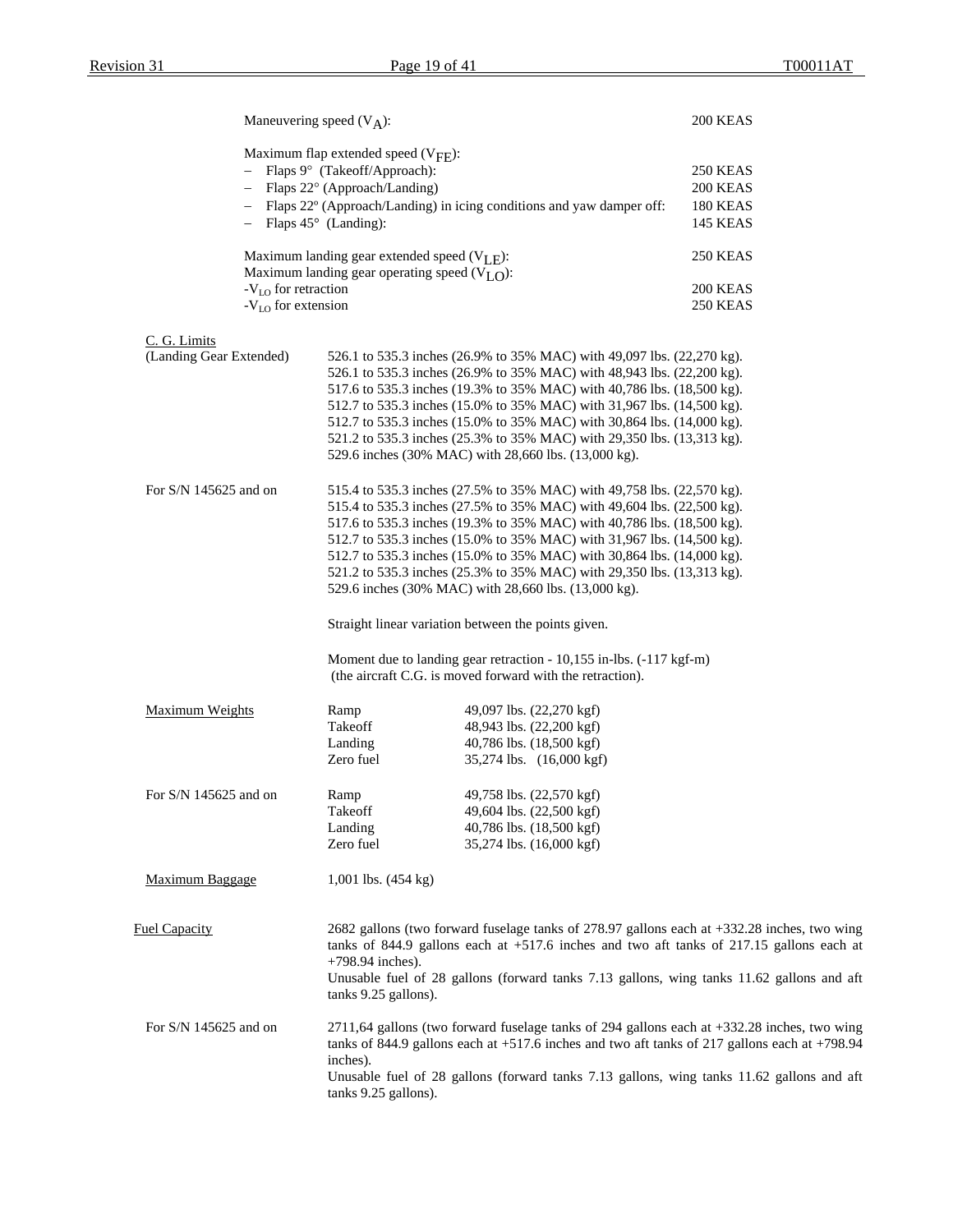| Serial Numbers Eligible | 145412, 145462 and subsequent. A Brazilian Certificate of Airworthiness for Export endorsed<br>as noted under "Import Requirements" must be submitted for each individual aircraft for<br>which application for U.S. certification is made. |
|-------------------------|---------------------------------------------------------------------------------------------------------------------------------------------------------------------------------------------------------------------------------------------|
|                         | 9(b) Legacy 650 (Transport Category), Approved February 18, 2011:                                                                                                                                                                           |
| Engine                  | Two – Rolls Royce Corporation (See Note 16.)<br>Model: AE 3007A2                                                                                                                                                                            |
| Fuel                    | Brazilian Specification CNP-08/OAV1.<br>ASTM Specification D-1655 JET A or JET A1<br>MIL-T-83133A JP-8.                                                                                                                                     |
| APU                     | Sundstrand Aerospace Model T-62-T-40C14<br>Limitations as stated in Sundstrand Doc. No. ESR 1112                                                                                                                                            |

APU: MIL-L-7808 or MIL-L-23699

#### Engine Model AE3007A2 Limits

| <b>Operating Conditions</b> | Static Thrust (lb.) |       | Rotor Speed (%) |                | Temperature Interturbine $(^{\circ}C)$ |
|-----------------------------|---------------------|-------|-----------------|----------------|----------------------------------------|
|                             | $-1000$ ft          | SL    | N1              | N <sub>2</sub> | <b>ITT</b>                             |
| Takeoff                     | 9.320               | 9.278 | $97.7^{(2)}$    | $105.0^{(4)}$  | $970^{\circ}$ C(steady state condition |
|                             |                     |       |                 |                | $1^{(1)}$ (1778° F)                    |
| <b>Maximum Continuous</b>   | 7.990               | 7.970 | 97.7            | 105.0          | 937 (1718°F)                           |
| Ground                      |                     |       |                 |                |                                        |
| <b>Starting</b>             |                     |       |                 |                | 800 $(1472^{\circ} \text{ F})^{(3)}$   |

(1) Time limited to 5 minutes (including the transient allowance).

Oil Engine: MIL-L-7808 or MIL-L-23699

(2) 100 % N1 =8,700 rpm

(3) During starts in-flight, the ITT limit of 800°C may be exceeded for up to 5 seconds to a maximum temperature of 850°C.

(4) 102.5 % N2 = 16,270 rpm

#### Oil pressure

#### - upper limit

| Oil temperature above $21^{\circ}$ C: | 110 psig (steady state) $(5)$ (6) |  |  |
|---------------------------------------|-----------------------------------|--|--|
|                                       | 155 psig (transient) 2 minutes    |  |  |

- lower limit

| N2 above 88% and oil temperature above $21^{\circ}$ C:                    | 48 psig (7) |
|---------------------------------------------------------------------------|-------------|
| N2 between idle and 88% and oil temperature above $21^{\circ}$ C: 34 psig |             |

#### Oil temperature

| - upper limit (continuous operation): | 126 °C          |
|---------------------------------------|-----------------|
| - lower limit (continuous operation): | $21 \text{ °C}$ |
| - start limit:                        | $-40$ °C (8)    |
|                                       |                 |
| Fuel temperature                      |                 |
| - upper limit:                        | 57 °C           |
| - lower limit:                        | $-53$ °C        |
|                                       |                 |
| LP spool vibration                    |                 |
| - continuous operation:               | $1.8$ ips $(9)$ |
| - transient:                          |                 |
|                                       | $2.5$ ips       |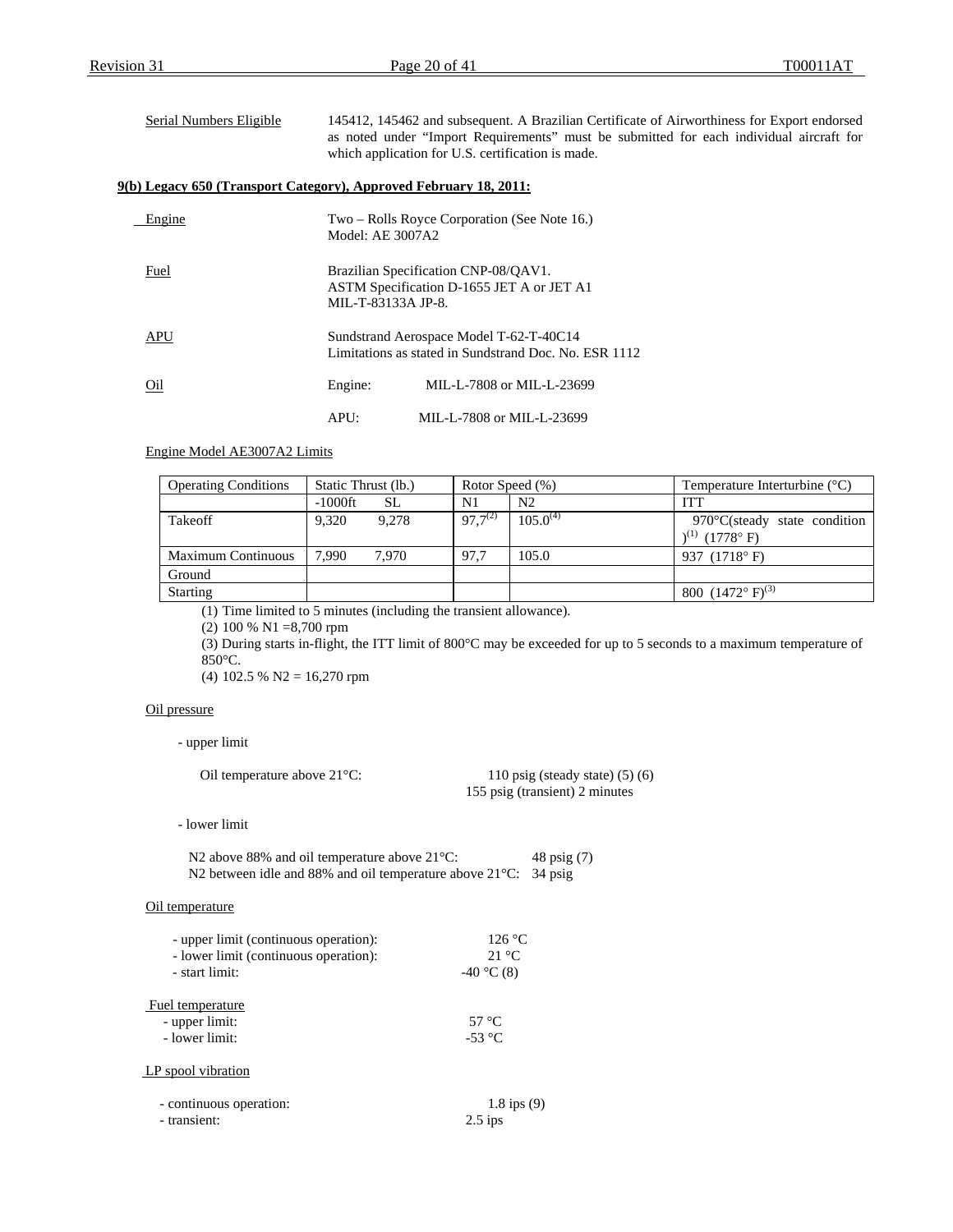#### HP spool vibration

<span id="page-20-1"></span><span id="page-20-0"></span>

| - continuous operation: | 1.1 ips $(9)$ |
|-------------------------|---------------|
| - transient:            | $2.5$ ips     |

- (5) May be exceeded during starts if oil temperature is below 21°C. The engine must remain at IDLE until the oil pressure is less than 110 psig. Reference: CSP 30017
- (6) Operation in oil pressure amber range is permitted between 111 and 115 psi in all operational modes time limited to 5 minutes, or between 116 and 155 psi in all operational modes time limited to 2 minutes. Total time above 110 psi may not exceed 5 minutes. Reference: CSP 30017
- <span id="page-20-2"></span>(7) While this is an abnormal condition, operation between 48 and 34 psi is permitted during takeoff and go-around phases. Reference: CSP 30017
- (8) Ensure oil temperature is above -40°F (-40°C) before attempting a start when using MIL-PRF-23699F type oil, and above -65°F (-53°C) when using MIL-PRF-7808L type oil.
- (9) Vibration in the amber range below 2.5 IPS is time limited to 5 minutes during the takeoff or go-around phases or 10 seconds during the remainder flight phases. Reference: ECM AE 2428-G and CSP 30017

#### <span id="page-20-4"></span><span id="page-20-3"></span>APU Limits

Maximum RPM: 104% Maximum EGT: Steady State (Time limited to 5 minutes) 1323°F (717°C) Running (Normal) 1256°F (680° C)

#### Airspeed Limits (EAS)

| Maximum Operating Limit Speed V <sub>MO</sub> :                      |                 |
|----------------------------------------------------------------------|-----------------|
| $-0$ to 8,000 ft:                                                    | <b>300 KEAS</b> |
| $-10,000$ to 27,625 ft:                                              | <b>320 KEAS</b> |
| $-27,625$ to 41,000 ft:                                              | $0.80$ Mach     |
| - (Linear variation from $8,000$ to $10,000$ ft).                    |                 |
|                                                                      |                 |
| Maneuvering speed $(V_A)$ :                                          | <b>200 KEAS</b> |
|                                                                      |                 |
| Maximum flap extended speed $(V_{\text{FF}})$ :                      |                 |
| Flaps $9^{\circ}$ (Takeoff/Approach):<br>$\qquad \qquad -$           | <b>250 KEAS</b> |
| Flaps $22^{\circ}$ (Approach/Landing)                                | <b>200 KEAS</b> |
| Flaps 22° (Approach/Landing) in icing conditions and yaw damper off: | <b>180 KEAS</b> |
| Flaps $45^{\circ}$ (Landing):                                        | <b>160 KEAS</b> |
|                                                                      |                 |
| Maximum landing gear extended speed $(V_{I,F})$ :                    | <b>250 KEAS</b> |
| Maximum landing gear operating speed $(V_{I,\Omega})$ :              |                 |
| $-V_{\text{LO}}$ for retraction                                      | 200 KEAS        |
| $-V_{\text{LO}}$ for extension                                       | 250 KEAS        |

#### Center of Gravity Limitations:

# **3.- C.G. VARIATIONS LIMITS, IN VARIOUS LOADING CONDITIONS ACCORDING TO SPECIFICATIONS: 3.1 - For Take-off and Landing conditions:** - From 28,2 % to 38,0 % MAC for weight equal to:  $\qquad \qquad \qquad$  53572 (lbf) - From 23,5 % to 38,0 % MAC for weight equal to: 44092 (lbf) - From 21,0 % to 38,0 % MAC for weights equal or less than: 39070 (lbf) - 21,0 % MAC for weight equal to: 30865 (lbf) - 30,0 % MAC for weight equal to: 28660 (lbf) - 38,0 % MAC for weight equal to: 29762 (lbf) **3.2 - For Flight conditions:** - From 28,2 % to 38,0 % MAC for weight equal to: 53572 (lbf) - From 22.1 % to 38.0 % MAC for weight equal to:  $\vert$  44092 (lbf) - From 19,0 % to 38,0 % MAC for weights equal or less than: 39070 (lbf) - 19,0 % MAC for weight equal to: 30864 (lbf) - 30,0 % MAC for weight equal to: 28660 (lbf)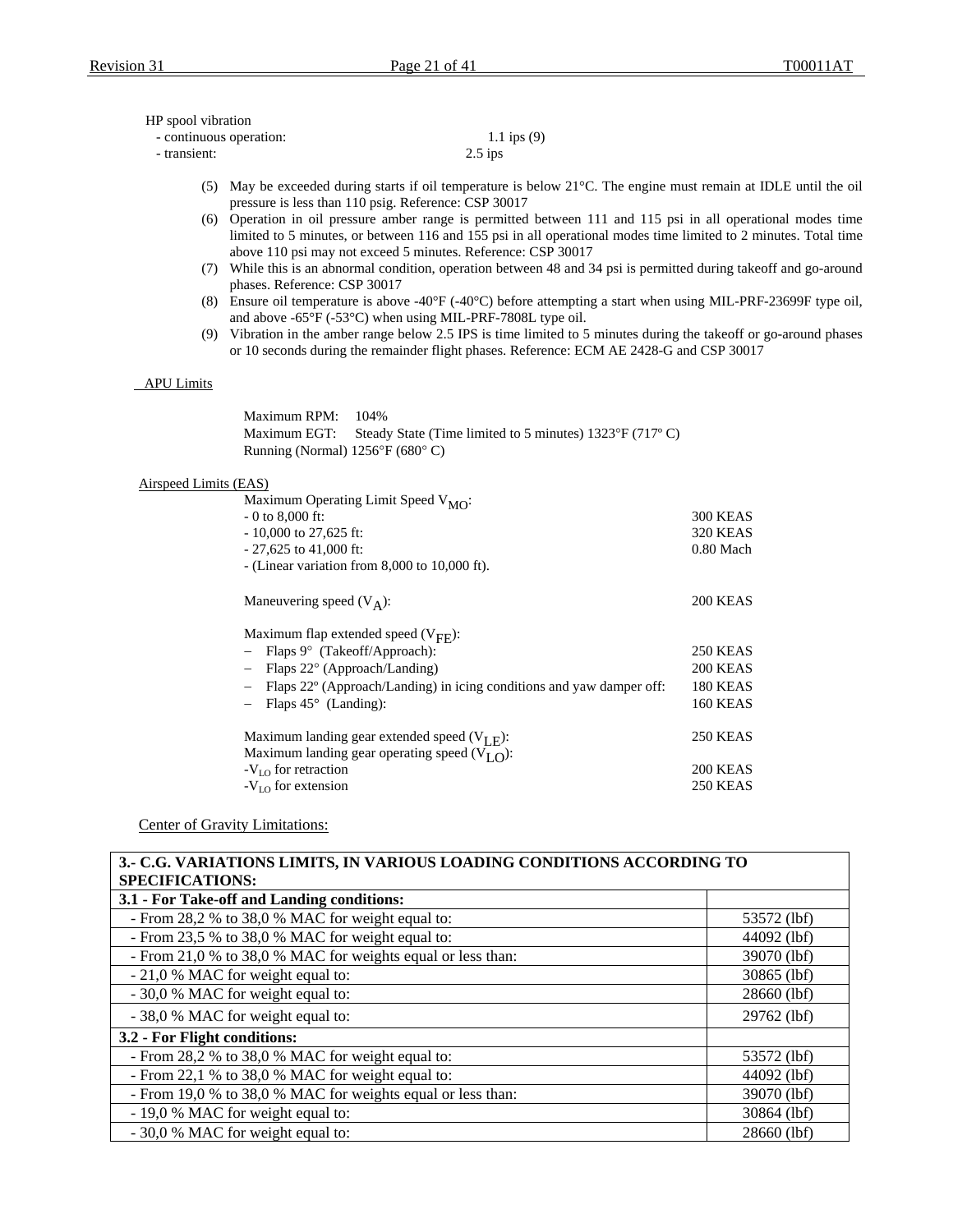## - 38,0 % MAC for weight equal to: 29762 (lbf)

| Maximum Weights         | Ramp<br>Takeoff<br>Landing<br>Zero fuel                                                                                                                                                                                                                                                                                                                                                              | 53726 lbs. (24,370 kgf)<br>53572 lbs. (24,300 kgf)<br>44092 lbs. (20,000 kgf)<br>36155 lbs. (16,400 kgf)                                                                              |  |
|-------------------------|------------------------------------------------------------------------------------------------------------------------------------------------------------------------------------------------------------------------------------------------------------------------------------------------------------------------------------------------------------------------------------------------------|---------------------------------------------------------------------------------------------------------------------------------------------------------------------------------------|--|
| Maximum Baggage         | 1,001 lbs. $(454 \text{ kg})$                                                                                                                                                                                                                                                                                                                                                                        |                                                                                                                                                                                       |  |
| <b>Fuel Capacity</b>    | 3071,1 gallons (two forward fuselage tanks of 293.9 gallons each at +332.28 inches, two wing<br>tanks of 888,8 gallons each at $+517.6$ inches, two aft tanks of 218,78 gallons each at $+798.94$<br>inches) and one ventral tank of 268 gallons.<br>Unusable fuel of 44 gallons (forward tanks 6 gallons, wing tanks $25,62$ gallons, aft tanks $5,8$<br>gallons) and 6,65 gallons of ventral tank. |                                                                                                                                                                                       |  |
| Serial Numbers Eligible | application for U.S. certification is made.                                                                                                                                                                                                                                                                                                                                                          | 1451115 and subsequent. A Brazilian Certificate of Airworthiness for Export endorsed as<br>noted under "Import Requirements" must be submitted for each individual aircraft for which |  |

## **10. - Model EMB-145XR (Transport Category), Approved October 22, 2002**

| Engine | Model: AE 3007A1E                                                                                       | Two – Rolls Royce Corporation (See Note 16.)                                                                                     |  |
|--------|---------------------------------------------------------------------------------------------------------|----------------------------------------------------------------------------------------------------------------------------------|--|
| Fuel   | Brazilian Specification CNP-08/QAV1.<br>ASTM Specification D-1655 JET A or JET A1<br>MIL-T-83133A JP-8. |                                                                                                                                  |  |
| APU    |                                                                                                         | Sundstrand Aerospace Model T-62-T-40C11 or T-62T-40C14<br>Limitations as stated in Sundstrand Doc. No. ESR 0921 and No. ESR 1112 |  |
| Oil    | Engine:                                                                                                 | MIL-L-7808 or MIL-L-23699                                                                                                        |  |
|        | APU:                                                                                                    | MIL-L-7808 or MIL-L-23699                                                                                                        |  |

#### Engine Model AE3007A1E Limits

| <b>Operating Conditions</b> | Static Thrust (lb.) | Rotor Speed (%) |                       | Temperature Interturbine $(^{\circ}C)$ |
|-----------------------------|---------------------|-----------------|-----------------------|----------------------------------------|
|                             | $-1000$ ft<br>SL.   | N1              | N <sub>2</sub>        | ITT                                    |
| Takeoff                     | 8.895<br>8.765      | $100^{(2)}$     | $103.8^{(3)}$         | 970 <sup>(1)(6)</sup> (1778°F)         |
| <b>Maximum Continuous</b>   | 7.354<br>7.222      | 100             | 102.5                 | 935 $(1715^{\circ} F)$                 |
| Ground                      |                     |                 | 57 (min), 103.8 (max) |                                        |
| <b>Starting</b>             |                     |                 | $56^{(5)}$<br>(max)   | $800^{(4)}$<br>$(1472^{\circ} F)$      |

(1) Time limited to 5 minutes.

(2) 100 % N1 =8,700 rpm

(3) 103.8 % N2 = 16,470 rpm

(4) ITT limit may be exceeded for up to 5 seconds to maximum temperature of 850 °C

(5) Verify N2 speed is less than 56% prior to initiating any start attempt

(6) ITT limit may be exceeded for up to 90 seconds to maximum temperature from 971°C to 992°C.

#### Oil Temperature

| Maximum:                                                              | $126^{\circ}$ C (260 $^{\circ}$ F)                                                   |
|-----------------------------------------------------------------------|--------------------------------------------------------------------------------------|
| Normal oil temperature range:                                         | 21 °C to 126 °C (70 to 260 °F)                                                       |
| Minimum temperature for starting:                                     | above -40 $\degree$ C (-40 $\degree$ F) for lubrication oil specified by MIL-L-23699 |
|                                                                       | above $-54\degree$ C ( $-65\degree$ F) for lubrication oil specified by MIL-L-7808   |
| Minimum to increase N2 above $83\%$ : $40\degree$ C (104 $\degree$ F) |                                                                                      |

Oil Pressure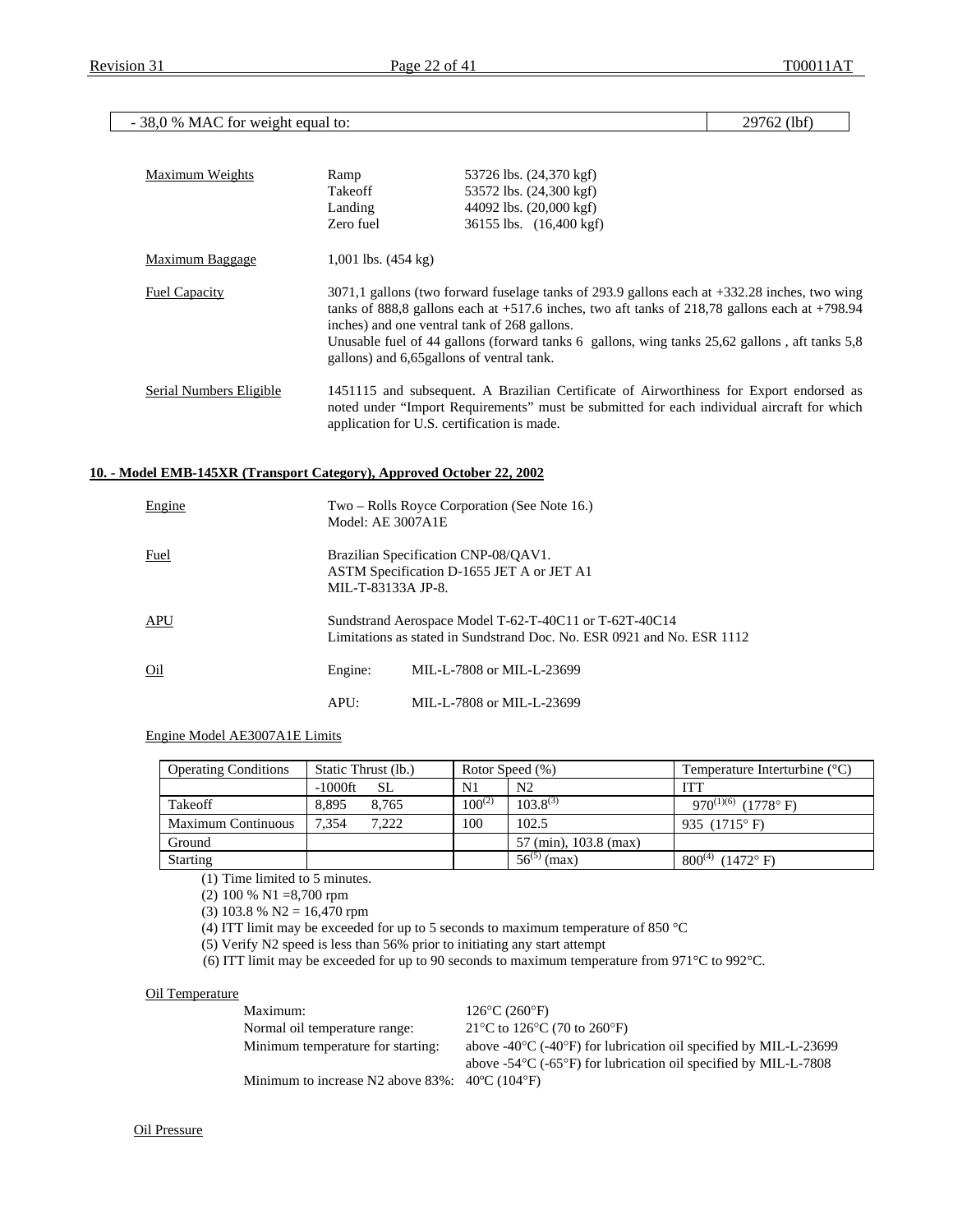| Maximum:                                |                                                                         | (for Airplanes with engine FADEC software previous to version B7.6 installed).<br>(for Airplanes with engine FADEC software version B7.6 or later approved<br>version installed).<br>For takeoff and go-around the maximum limit is 155 psi, limited to 2 minutes.                                           | 95 psig (This limit may be exceeded during starts if oil temperature is below $21^{\circ}C(70^{\circ}F)$ )<br>110 psig (This limit may be exceed during starts if oil temperature is below $21^{\circ}C(70^{\circ}F)$ ) |
|-----------------------------------------|-------------------------------------------------------------------------|--------------------------------------------------------------------------------------------------------------------------------------------------------------------------------------------------------------------------------------------------------------------------------------------------------------|-------------------------------------------------------------------------------------------------------------------------------------------------------------------------------------------------------------------------|
| Minimum:                                |                                                                         | 50 psig (N2 equal or above 88%)<br>34 psig (N2 below 88%)                                                                                                                                                                                                                                                    |                                                                                                                                                                                                                         |
| <b>APU Limits</b>                       |                                                                         |                                                                                                                                                                                                                                                                                                              |                                                                                                                                                                                                                         |
|                                         | Maximum RPM:<br>Maximum EGT:                                            | 108%<br>Steady State (Time limited to 5 minutes) $1323^{\circ}F(717^{\circ}C)$<br>Running (Normal) $1256^{\circ}F(680^{\circ}C)$                                                                                                                                                                             |                                                                                                                                                                                                                         |
| <b>Airspeed Limits (EAS)</b>            |                                                                         |                                                                                                                                                                                                                                                                                                              |                                                                                                                                                                                                                         |
|                                         | $-0$ to 8,000 ft:<br>$-10,000$ to 26,300 ft:<br>$-26,300$ to 37,000 ft: | Maximum Operating Limit Speed V <sub>MO</sub> (Airplanes Pre-Mod. SB 145-31-0038):<br>- (Linear variation from 8,000 to 10,000 ft.)                                                                                                                                                                          | 250 KEAS<br><b>320 KEAS</b><br>0.78 Mach                                                                                                                                                                                |
|                                         | $-0$ to 8,000 ft:<br>- 10,000 to 27,625 ft:<br>$-27,625$ to 37,000 ft:  | modification factory incorporated):<br>- (Linear variation from $8,000$ to $10,000$ ft.)                                                                                                                                                                                                                     | Maximum Operating Limit Speed V <sub>MO</sub> (Airplanes Post-Mod. SB 145-31-0038 or with an equivalent<br><b>300 KEAS</b><br><b>320 KEAS</b><br>0.80 Mach                                                              |
|                                         |                                                                         | Maneuvering speed $(V_A)$ :                                                                                                                                                                                                                                                                                  | 200 KEAS                                                                                                                                                                                                                |
|                                         |                                                                         | Maximum flap extended speed $(V_{\text{FE}})$ :<br>Flaps 9° (Takeoff/Approach):<br>Flaps 18° (Takeoff/Approach):<br>Flaps 22° (Takeoff /Approach/Landing)<br>Flaps $45^{\circ}$ (Landing):                                                                                                                   | 250 KEAS<br>200 KEAS<br><b>200 KEAS</b><br><b>160 KEAS</b>                                                                                                                                                              |
|                                         | $-V_{LO}$ for retraction<br>$-VLO$ for extension                        | Maximum landing gear extended speed $(V_{I,F})$ :<br>Maximum landing gear operating speed $(VLO)$ :                                                                                                                                                                                                          | <b>250 KEAS</b><br>200 KEAS<br>250 KEAS                                                                                                                                                                                 |
| C. G. Limits<br>(Landing Gear Extended) |                                                                         | 597.8 to 617.7 inches (20.4% to 38.0% MAC) with 53,351 lbs. (24,200 kg).<br>597.8 to 617.7 inches (20.4% to 38.0% MAC) with 53,131 lbs. (24,100 kg).<br>588.4 to 623.3 inches (12.0% to 43.0% MAC) with 34,172 lbs. (15,500 kg).<br>588.4 to 623.3 inches (12.0% to 43.0% MAC) with 34,424 lbs. (13,800 kg). |                                                                                                                                                                                                                         |

609.2 inches (30.5% MAC) with 28,219 lbs. (12,800 kg).

Straight linear variation between the points given.

Moment due to landing gear retraction - 10,155 in-lbs. (-117 kgf-m) (the aircraft C.G. is moved forward with the retraction).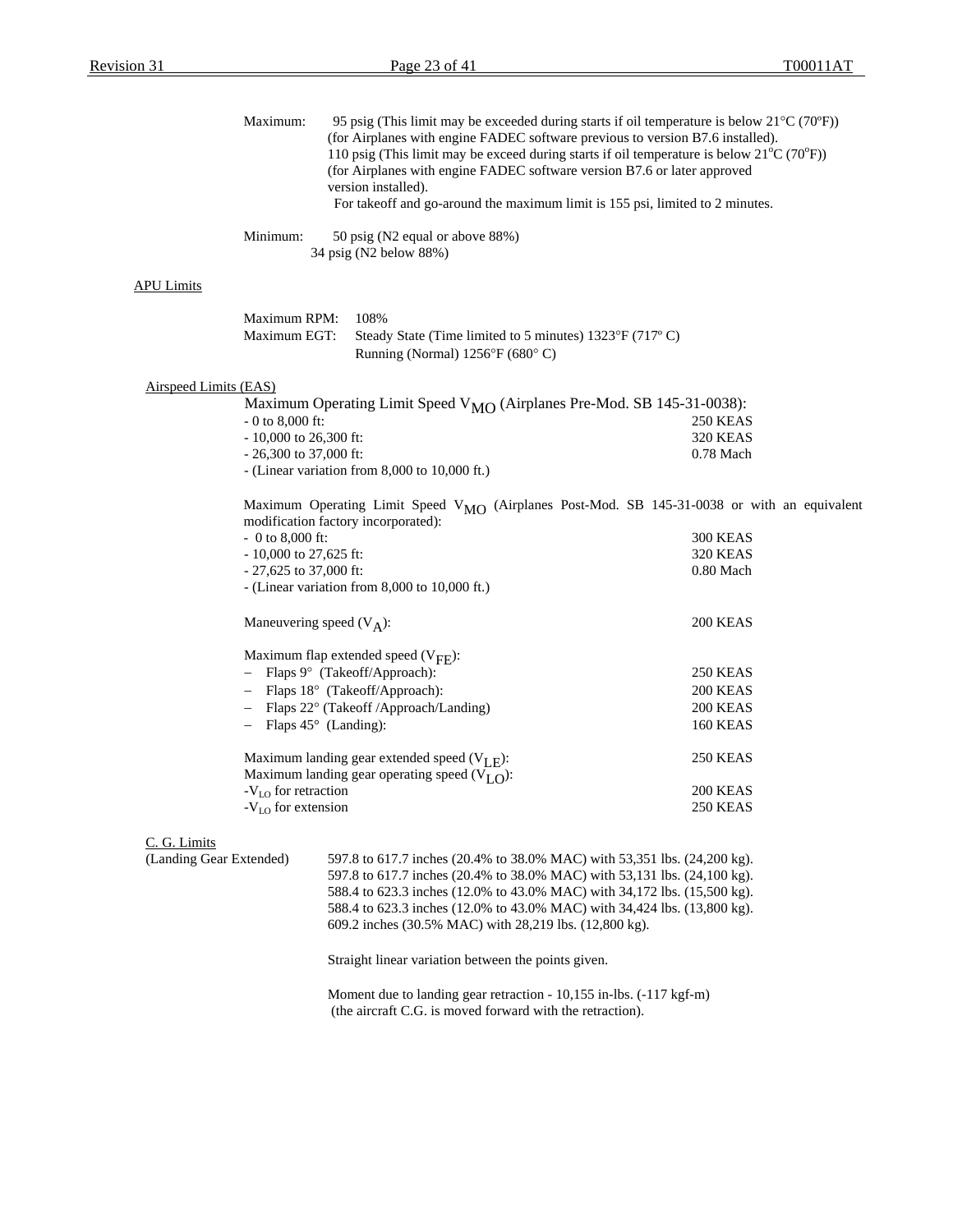| <b>Maximum Weights</b>                                             | Ramp                             | 53,351 lbs. (24,200 kgf)                                                                                                                                                                                                            |
|--------------------------------------------------------------------|----------------------------------|-------------------------------------------------------------------------------------------------------------------------------------------------------------------------------------------------------------------------------------|
|                                                                    | Takeoff                          | 53,131 lbs. (24,100 kgf)                                                                                                                                                                                                            |
|                                                                    | Landing                          | 44,092 lbs. (20,000 kgf)                                                                                                                                                                                                            |
|                                                                    | Zero fuel                        | 40,785 lbs. (18,500 kgf)                                                                                                                                                                                                            |
| Maximum Baggage                                                    | $2,646$ lbs. $(1200 \text{ kg})$ |                                                                                                                                                                                                                                     |
| <b>Fuel Capacity</b>                                               | $+560.5$ inches).                | 1965.1 gallons (one ventral tank of 273.5 gallons and two wing tanks of 844.9 gallons each at<br>Unusable fuel of 14.7 gallons (ventral tank 3.1 gallons and wing tanks 11.62 gallons).                                             |
| <b>Serial Numbers Eligible</b>                                     |                                  | 145590 and subsequent. A Brazilian Certificate of Airworthiness for Export endorsed as noted<br>under "Import Requirements" must be submitted for each individual aircraft for which<br>application for U.S. certification is made. |
| 11. - Model EMB-145MP, (Transport Category), Approved July 3, 2003 |                                  |                                                                                                                                                                                                                                     |
| Engine                                                             |                                  | Two – Rolls Royce Corporation (See Note 16.)<br>Model AE 3007A, AE3007A1/1, AE3007A1/2, AE3007A1, or Model AE3007A1P                                                                                                                |
| Fuel                                                               | MIL-T-83133A JP-8.               | Brazilian Specification CNP-08/QAV1.<br>ASTM Specification D-1655 JET A or JET A1                                                                                                                                                   |
| <b>APU</b>                                                         |                                  | Sundstrand Aerospace Model T-62T-40C11 or T-62T-40C14<br>Limitations as stated in Sundstrand Doc. No. ESR 0921 and No. ESR 1112                                                                                                     |
| O <sub>1</sub>                                                     | Engine:                          | MIL-L-7808 or MIL-L-23699                                                                                                                                                                                                           |
|                                                                    | APU:                             | MIL-L-23699 or MIL-L-7808                                                                                                                                                                                                           |

## Engine Models AE3007A and AE3007A1/1 Limits

| <b>Operating Conditions</b> | Static Thrust (lb.) | Rotor Speed (%) |                         | Temperature Interturbine $(^{\circ}C)$ |
|-----------------------------|---------------------|-----------------|-------------------------|----------------------------------------|
|                             | -1000ft             | N1              | N <sub>2</sub>          | <b>ITT</b>                             |
| <b>Takeoff</b>              | '.580               | $100^{(2)}$     | $102.5^{(3)}$           | $921^{(1)}$<br>$(1690^{\circ} F)$      |
| <b>Maximum Continuous</b>   | 6.820               | 100             | 102.5                   | $(1600^{\circ} \text{ F})$<br>868      |
| Ground                      |                     |                 | 53.6 (min), 102.5 (max) |                                        |
| <b>Starting</b>             |                     |                 |                         | 800 $(1472^{\circ} F)$                 |

(1) Time limited to 5 minutes.

(2) 100 % N1 =8,700 rpm

(3) 102.5 % N2 = 16,270 rpm

## Engine Models AE3007A1/2 and AE3007A1 Limits

| <b>Operating Conditions</b> | Static Thrust (lb.) | Rotor Speed (%) |                         | Temperature Interturbine $(^{\circ}C)$ |
|-----------------------------|---------------------|-----------------|-------------------------|----------------------------------------|
|                             | $-1000$ ft          | N <sub>1</sub>  | N2                      | <b>ITT</b>                             |
| Takeoff                     | 7.580               | $100^{(2)}$     | $102.5^{(3)}$           | $948^{(1)}$<br>$(1738^{\circ} F)$      |
| <b>Maximum Continuous</b>   | 6.820               | 100             | 102.5                   | 901 $(1653^{\circ} \text{ F})$         |
| Ground                      |                     |                 | 53.6 (min), 102.5 (max) |                                        |
| <b>Starting</b>             |                     |                 |                         | 800 $(1472^{\circ} F)$                 |

(1) Time limited to 5 minutes.

(2)  $100\% \text{ N1} = 8,700 \text{ rpm}$ 

(3) 102.5 % N2 =16,270 rpm

## Engine Model AE3007A1P Limits

| $\cdots$<br>onditions_<br><b>Operating</b> | <b>CONTRACTOR</b><br>$\cdot$ (lb.<br>static:<br>l'hrust | $\frac{1}{2}$<br>Rotor<br>Speed    |                               | . emperature<br>Interturbine |
|--------------------------------------------|---------------------------------------------------------|------------------------------------|-------------------------------|------------------------------|
|                                            | !000fi                                                  | N<br>the control of the control of | .<br>.<br>and the contract of | TELET<br>.                   |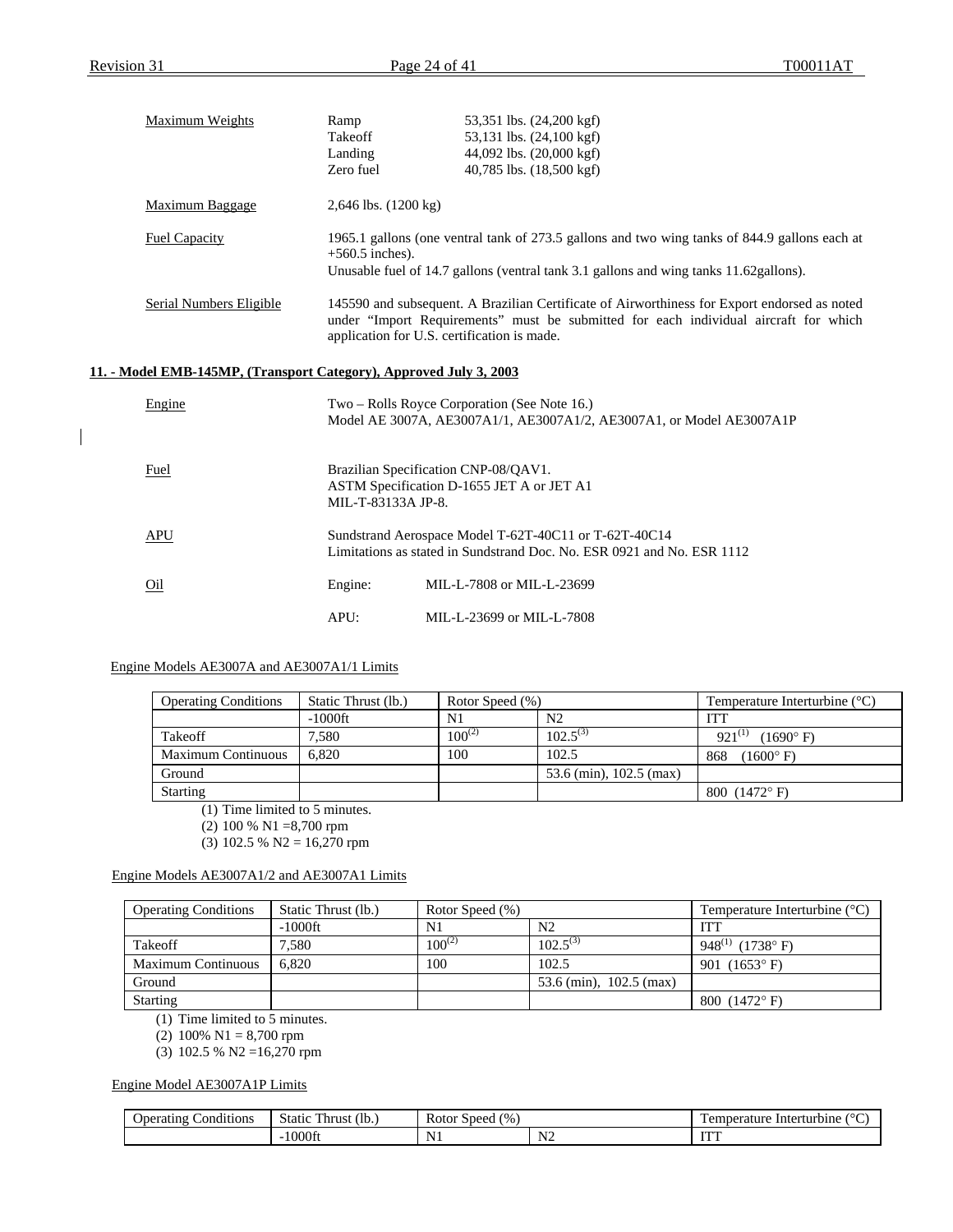| Takeoff                                                                                      | 8,338                                                                                             | $100^{(2)}$                                                                                                                                                                                                    | $102.5^{(3)}$                                                                                                                                                                                                                                                                                                                                                                                                                                                                                                                                                                                                      | 948 <sup>(1)</sup> (1738°F)                                                                                                    |
|----------------------------------------------------------------------------------------------|---------------------------------------------------------------------------------------------------|----------------------------------------------------------------------------------------------------------------------------------------------------------------------------------------------------------------|--------------------------------------------------------------------------------------------------------------------------------------------------------------------------------------------------------------------------------------------------------------------------------------------------------------------------------------------------------------------------------------------------------------------------------------------------------------------------------------------------------------------------------------------------------------------------------------------------------------------|--------------------------------------------------------------------------------------------------------------------------------|
| <b>Maximum Continuous</b>                                                                    | 6,852                                                                                             | 100                                                                                                                                                                                                            | $102.5^{(3)}$                                                                                                                                                                                                                                                                                                                                                                                                                                                                                                                                                                                                      | 901 (1653°F)                                                                                                                   |
| Ground                                                                                       |                                                                                                   |                                                                                                                                                                                                                | 53.6 (min), 102.5 (max)                                                                                                                                                                                                                                                                                                                                                                                                                                                                                                                                                                                            |                                                                                                                                |
| <b>Starting</b>                                                                              |                                                                                                   |                                                                                                                                                                                                                |                                                                                                                                                                                                                                                                                                                                                                                                                                                                                                                                                                                                                    | 800 (1472°F)                                                                                                                   |
| (1) Time limited to 5 minutes.<br>$(2)$ 100 % N1 =8,700 rpm<br>$(3)$ 102.5 % N2 = 16,270 rpm |                                                                                                   |                                                                                                                                                                                                                |                                                                                                                                                                                                                                                                                                                                                                                                                                                                                                                                                                                                                    |                                                                                                                                |
| Oil Temperature                                                                              |                                                                                                   |                                                                                                                                                                                                                |                                                                                                                                                                                                                                                                                                                                                                                                                                                                                                                                                                                                                    |                                                                                                                                |
|                                                                                              | Maximum:                                                                                          | $126^{\circ}C(260^{\circ}F)$                                                                                                                                                                                   |                                                                                                                                                                                                                                                                                                                                                                                                                                                                                                                                                                                                                    |                                                                                                                                |
|                                                                                              | Normal oil temperature range:<br>Minimum temperature for starting:                                |                                                                                                                                                                                                                | 21°C to 126°C (70 at 260°F)<br>above -40°C (-40°F) for lubrication oil specified by MIL-L-23699<br>above -54°C (-65°F) for lubrication oil specified by MIL-L-7808                                                                                                                                                                                                                                                                                                                                                                                                                                                 |                                                                                                                                |
|                                                                                              | Minimum to increase N2 above 83%:                                                                 | $40^{\circ}$ C (104 $^{\circ}$ F)                                                                                                                                                                              |                                                                                                                                                                                                                                                                                                                                                                                                                                                                                                                                                                                                                    |                                                                                                                                |
| Oil Pressure<br><b>APU Limits (both models)</b><br>Airspeed Limits (EAS)                     | version installed).<br>Minimum:<br>34 psig (N2 below 88%)<br>Maximum RPM:<br>108%<br>Maximum EGT: | 48 psig (N2 equal or above 88%)<br>Running (Normal) $1256^{\circ}F(680^{\circ}C)$<br>Maximum Operating Limit Speed V <sub>MO</sub> :<br>$-0$ to 8,000 ft:<br>- 10,000 to 26,300 ft:<br>$-26,300$ to 37,000 ft: | Maximum: 95 psig - This limit may be exceeded during starts if oil temperature is below $21^{\circ}C(70^{\circ}F)$ )<br>(for Airplanes with engine FADEC software previous to version B7.6 installed).<br>110 psig (This limit may be exceeded during starts if oil temperature is below $21^{\circ}C(70^{\circ}F)$ )<br>(for Airplanes with engine FADEC software version B7.6 or later approved<br>For takeoff and go-around the maximum limit is 115 psi, limited to 5 minutes.<br>limit for takeoff and go around is 155 PSI, limited to 2 minutes.<br>Steady State (Time limited to 5 minutes) 1323°F (717°C) | For aircraft which have complied with SBAE 30071-79-025 or equivalent, the maximum<br>250 KEAS<br><b>320 KEAS</b><br>0.78 Mach |
|                                                                                              |                                                                                                   | - (Linear variation from 8,000 to 10,000 ft.)<br>Maneuvering speed $(V_A)$ :                                                                                                                                   |                                                                                                                                                                                                                                                                                                                                                                                                                                                                                                                                                                                                                    | 200 KEAS                                                                                                                       |
|                                                                                              |                                                                                                   |                                                                                                                                                                                                                |                                                                                                                                                                                                                                                                                                                                                                                                                                                                                                                                                                                                                    |                                                                                                                                |
|                                                                                              |                                                                                                   | Maximum flap extended speed $(V_{\text{FF}})$ :<br>Flaps 9° (Takeoff/Approach):                                                                                                                                |                                                                                                                                                                                                                                                                                                                                                                                                                                                                                                                                                                                                                    | <b>250 KEAS</b>                                                                                                                |
|                                                                                              |                                                                                                   | $-$ Flaps 18 $\degree$ (Takeoff)                                                                                                                                                                               |                                                                                                                                                                                                                                                                                                                                                                                                                                                                                                                                                                                                                    | 200 KEAS (See Note 15)                                                                                                         |
|                                                                                              |                                                                                                   | Flaps $22^\circ$ :                                                                                                                                                                                             |                                                                                                                                                                                                                                                                                                                                                                                                                                                                                                                                                                                                                    | 200 KEAS                                                                                                                       |
|                                                                                              |                                                                                                   | $-$ Flaps 45 $\circ$ (Landing):                                                                                                                                                                                |                                                                                                                                                                                                                                                                                                                                                                                                                                                                                                                                                                                                                    | 145 KEAS                                                                                                                       |
|                                                                                              |                                                                                                   |                                                                                                                                                                                                                | Maximum landing gear extended speed $(V_{I,F})$ :                                                                                                                                                                                                                                                                                                                                                                                                                                                                                                                                                                  | 250 KEAS                                                                                                                       |
|                                                                                              |                                                                                                   | $-V_{LO}$ for retraction<br>$-V_{LO}$ for extension                                                                                                                                                            | Maximum landing gear operating speed $(VLO)$ :                                                                                                                                                                                                                                                                                                                                                                                                                                                                                                                                                                     | 200 KEAS<br>250 KEAS                                                                                                           |
| C. G. Limits<br>(landing gear extended)                                                      |                                                                                                   |                                                                                                                                                                                                                | 594.4 to 619.4 inches (17.4% to 39.5% MAC) with 46,495 lbs. (21,090 kg).<br>594.4 to 619.4 inches (17.4% to 39.5% MAC) with 46,275 lbs. (20,090 kg).                                                                                                                                                                                                                                                                                                                                                                                                                                                               |                                                                                                                                |

592.5 to 619.4 inches (15.7% to 39.5% MAC) with 42,549 lbs. (19,300 kg). 590.3 to 623.3 inches (13.6% to 43.0% MAC) with 37,699 lbs. (17,100 kg). 588.3 to 623.3 inches (12.0% to 43.0% MAC) with 34,171 lbs. (15,500 kg). 588.3 to 623.3 inches (12.0% to 43.0% MAC) with 29,542 lbs. (13,400 kg).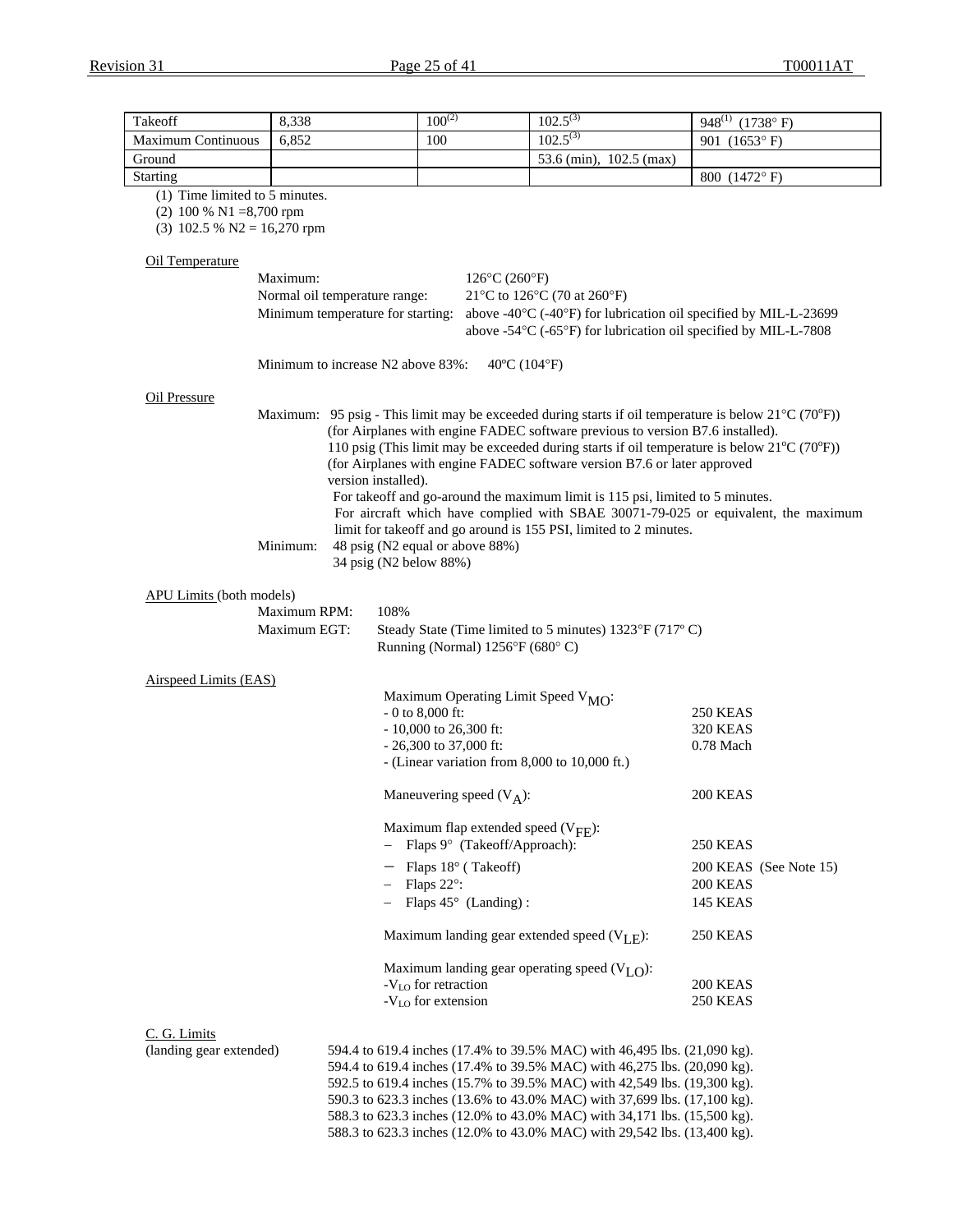|                                                                        |                                                     | 608.6 inches (30% MAC) with 27,337 lbs. (12,400 kg).                                                                                                                                                                            |  |
|------------------------------------------------------------------------|-----------------------------------------------------|---------------------------------------------------------------------------------------------------------------------------------------------------------------------------------------------------------------------------------|--|
|                                                                        | Straight linear variation between the points given. |                                                                                                                                                                                                                                 |  |
|                                                                        |                                                     | Moment due to landing gear retraction - 10,155 in-lbs. (-117 kgf-m)<br>(the aircraft C.G. is moved forward with the retraction).                                                                                                |  |
| Maximum Weights                                                        | Ramp<br>Takeoff<br>Landing<br>Zero fuel             | 46,495 lbs. (21,090 kgf)<br>46,275 lbs. (20,990 kgf)<br>42,549 lbs. (19,300 kgf)<br>39,462 lbs. (17,900 kgf)                                                                                                                    |  |
| Maximum Baggage                                                        | 2,646 lbs. $(1,200 \text{ kg})$                     |                                                                                                                                                                                                                                 |  |
| <b>Fuel Capacity</b>                                                   |                                                     | 1373.8 gallons (two tanks, 686.9 gallons each at +603.6 inches).<br>Unusable fuel of 14.3 gallons (7.15 gallons for each tank).                                                                                                 |  |
| <b>Serial Numbers Eligible</b>                                         |                                                     | 145178 and subsequent. A Brazilian Certificate of Airworthiness for Export endorsed as<br>noted under "Import Requirements" must be submitted for each individual aircraft which<br>application for U.S. certification is made. |  |
| 12. - Model EMB-145EP, (Transport Category), Approved October 14, 2003 |                                                     |                                                                                                                                                                                                                                 |  |
| Engine                                                                 |                                                     | Two - Rolls Royce Corporation (See Note 16.)<br>Model AE 3007A, AE3007A1/1, AE3007A1, or Model AE3007A1P<br>(See Note 12 for engine intermix operation.)                                                                        |  |
| Fuel                                                                   | MIL-T-83133A JP-8.                                  | Brazilian Specification CNP-08/QAV1.<br>ASTM Specification D-1655 JET A or JET A1                                                                                                                                               |  |
| <b>APU</b>                                                             |                                                     | Sundstrand Aerospace Model T-62T-40C11 or T-62T-40C14<br>Limitations as stated in Sundstrand Doc. No. ESR 0921 and No. ESR 1112                                                                                                 |  |
| O <sub>1</sub>                                                         | Engine:                                             | MIL-L-7808 or MIL-L-23699                                                                                                                                                                                                       |  |
|                                                                        | APU:                                                | MIL-L-23699 or MIL-L-7808                                                                                                                                                                                                       |  |

### Engine Models AE3007A and AE3007A1/1 Limits

| <b>Operating Conditions</b> | Static Thrust (lb.) | Rotor Speed $(\%)$ |                                     | Temperature Interturbine $(^{\circ}C)$ |
|-----------------------------|---------------------|--------------------|-------------------------------------|----------------------------------------|
|                             | -1000ft             | IN)                | N <sub>2</sub>                      | <b>ITT</b>                             |
| Takeoff                     | '.580               | $100^{(2)}$        | $102.5^{(3)}$                       | $921^{(1)}$<br>$(1690^{\circ} F)$      |
| ll Maximum Continuous       | 6.820               | 100                | 102.5                               | (1600° F)<br>868                       |
| Ground                      |                     |                    | $\frac{53.6}{2}$ (min), 102.5 (max) |                                        |
| Starting                    |                     |                    |                                     | 800 $(1472^{\circ} F)$                 |

(1) Time limited to 5 minutes.

(2) 100 % N1 =8,700 rpm

(3) 102.5 % N2 = 16,270 rpm

Engine Model AE3007A1 Limits

| <b>Operating Conditions</b> | Static Thrust (lb.) | Rotor Speed $(\%)$ |                                                  | Temperature Interturbine $(^{\circ}C)$ |
|-----------------------------|---------------------|--------------------|--------------------------------------------------|----------------------------------------|
|                             | $-1000$ ft          | $\mathbf{N}$       | N <sub>2</sub>                                   | <b>ITT</b>                             |
| Takeoff                     | 7,580               | $100^{(2)}$        | $102.5^{(3)}$                                    | $1948^{(1)}$ (1738° F)                 |
| Maximum Continuous          | 6.820               | 100                | 102.5                                            | 901 $(1653^{\circ} F)$                 |
| Ground                      |                     |                    | $\frac{53.6 \text{ (min)}}{102.5 \text{ (max)}}$ |                                        |
| <i>Starting</i>             |                     |                    |                                                  | 800 (1472° F)                          |

(1) Time limited to 5 minutes.

(2) 100% N1 = 8,700 rpm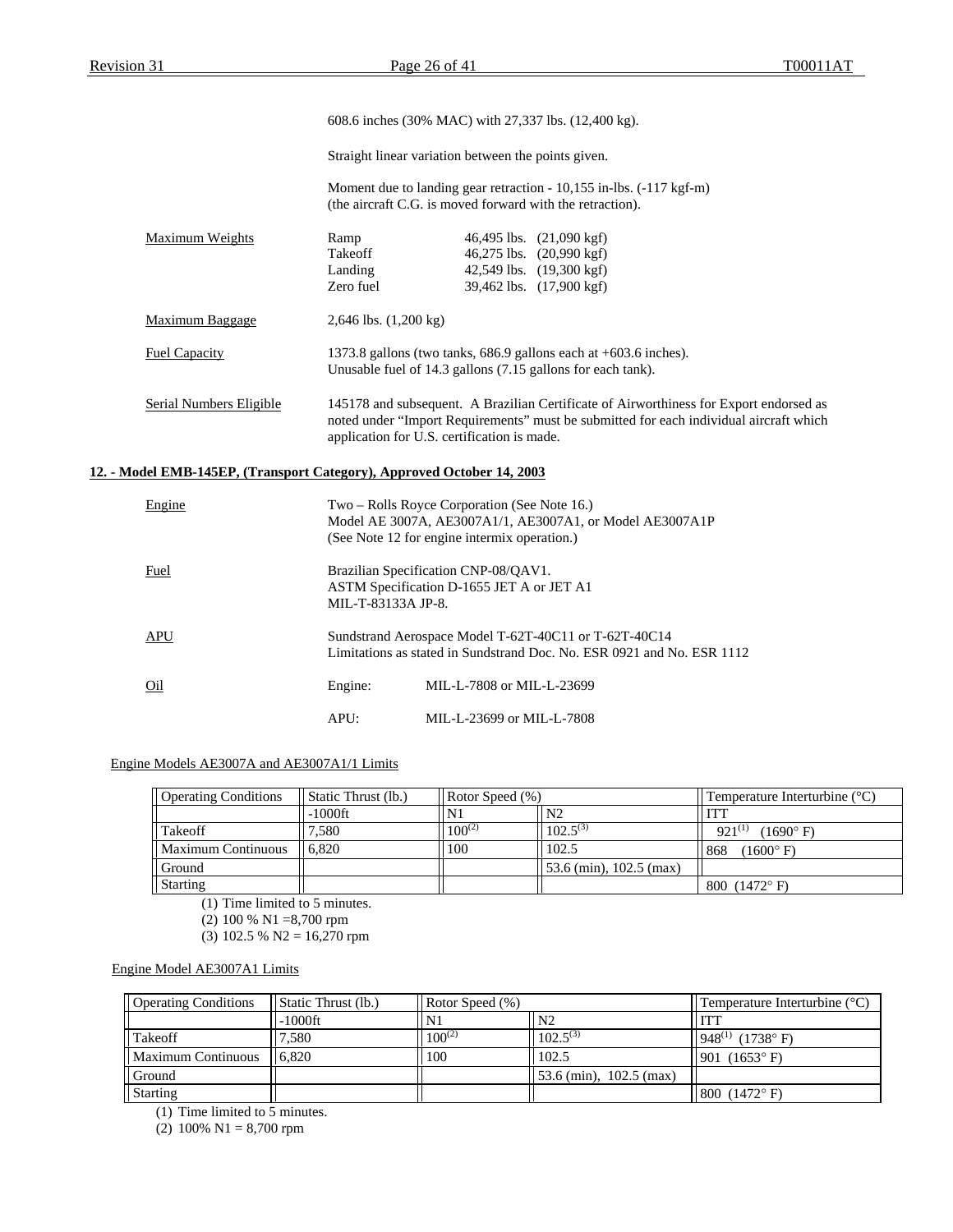## (3) 102.5 % N2 =16,270 rpm

## Engine Model AE3007A1P Limits

| <b>Operating Conditions</b> | Static Thrust (lb.) | Rotor Speed (%) |                              | Temperature Interturbine $(^{\circ}C)$ |
|-----------------------------|---------------------|-----------------|------------------------------|----------------------------------------|
|                             | -1000ft             |                 | N <sub>2</sub>               |                                        |
| <b>Takeoff</b>              | 8.338               | $100^{(2)}$     | $102.5^{(3)}$                | $948^{(1)}$ (1738° F)                  |
| Maximum Continuous          | 16.852              | 100             | $102.5^{(3)}$                | 901 (1653° F)                          |
| Ground                      |                     |                 | $153.6$ (min), $102.5$ (max) |                                        |
| Starting                    |                     |                 |                              | 800 (1472° F)                          |

(1) Time limited to 5 minutes.

(2) 100 % N1 =8,700 rpm

(3) 102.5 % N2 =  $16,270$  rpm

## Oil Temperature

|                                 | Maximum:                      |                                                           | $126^{\circ}$ C $(260^{\circ}F)$                                                                                                                                                                                                                                                                                                                                                                                                                                                                                                                                         |                        |  |
|---------------------------------|-------------------------------|-----------------------------------------------------------|--------------------------------------------------------------------------------------------------------------------------------------------------------------------------------------------------------------------------------------------------------------------------------------------------------------------------------------------------------------------------------------------------------------------------------------------------------------------------------------------------------------------------------------------------------------------------|------------------------|--|
|                                 | Normal oil temperature range: |                                                           | 21°C to 126°C (70 at 260°F)<br>above -40°C (-40°F) for lubrication oil specified by MIL-L-23699                                                                                                                                                                                                                                                                                                                                                                                                                                                                          |                        |  |
|                                 |                               | Minimum temperature for starting:                         |                                                                                                                                                                                                                                                                                                                                                                                                                                                                                                                                                                          |                        |  |
|                                 |                               |                                                           | above -54 $\rm{^{\circ}C}$ (-65 $\rm{^{\circ}F}$ ) for lubrication oil specified by MIL-L-7808                                                                                                                                                                                                                                                                                                                                                                                                                                                                           |                        |  |
|                                 |                               | Minimum to increase N2 above 83%:                         | $40^{\circ}$ C (104 $^{\circ}$ F)                                                                                                                                                                                                                                                                                                                                                                                                                                                                                                                                        |                        |  |
| Oil Pressure                    |                               |                                                           |                                                                                                                                                                                                                                                                                                                                                                                                                                                                                                                                                                          |                        |  |
|                                 |                               | version installed).                                       | Maximum: 95 psig (This limit may be exceeded during starts if oil temperature is below $21^{\circ}C(70^{\circ}F)$ )<br>(for Airplanes with engine FADEC software previous to version B7.6 installed).<br>110 psig (This limit may be exceeded during starts if oil temperature is below $21^{\circ}C(70^{\circ}F)$ )<br>(for Airplanes with engine FADEC software version B7.6 or later approved<br>For takeoff and go-around the maximum limit is 115 psi, limited to 5 minutes.<br>For aircraft, which have complied with SBAE 30071-79-025 or equivalent, the maximum |                        |  |
|                                 | Minimum:                      | 48 psig (N2 equal or above 88%)<br>34 psig (N2 below 88%) | limit for takeoff and go around is 155 PSI, limited to 2 minutes.                                                                                                                                                                                                                                                                                                                                                                                                                                                                                                        |                        |  |
| <b>APU Limits (both models)</b> |                               |                                                           |                                                                                                                                                                                                                                                                                                                                                                                                                                                                                                                                                                          |                        |  |
|                                 | Maximum RPM:                  | 108%                                                      |                                                                                                                                                                                                                                                                                                                                                                                                                                                                                                                                                                          |                        |  |
|                                 |                               | Running (Normal) $1256^{\circ}F(680^{\circ}C)$            | Maximum EGT: Steady State (Time limited to 5 minutes) 1323°F (717°C)                                                                                                                                                                                                                                                                                                                                                                                                                                                                                                     |                        |  |
| Airspeed Limits (EAS)           |                               |                                                           |                                                                                                                                                                                                                                                                                                                                                                                                                                                                                                                                                                          |                        |  |
|                                 |                               |                                                           | Maximum Operating Limit Speed V <sub>MO</sub> :                                                                                                                                                                                                                                                                                                                                                                                                                                                                                                                          |                        |  |
|                                 |                               | $-0$ to 8,000 ft:                                         |                                                                                                                                                                                                                                                                                                                                                                                                                                                                                                                                                                          | 250 KEAS               |  |
|                                 |                               | $-10,000$ to 26,300 ft:                                   |                                                                                                                                                                                                                                                                                                                                                                                                                                                                                                                                                                          | <b>320 KEAS</b>        |  |
|                                 |                               | $-26,300$ to 37,000 ft:                                   |                                                                                                                                                                                                                                                                                                                                                                                                                                                                                                                                                                          | $0.78$ Mach            |  |
|                                 |                               |                                                           | - (Linear variation from 8,000 to 10,000 ft.)                                                                                                                                                                                                                                                                                                                                                                                                                                                                                                                            |                        |  |
|                                 |                               | Maneuvering speed $(V_A)$ :                               |                                                                                                                                                                                                                                                                                                                                                                                                                                                                                                                                                                          | 200 KEAS               |  |
|                                 |                               |                                                           | Maximum flap extended speed $(V_{\text{FF}})$ :<br>Flaps 9° (Takeoff/Approach):                                                                                                                                                                                                                                                                                                                                                                                                                                                                                          | <b>250 KEAS</b>        |  |
|                                 |                               |                                                           |                                                                                                                                                                                                                                                                                                                                                                                                                                                                                                                                                                          |                        |  |
|                                 |                               | $-$ Flaps 18 $\degree$ (Takeoff)                          |                                                                                                                                                                                                                                                                                                                                                                                                                                                                                                                                                                          | 200 KEAS (See Note 15) |  |
|                                 |                               | Flaps $22^\circ$ :                                        |                                                                                                                                                                                                                                                                                                                                                                                                                                                                                                                                                                          | <b>200 KEAS</b>        |  |
|                                 |                               | $-$ Flaps 45 $\circ$ (Landing):                           |                                                                                                                                                                                                                                                                                                                                                                                                                                                                                                                                                                          | <b>145 KEAS</b>        |  |
|                                 |                               |                                                           | Maximum landing gear extended speed $(V_{I,F})$ :                                                                                                                                                                                                                                                                                                                                                                                                                                                                                                                        | 250 KEAS               |  |
|                                 |                               |                                                           | Maximum landing gear operating speed $(VLO)$ :                                                                                                                                                                                                                                                                                                                                                                                                                                                                                                                           |                        |  |
|                                 |                               | $-VLO$ for retraction                                     |                                                                                                                                                                                                                                                                                                                                                                                                                                                                                                                                                                          | <b>200 KEAS</b>        |  |
|                                 |                               | $-V_{LO}$ for extension                                   |                                                                                                                                                                                                                                                                                                                                                                                                                                                                                                                                                                          | <b>250 KEAS</b>        |  |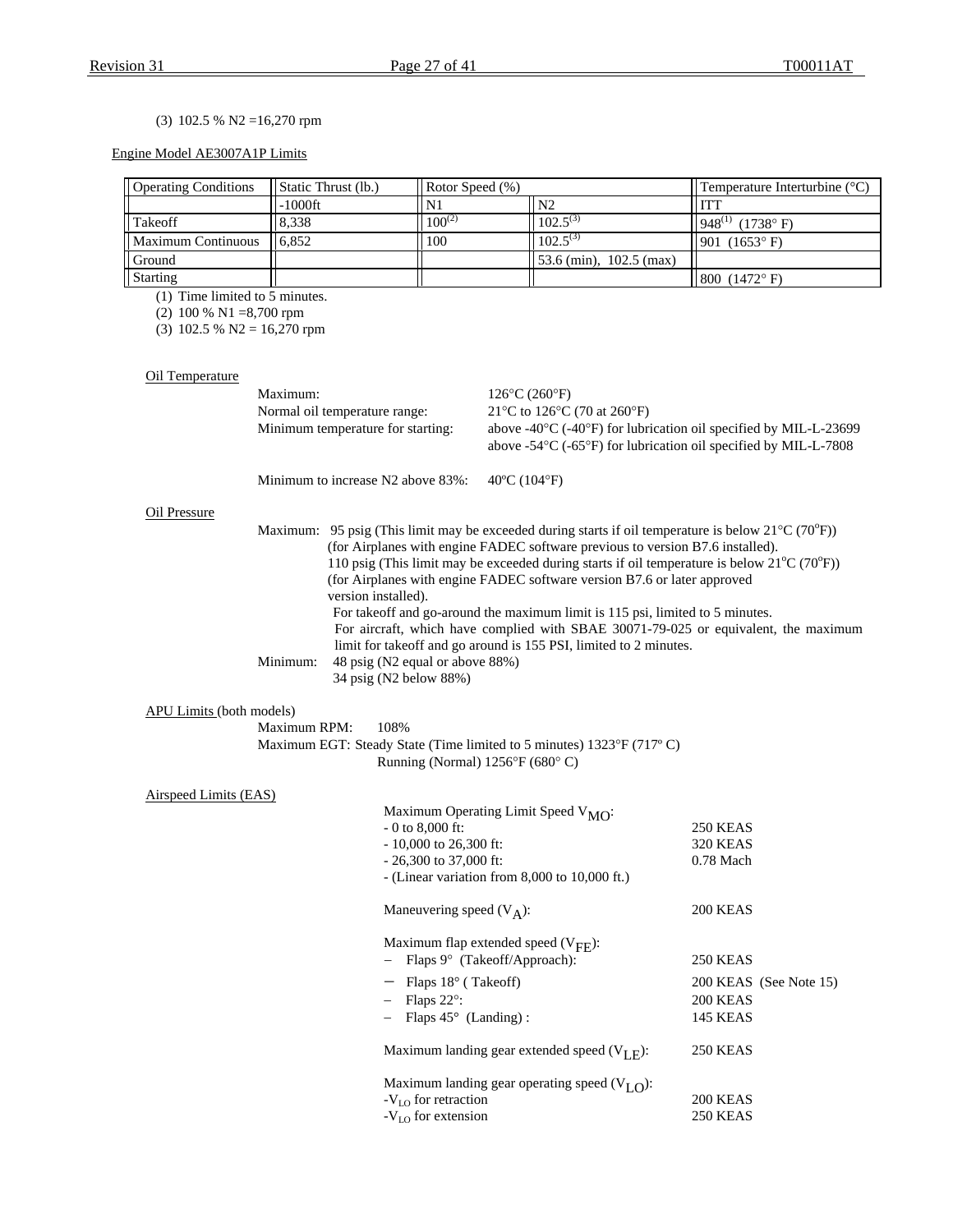| C. G. Limits<br>(landing gear extended)        | 594.4 to 619.4 inches (17.4% to 39.5% MAC) with 46,495 lbs. (21,090 kg).<br>594.4 to 619.4 inches (17.4% to 39.5% MAC) with 46,275 lbs. (20,990 kg).<br>594.0 to 619.4 inches (17% to 39.5% MAC) above 45,415 lbs. (20,600 kg).<br>594.0 to 623.3 inches (17% to 43% MAC) with 45,415 lbs. (20,600 kg).<br>588.3 to 623.3 inches (12% to 43% MAC) with 34,172 lbs. (15,500 kg).<br>588.3 to 623.3 inches (12% to 43% MAC) with 28,660 lbs. (13,000 kg).<br>619.9 inches (40% MAC) with 26,455 lbs. (12,000 kg).                                                                                                                                                                                                                                       |
|------------------------------------------------|-------------------------------------------------------------------------------------------------------------------------------------------------------------------------------------------------------------------------------------------------------------------------------------------------------------------------------------------------------------------------------------------------------------------------------------------------------------------------------------------------------------------------------------------------------------------------------------------------------------------------------------------------------------------------------------------------------------------------------------------------------|
|                                                | Straight linear variation between the points given.                                                                                                                                                                                                                                                                                                                                                                                                                                                                                                                                                                                                                                                                                                   |
|                                                | Moment due to landing gear retraction - 10,155 in-lbs. (-117 kgf-m)<br>(the aircraft C.G. is moved forward with the retraction).                                                                                                                                                                                                                                                                                                                                                                                                                                                                                                                                                                                                                      |
| Maximum Weights                                | 46,495 lbs. (21,090 kgf)<br>Ramp<br>Takeoff<br>46,275 lbs. (20,990 kgf)<br>41,226 lbs. (18,700 kgf)<br>Landing<br>Zero fuel<br>37,699 lbs. (17,100 kgf)                                                                                                                                                                                                                                                                                                                                                                                                                                                                                                                                                                                               |
| <b>Maximum Baggage</b>                         | 2,646 lbs. (1,200 kg)                                                                                                                                                                                                                                                                                                                                                                                                                                                                                                                                                                                                                                                                                                                                 |
| <b>Fuel Capacity</b>                           | 1373.8 gallons (two tanks, 686.9 gallons each at +603.6 inches).<br>Unusable fuel of 14.3 gallons (7.15 gallons for each tank).                                                                                                                                                                                                                                                                                                                                                                                                                                                                                                                                                                                                                       |
| Serial Numbers Eligible                        | 145004 and subsequent. A Brazilian Certificate of Airworthiness for Export endorsed as<br>noted under "Import Requirements" must be submitted for each individual aircraft which<br>application for U.S. certification is made.                                                                                                                                                                                                                                                                                                                                                                                                                                                                                                                       |
| Data Pertinent to all <b>EMB-145</b> () Models |                                                                                                                                                                                                                                                                                                                                                                                                                                                                                                                                                                                                                                                                                                                                                       |
| <b>Certification Basis</b>                     | Federal Aviation Regulation (FAR) Part 21, including Amendments through 21-69, effective<br>August 16, 1991; Part 25 including Amendments through 25-84, effective July 10, 1995, with<br>the following additions:                                                                                                                                                                                                                                                                                                                                                                                                                                                                                                                                    |
|                                                | Special Condition No. 25-ANM-118: "High Intensity Radiated Fields (HIRF) Protection"<br>(FARs 21.16, 25.1309, 25.1333 and 25.1431)                                                                                                                                                                                                                                                                                                                                                                                                                                                                                                                                                                                                                    |
|                                                | Special Condition No. 25-ANM-131: "Thrust reverser systems" used as optional equipment.<br>(FAR 21.16; for aircraft without thrust reversers, the effect of wet runway surfaces on<br>accelerate-stop distances must be accounted for in accordance with criteria contained in<br>NPRM 93-8 and its associated guidance; takeoff limitations for operation on wet runway<br>surfaces must be predicated on the wet runway accelerate-stop criteria contained in<br>NPRM 93-8).<br>FAR 25 amendment 92 (final rule of the NPRM 93-8) was the means of<br>compliance to the Special Condition.<br>Special Condition No. ANM-113, ANM-115, ANM-116, SEA AEG "Flammability<br>Requirements of Aircraft seats Special condition" (FAR 25.853)              |
|                                                | Equivalent Level of Safety Findings:<br>- Use of 1g stall criteria (various FARs);<br>- Cockpit underfloor access hatch and rear fuselage electronic compartment access<br>hatch (FAR 25.783(f));<br>- Flight critical thrust reverser (FAR 25.933(a)(1)(ii)); ELOS Memo TC0714AT-T-P-1.<br>- Turbine engine tailpipe fire detection (FAR 25.1203(a));<br>- Digital only display of turbine engine high/intermediate pressure rotor speed (N2)<br>(FAR 25.1305(c)); ELOS Memo TC0714AT-T-P-10.<br>-APU instrumentation and monitoring requirements (FAR 25.1305 and 25.1501(b)); and<br>- Cabin Altitude Warning System - High Altitude takeoff and landing Operations - (FAR<br>25.841(b)(6)) for EMB-145XR and EMB-145LR. ELOS Memo AT0134IB-T-S-1. |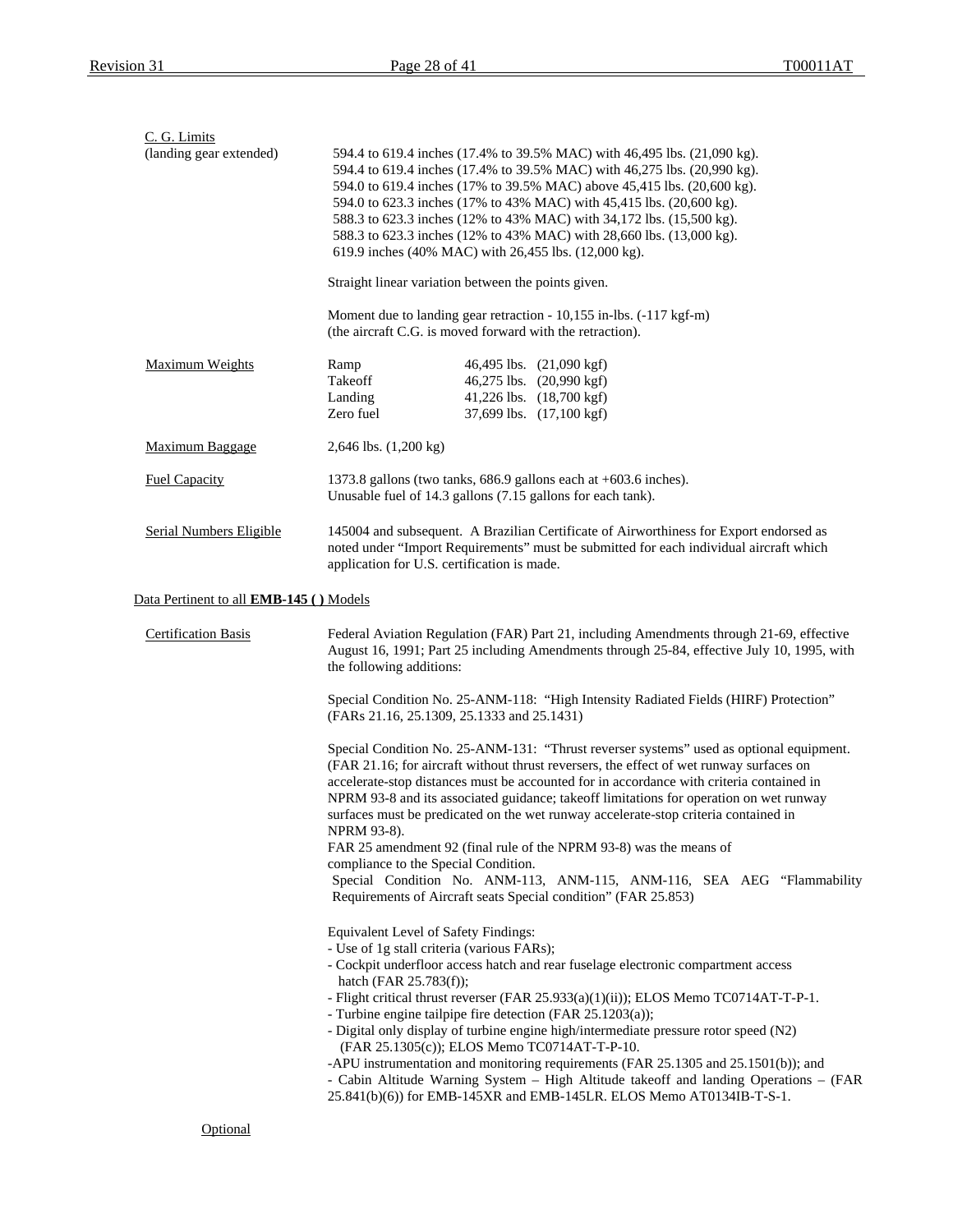| Requirements:                                    | Optional compliance to the icing requirements of FAR 25.1419 was demonstrated.<br>Compliance to the ditching requirements of FAR 25.801 has not been demonstrated.<br>The EMB-145 () models are approved with the thrust reversers removed.                                                                                                                                                                                                                                                                                                                    |
|--------------------------------------------------|----------------------------------------------------------------------------------------------------------------------------------------------------------------------------------------------------------------------------------------------------------------------------------------------------------------------------------------------------------------------------------------------------------------------------------------------------------------------------------------------------------------------------------------------------------------|
| Noise standard:                                  | FAR 36 - including amendment 36-1 through 36-21, effective January 21, 1996.                                                                                                                                                                                                                                                                                                                                                                                                                                                                                   |
| Fuel venting and<br>exhaust emission:            | FAR 34 - including amendment 34-1 through 34-2 effective January 21, 1996.                                                                                                                                                                                                                                                                                                                                                                                                                                                                                     |
| Datum                                            | Is a perpendicular plane to fuselage center line located 535.5 inches forward of the center<br>section spar of the wing (wing stub). This spar is located 114.1 inches forward of the rear<br>jacking points.                                                                                                                                                                                                                                                                                                                                                  |
| Mean Aerodynamic Chord                           | 112.8 inches. The MAC leading edge is 574.8 inches aft of the datum.                                                                                                                                                                                                                                                                                                                                                                                                                                                                                           |
| <b>Leveling Means</b>                            | Plumb between the upper part hole and a mark in the lower part of the forward window<br>frame which is located aft of the emergency exit (reference 610.7 inches).                                                                                                                                                                                                                                                                                                                                                                                             |
| Minimum Crew                                     | Two (pilot and copilot) for all types of flight.                                                                                                                                                                                                                                                                                                                                                                                                                                                                                                               |
| <b>Number of Occupants</b>                       | Maximum 55, including 1 pilot, 1 copilot, 2 attendants (1 required per 14 CFR §121.391), 1<br>observer (check pilot) and 50 passengers.                                                                                                                                                                                                                                                                                                                                                                                                                        |
| <b>Oil Capacity</b>                              | 3.0 gallons in each nacelle at 879.2 inches                                                                                                                                                                                                                                                                                                                                                                                                                                                                                                                    |
| Data Pertinent to EMB-135ER and EMB-135LR Models |                                                                                                                                                                                                                                                                                                                                                                                                                                                                                                                                                                |
| <b>Certification Basis</b>                       | Federal Aviation Regulation (FAR) Part 21, including Amendments through 21-74, effective<br>March 12, 1997;                                                                                                                                                                                                                                                                                                                                                                                                                                                    |
|                                                  | Part 25 including Amendments through 25-84; 25-85; FAR 25.1517 from 25-86; 25-88; 25-90;<br>FAR 25.331, 25.335(b)(2), 25.345, 25.351, 25.363, 25.371, 25.415, 25.491, 25.499 and 25.561<br>from 25-91; 25-93; FAR 25.807 from 25-94; and 25-97.                                                                                                                                                                                                                                                                                                                |
|                                                  | Special Condition No. 25-ANM-118: "High Intensity Radiated Fields (HIRF) Protection"<br>(FARs 21.16, 25.1309, 25.1333 and 25.1431)                                                                                                                                                                                                                                                                                                                                                                                                                             |
|                                                  | Special Condition No. 25-ANM-131: "Thrust reverser systems" used as optional equipment.<br>(FAR 21.16; for aircraft without thrust reversers, the effect of wet runway surfaces on<br>accelerate-stop distances must be accounted for in accordance with criteria contained in<br>NPRM 93-8 and its associated guidance; takeoff limitations for operation on wet runway<br>surfaces must be predicated on the wet runway accelerate-stop criteria contained in<br><b>NPRM 93-8)</b><br>Special Condition No. ANM-113, ANM-115, ANM-116, SEA AEG "Flammability |
|                                                  | Requirements of Aircraft seats Special condition" (FAR 25.853)                                                                                                                                                                                                                                                                                                                                                                                                                                                                                                 |
|                                                  | Exemption No. 6910 (Docket No. 29596): Allows use of 1-g stall speed instead of the<br>minimum speed in the stall as the basis for compliance to FAR 36.201(a), Appendix C, section<br>$C36.9(e)(1)$ .                                                                                                                                                                                                                                                                                                                                                         |
|                                                  | Exemption No. 6919 (Docket No. 29593): Partial grant of exemption to FAR 25.783(f), which<br>expires on December 31, 2001. This exemption is applicable only to airplane serial numbers<br>145145, 145156, 145162, 145164, 145166, 145173 and 145174 which are not modified by SB<br>145-52-0030.                                                                                                                                                                                                                                                              |
|                                                  | Equivalent Level of Safety Findings:<br>- Use of 1g stall criteria (various FARs);<br>- Flight critical thrust reverser (FAR 25.933(a)(1)(ii)); ELOS Memo TC0714AT-T-P-1                                                                                                                                                                                                                                                                                                                                                                                       |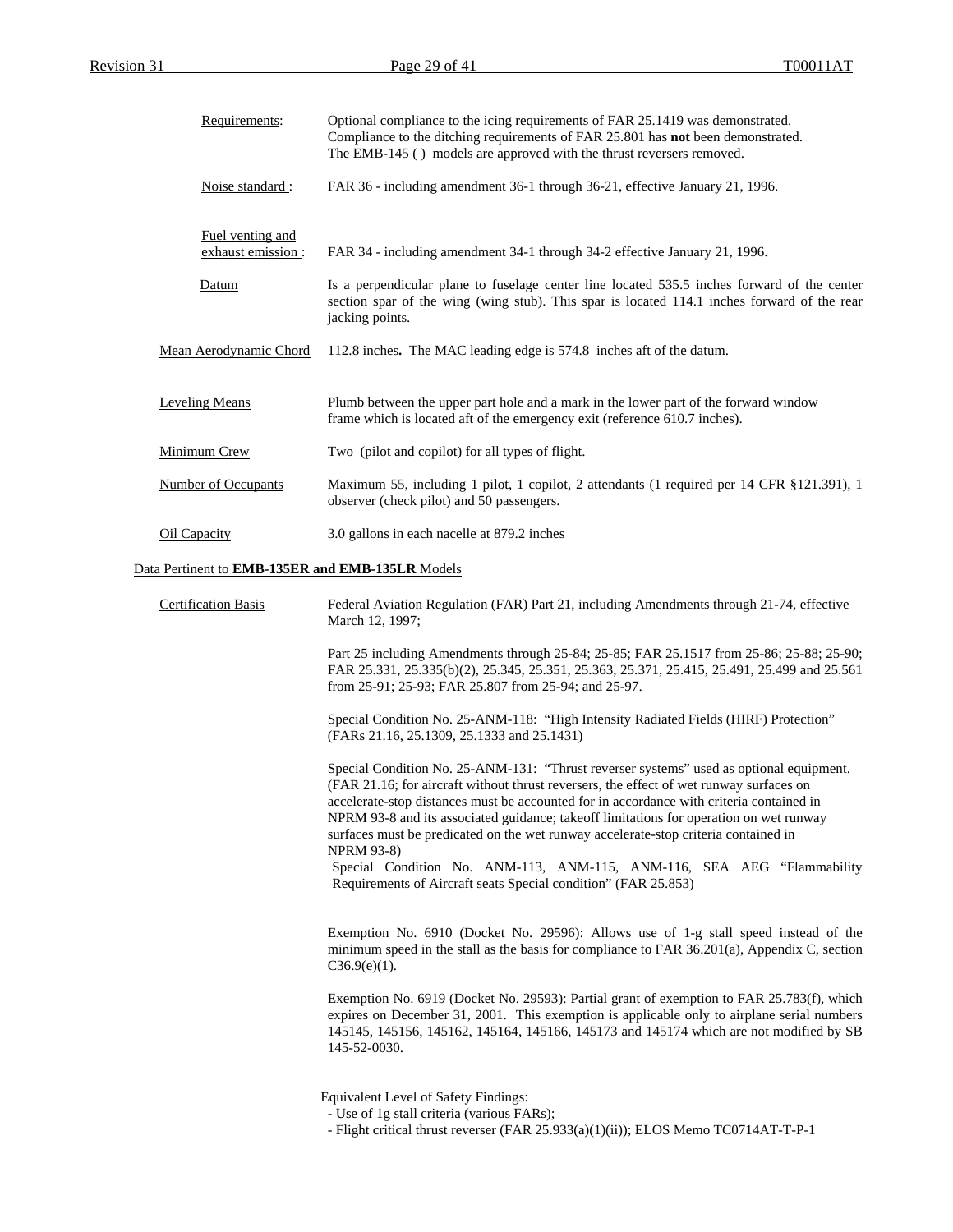|                                                  | - Turbine engine tailpipe fire detection (FAR 25.1203(a));<br>- Digital only display of turbine engine high/intermediate pressure rotor speed (N2)<br>(FAR 25.1305(c)); ELOS Memo TC0714AT-T-P-10 and<br>- APU instrumentation and monitoring requirements (FAR 25.1305 and 25.1501(b)). |
|--------------------------------------------------|------------------------------------------------------------------------------------------------------------------------------------------------------------------------------------------------------------------------------------------------------------------------------------------|
| Optional<br>Requirements:                        | Optional compliance to the icing requirements of FAR 25.1419 was demonstrated.<br>Compliance to the ditching requirements of FAR 25.801 has not been demonstrated.<br>The EMB-135ER and EMB-135LR models are approved with thrust reversers removed.                                     |
|                                                  | Part 26 – Continued Airworthiness and Safety Improvements for Transport Category Airplanes:                                                                                                                                                                                              |
|                                                  | Based on § 21.29(a) for new import TCs, or § 21.101(g) for changes to TCs, applicable<br>provisions of Part 26 are included in the certification basis. For any future Part 26<br>amendments, the holder of this TC must demonstrate compliance with the applicable sections.            |
| Noise standard :                                 | FAR 36 - including amendment 36-1 through 36-21, effective January 21, 1996.                                                                                                                                                                                                             |
| Fuel venting and<br>exhaust emission:            | FAR 34 - including amendment 34-1 through 34-3 effective February 3, 1999.                                                                                                                                                                                                               |
| Datum                                            | Is a perpendicular plane to fuselage center line located 456.5 inches forward of the center<br>section spar of the wing (wing stub). This spar is located 114.1 inches forward of the rear<br>jacking points.                                                                            |
| Mean Aerodynamic Chord                           | 112.8 inches. The MAC leading edge is 495.8 inches aft of the datum.                                                                                                                                                                                                                     |
| <b>Leveling Means</b>                            | Plumb between the upper part hole and a mark in the lower part of the forward window<br>frame which is located aft of the emergency exit (reference 531.5 inches).                                                                                                                       |
| Minimum Crew                                     | Two (pilot and copilot) for all types of flight.                                                                                                                                                                                                                                         |
| <b>Number of Occupants</b>                       | EMB-135ER/LR<br>Maximum 42, including 1 pilot, 1 copilot, 2 attendants (1 required per 14 CFR §121.391), 1<br>observer (check pilot) and 37 passengers.                                                                                                                                  |
| Oil Capacity                                     | 3.0 gallons in each nacelle at $+739.6$ inches                                                                                                                                                                                                                                           |
| Data Pertinent to EMB-135KE and EMB-135KL Models |                                                                                                                                                                                                                                                                                          |
| <b>Certification Basis</b>                       | Models EMB-135KE and EMB-135KL comply with all FAR 25 requirements noted above for<br>EMB-135ER/LR models. In addition, the EMB-135KE and EMB-135KL comply with<br>Amendment 25-98, and the following other regulations:                                                                 |
|                                                  | Exemption No. 7554 (Docket No. FAA-2001-0-9103-1): Allows use of 1-g stall speed instead<br>of the minimum speed in the stall as the basis for compliance to FAR 36.201(a), Appendix C,<br>section $C36.9(e)(1)$ .                                                                       |
| Optional<br>Requirements:                        | Optional compliance to the icing requirements of FAR 25.1419 was demonstrated.<br>Compliance to the ditching requirements of FAR 25.801 has not been demonstrated.<br>The EMB-135KE and EMB-135KL models are approved to operate with the thrust reversers<br>removed.                   |
|                                                  | <u>Part 26 – Continued Airworthiness and Safety Improvements for Transport Category Airplanes:</u>                                                                                                                                                                                       |
|                                                  | Based on § 21.29(a) for new import TCs, or § 21.101(g) for changes to TCs, applicable<br>provisions of Part 26 are included in the certification basis. For any future Part 26<br>amendments, the holder of this TC must demonstrate compliance with the applicable sections.            |
| Noise standard:                                  | FAR 36 - including amendment 36-1 through 36-22 effective December 13, 1999.                                                                                                                                                                                                             |
| Fuel venting and<br>exhaust emission:            | FAR 34 - including amendment 34-1 through 34-3 effective February 3, 1999.                                                                                                                                                                                                               |
|                                                  |                                                                                                                                                                                                                                                                                          |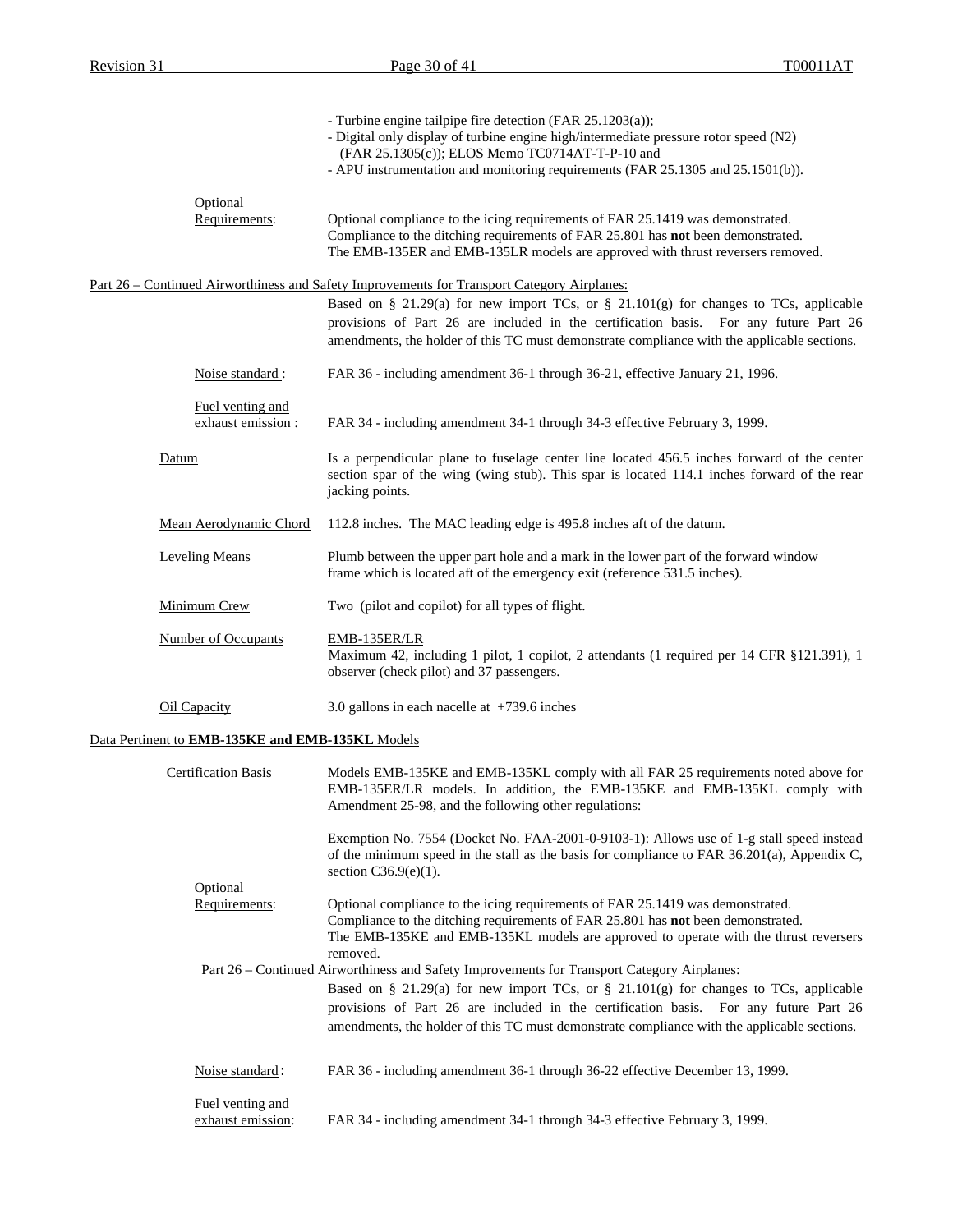| Datum                  | Is a perpendicular plane to fuselage center line located 499.4 inches forward of the center<br>section spar of the wing (wing stub). This spar is located 114.1 inches forward of the rear<br>jacking points. |
|------------------------|---------------------------------------------------------------------------------------------------------------------------------------------------------------------------------------------------------------|
| Mean Aerodynamic Chord | 112.8 inches. The MAC leading edge is 538.7 inches aft of the datum.                                                                                                                                          |
| Leveling Means         | Plumb between the upper part hole and a mark in the lower part of the forward window<br>frame which is located aft of the emergency exit (reference 574.4 inches).                                            |
| Minimum Crew           | Two (pilot and copilot) for all types of flight.                                                                                                                                                              |
| Number of Occupants    | EMB-135KE/KL<br>Maximum 49, including 1 pilot, 1 copilot, 2 attendants (1 required per 14 CFR §121.391), 1<br>observer (check pilot) and 44 passengers.                                                       |
| Oil Capacity           | 4.1 gallons in each nacelle at $+739.6$ inches                                                                                                                                                                |

## Data Pertinent to **EMB-135BJ** Model

## **Data pertinent to Legacy 600:**

| <b>Certification Basis</b> | Model EMB-135BJ complies with all FAR 25 requirements noted above for EMB-135ER/LR<br>models. In addition, the EMB-135BJ complies with FAR $25.571(e)(1)$ of Amendment 25-96,<br>Amendment 25-98 and the following other regulations:                             |
|----------------------------|-------------------------------------------------------------------------------------------------------------------------------------------------------------------------------------------------------------------------------------------------------------------|
|                            | Special Condition<br>No. 25-207-SC (Docket No.NM255): "Interaction of Systems and<br>Structures" (FAR 25.1309)                                                                                                                                                    |
|                            | Exemption No. 7554 (Docket No. FAA-2001-0-9103-1): Allows use of 1-g stall speed instead<br>of the minimum speed in the stall as the basis for compliance to FAR 36.201(a), Appendix C,<br>section $C36.9(e)(1)$ .                                                |
|                            | Exemption No. 7811 (Docket No. FAA-2001-9337): Side-facing divans (FAR 25.785(b)).<br>(See Note 19.)                                                                                                                                                              |
|                            | Exemption No. 7878 (Docket No. FAA-2001-9337): Side-facing divans (FAR 25.785(b)).<br>This exemption is applicable only to those Embraer EMB-135BJ model airplanes<br>manufactured prior to January 1, 2004. (See Note 19.)                                       |
|                            | Exemption No. 7878A (Docket No. FAA-2001-9337): Side-facing divans (FAR 25.785(b)).<br>This exemption granted an amendment to exemption No 7878 to remove the limitation that<br>restricts its applicability to airplanes manufactured before to January 1, 2004. |
|                            | Exemption from 14 CFR § \$26.11, 26.33 26.35 26.43 26.45 26.49. Exemption No<br>10050                                                                                                                                                                             |
|                            | Exemption No. 7909 (Docket No. FAA-2002-13283): Pressure Fueling System (FAR<br>$25.979(b)(2)$ . (See Note 20.)                                                                                                                                                   |
|                            | Exemption No. 7933 (Docket No. FAA-2002-13021): Uncontrollable High Engine Thrust or<br>Power (FAR $25.901(c)$ ). (See Note 21)                                                                                                                                   |
|                            |                                                                                                                                                                                                                                                                   |

# Equivalent Level of Safety (ELOS)

Equivalent safety findings issued in accordance with 14 CFR part 21, §21.21(b)(1):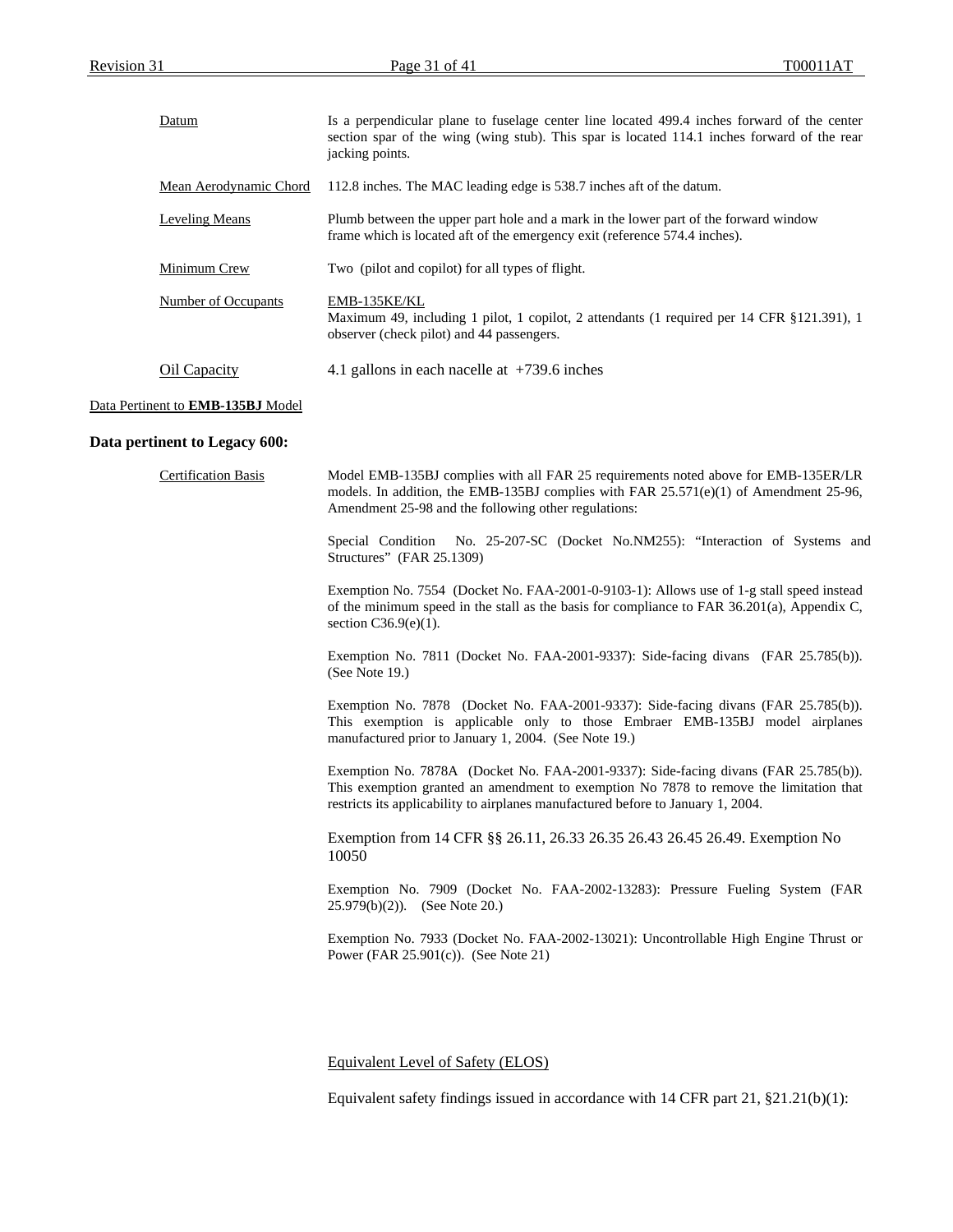|                                        | Minor Crash Landing (FARs 25.721(b) and 25.963(d) ELOS Memo No. T5124AT-<br>1.<br>$T-A-2$ .                                                                                                                                                                                   |
|----------------------------------------|-------------------------------------------------------------------------------------------------------------------------------------------------------------------------------------------------------------------------------------------------------------------------------|
|                                        | 2.<br>Checked Maneuver Loads FAR $25.331(c)(2)$ , ELOS Memo No. AT5124AT-T-A-5.<br>3.<br>Baggage Compartment Access Door FARs 25.787, 25.855, 25.857 (c) and 25.1447,<br>ELOS Memo No. AT5124AT-T-A-6.                                                                        |
|                                        | Airplane Operation with Air Conditioning Packs Off During Takeoff FAR<br>4.<br>25.831(a), ELOS Memo No. AT5124AT-T-S-3.                                                                                                                                                       |
|                                        | Flight Critical Thrust Reverser EMB-135, EMB-145, EMB-135BJ model<br>5.<br>airplanes, FARs 25.933(a)(1)(i), (a)(1)(ii), (a)(2), 25.1309(b)(1) ELOS Memo No.<br>TC0714AT-T-P-1.                                                                                                |
|                                        | Digital Only Display of Turbine Engine High/Intermediate Pressure Rotor Speed<br>6.<br>(N2) previously approved for EMB-135 model airplane. (§§ 25.901, 25.1305,<br>25.1309, 25.1321, & 25.1549) ELOS Memo No. TC0714AT-T-P-10.                                               |
| Optional<br>Requirements:              | Optional compliance to the icing requirements of FAR 25.1419 at Amendment 25-72 was<br>demonstrated.                                                                                                                                                                          |
|                                        | Compliance to the ditching requirements of FAR 25.801 has <b>not</b> been demonstrated.                                                                                                                                                                                       |
|                                        | Part 26 – Continued Airworthiness and Safety Improvements for Transport Category Airplanes:                                                                                                                                                                                   |
|                                        | Based on § 21.29(a) for new import TCs, or § 21.101(g) for changes to TCs, applicable<br>provisions of Part 26 are included in the certification basis. For any future Part 26<br>amendments, the holder of this TC must demonstrate compliance with the applicable sections. |
|                                        | The EMB-135BJ model is not approved with the thrust reversers removed.                                                                                                                                                                                                        |
| Noise standard :                       | FAR 36 - including amendment 36-1 through 36-24 effective August 7, 2002.                                                                                                                                                                                                     |
| Fuel venting and<br>exhaust emission : | FAR 34 - including amendment 34-1 through 34-3 effective February 3, 1999.                                                                                                                                                                                                    |
| Datum                                  | Is a perpendicular plane to fuselage center line located 456.5 inches forward of the center<br>section spar of the wing (wing stub). This spar is located 114.1 inches forward of the rear<br>jacking points.                                                                 |
| Mean Aerodynamic Chord                 | 112.8 inches. The MAC leading edge is 495.8 inches aft of the datum.                                                                                                                                                                                                          |
| <b>Leveling Means</b>                  | Plumb between the upper part hole and a mark in the lower part of the forward window<br>frame which is located aft of the emergency exit (reference 531.5 inches).                                                                                                            |
| Minimum Crew                           | Two (pilot and copilot) for all types of flight.                                                                                                                                                                                                                              |
| <b>Number of Occupants</b>             | EMB-135BJ<br>Maximum 23, including 1 pilot, 1 copilot, 1 attendant (optional), 1 observer (check pilot) and<br>19 passengers.                                                                                                                                                 |
| Oil Capacity                           | 3,0 gallons in each nacelle at $+739.6$ inches                                                                                                                                                                                                                                |

# **Data pertinent to Legacy 650:**

# **Certification Basis:**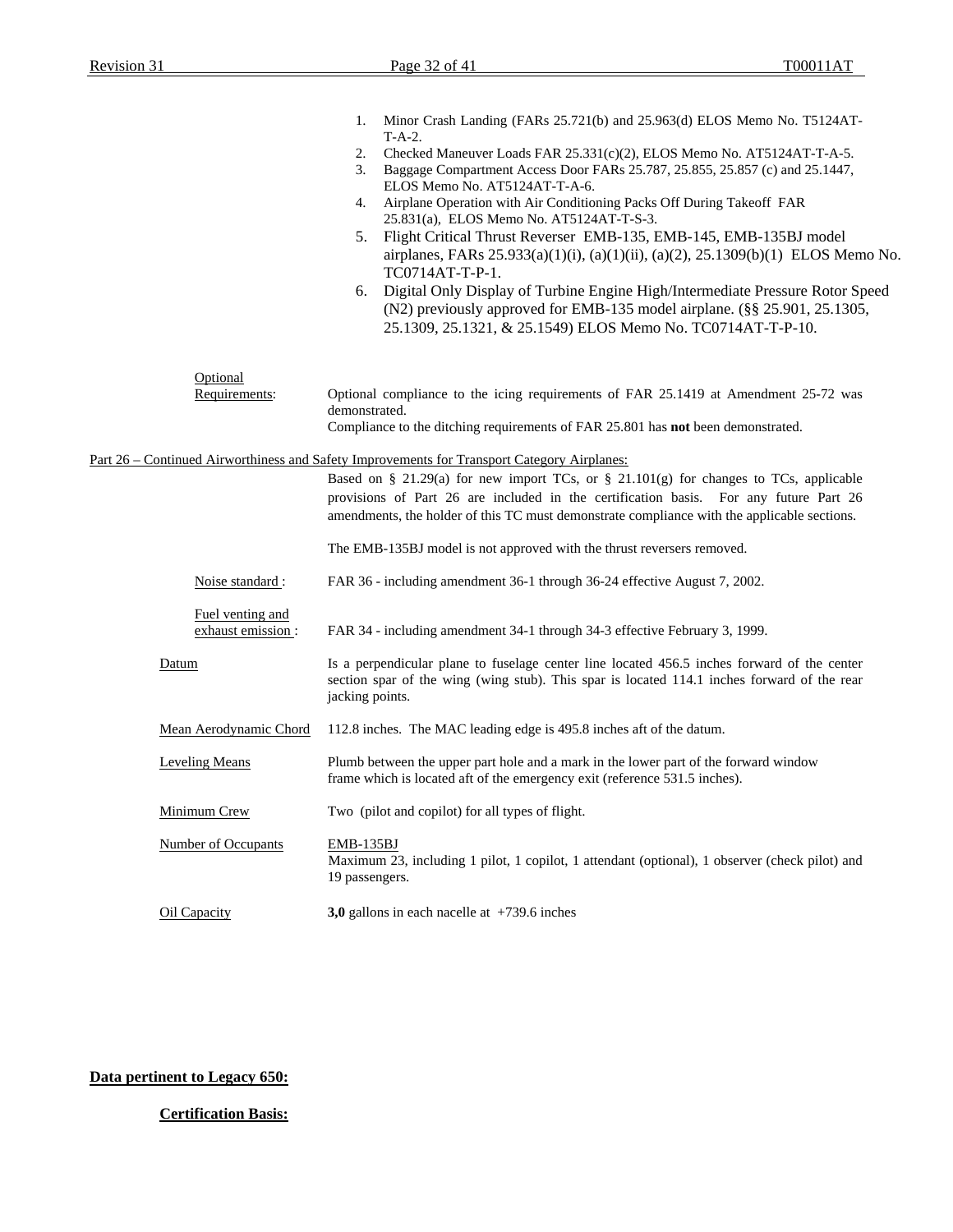Based on September 19, 2008, date of application to the FAA, under the provisions of 14 CFR 21.101, the applicable type certification standards are as follows:

- The original certification basis for the Legacy 600 is applicable for the Airworthiness and Environmental standards for components, areas, appliance and systems not affected by the type design change presented in the DCA 0145-000-00020-2008/FAA Rev F.
- New compliance determination is required for the following US Title 14 CFR part 25 airworthiness standards effective February 1, 1965, including amendments 25-1 through 25-124 for components, areas, appliance and systems affected by the type design change presented in the DCA 0145-000-00020-2008/FAA Rev F:

| 25.1                   | 25.2                   | 25.5                       | 25.21                  | 25.23                  |
|------------------------|------------------------|----------------------------|------------------------|------------------------|
| 25.25                  | 25.27                  | 25.29                      | 25.31                  | 25.101                 |
| 25.103                 | 25.105                 | 25.107                     | 25.109                 | 25.111                 |
| 25.113                 | 25.115                 | 25.117                     | 25.119                 | (a)(b)(c)(d)<br>25.121 |
| $25.123$ (a)(b)        | 25.125(a)(b)           | 25.143                     | 25.145                 | 25.147                 |
| 25.149                 | (c)(f)(g)<br>25.161    | 25.171                     | 25.173                 | (a)(c)(d)(f)<br>25.175 |
| (a)(b)(c)(d)<br>25.177 | (a)(b)(c)(d)<br>25.181 | 25.201                     | 25.203                 | 25.207                 |
| 25.231(a)              | 25.233                 | 25.235                     | 25.237(a)              | 25.251                 |
| 25.253                 | 25.255                 | 25.301                     | 25.303                 | 25.305                 |
| 25.307                 | 25.321                 | 25.331                     | 25.333                 | 25.335<br>(a)(b)(c)    |
| 25.337<br>(a)(b)(c)    | 25.341                 | 25.343<br>(a)(b)(3)        | 25.345<br>(a)(b)(2)(d) | 25.349                 |
| 25.351                 | $25.361$ (b)           | 25.363                     | 25.365                 | 25.367                 |
| 25.371                 | 25.373(a)              | 25.391                     | 25.393                 | 25.395                 |
| 25.397                 | 25.399                 | 25.409(c)                  | 25.415                 | 25.427                 |
| $25.445$ (a)           | (a)(1)(b)<br>25.457    | 25.459                     | 25.471                 | (a)(b)(c)<br>25.477    |
| 25.479                 | $25.481$ (a)(c)        | 25.483                     | 25.485                 | 25.487                 |
| (a)(c)(d)<br>25.489    | 25.491                 | 25.493                     | 25.495                 | 25.499                 |
| 25.503                 | $25.507$ (a)(b)        | (b)(d)(e)<br>25.509        | 25.511                 | (a)(b)(c)(e)<br>25.519 |
| 25.561                 |                        | (a)(1)(2)(3)(ii)<br>25.581 | 25.601                 | 25.603                 |
| 25.605                 | 25.607                 | 25.609                     | 25.611                 | 25.613                 |
| 25.619                 | 25.621                 | 25.623                     | 25.625                 | 25.629                 |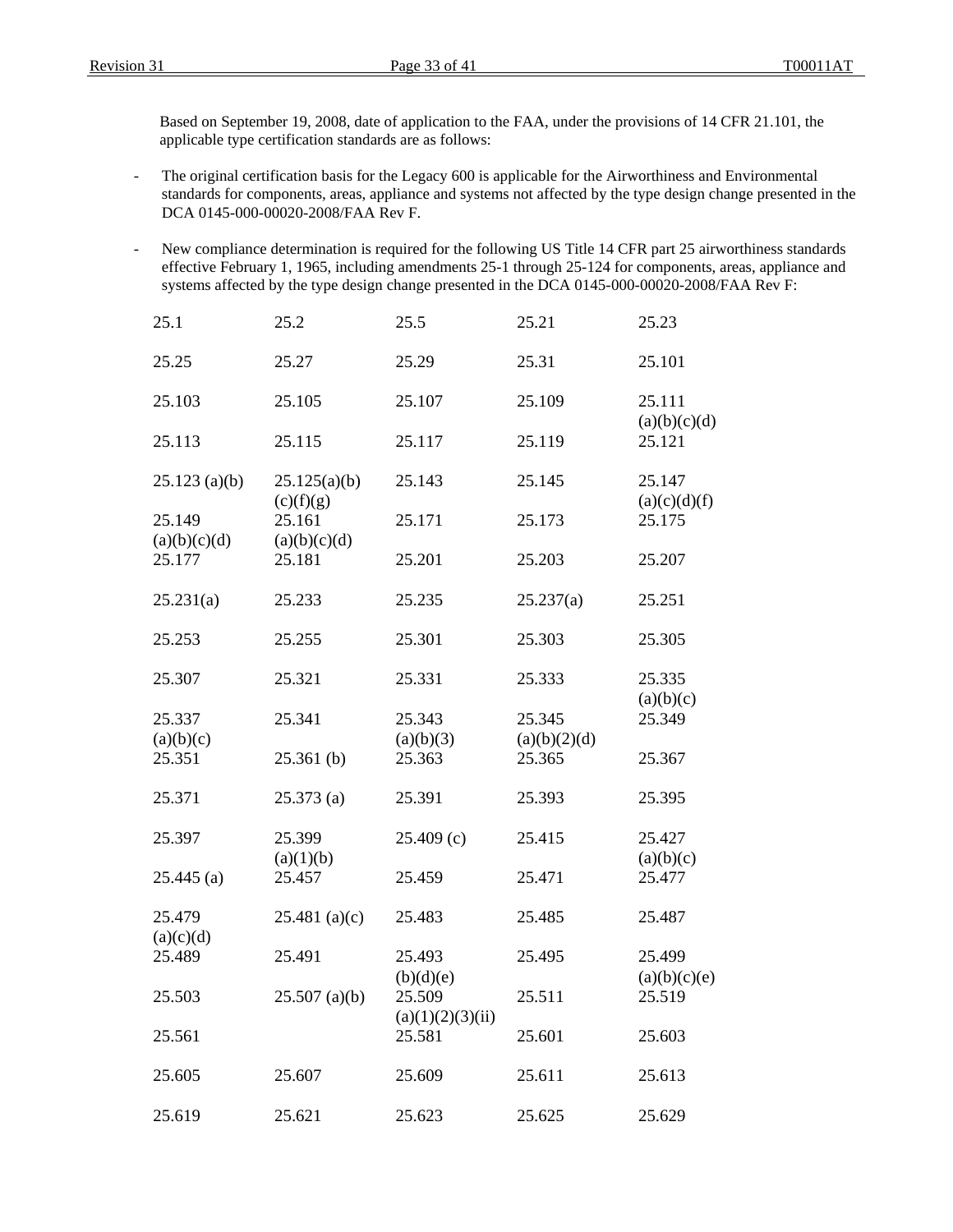| Revision 31             |                            | Page 34 of 41             |                                 |                              | T00011AT |
|-------------------------|----------------------------|---------------------------|---------------------------------|------------------------------|----------|
|                         |                            |                           |                                 |                              |          |
| 25.631                  | 25.651                     | 25.657                    | 25.671<br>(a)(b)(c)             | 25.672(b)(c)                 |          |
| 25.675                  | 25.677                     | 25.683                    | 25.685                          | 25.689                       |          |
| 25.693                  | 25.697                     | 25.699                    | 25.701                          | 25.703                       |          |
| 25.721                  | 25.729<br>(a)(1)(b)(c)     | 25.731<br>(a)(b)(c)(d)    | 25.733(b)(c)                    | 25.735<br>(a)(d)(e)(1)       |          |
| 25.775                  | 25.777<br>(a)(b)(d)        | 25.785<br>(b)(c)(f)(1)(3) | $25.787$ (a)(b)                 | 25.789(a)                    |          |
| 25.807(i)(2)            | 25.831(a)                  | 25.855(j)                 | 25.863                          | 25.865                       |          |
| $25.869$ (a)(3)         | 25.899                     | 25.901<br>(a)(b)(2)(3)(c) | 25.903<br>(a)(b)(c)(d)(e)       | 25.904                       |          |
| 25.933(a)               | 25.934                     | 25.939                    | 25.943                          | 25.951<br>$(a)(b)(2)(c)$ (d) |          |
| 25.952                  | 25.953                     | 25.954                    | 25.955                          | 25.957                       |          |
| 25.959                  | 25.961                     | 25.963                    | $25.965$ (a)(b)                 | 25.967                       |          |
| 25.969                  | 25.971                     | 25.973                    | 25.975(a)                       | 25.977<br>$(a)(2)(c)(d)$ (e) |          |
| 25.979                  | 25.981                     | 25.991                    | 25.993                          | 25.994                       |          |
| 25.995                  | 25.997                     | 25.999                    | $25.1001$ (a)                   | 25.1011(a)                   |          |
| 25.1013<br>(b)(c)(d)(e) | 25.1015                    | 25.1017                   | 25.1019                         | 25.1021                      |          |
| 25.1023                 | 25.1041                    | 25.1043<br>(a)(1)(2)(b)   | 25.1045<br>(a)(b)(c)            | 25.1091(a)(1)<br>(d)(1)(2)   |          |
| $25.1093$ (b)           | $25.1103$ (c) (d)          | 25.1141(f)(2)             | 25.1143(c)                      | $25.1181$ (b)                |          |
| 25.1182                 | 25.1183                    | 25.1185                   | 25.1187                         | 25.1189<br>(a)(1)(b)(c)      |          |
| 25.1191                 | 25.1193<br>(a)(b)(d)       | 25.1195                   | $25.1199$ (d)                   | 25.1203                      |          |
| 25.1207                 | 25.1301                    | 25.1303                   | 25.1305<br>$(a)(1)(2)$ $(d)(1)$ | 25.1309                      |          |
| 25.1310                 | 25.1316                    | 25.1317                   | 25.1321<br>(a)(c)(1)            | 25.1322                      |          |
|                         |                            | $25.1329$ (g)             | 25.1337(b)(1)                   | 25.1351<br>(a)(1)(d)         |          |
| $25.1353$ (a)(c)        | 25.1357<br>(a)(c)(d)(e)    | $25.1360$ (a)(b)          | 25.1419                         | 25.1431                      |          |
| $25.1438$ (b)(c)        | 25.1455                    | $25.1461$ (b)(c)          | $25.1501$ (a)(b)                | 25.1503                      |          |
| 25.1505                 | 25.1507                    | 25.1511                   | 25.1513                         | 25.1515                      |          |
| 25.1516                 | 25.1517                    | 25.1519                   | 25.1521<br>(a)(c)(d)            | $25.1523$ (as<br>per App. D) |          |
| 25.1527                 | 25.1529 (as<br>per App. H) | 25.1531                   | 25.1533                         | 25.1541                      |          |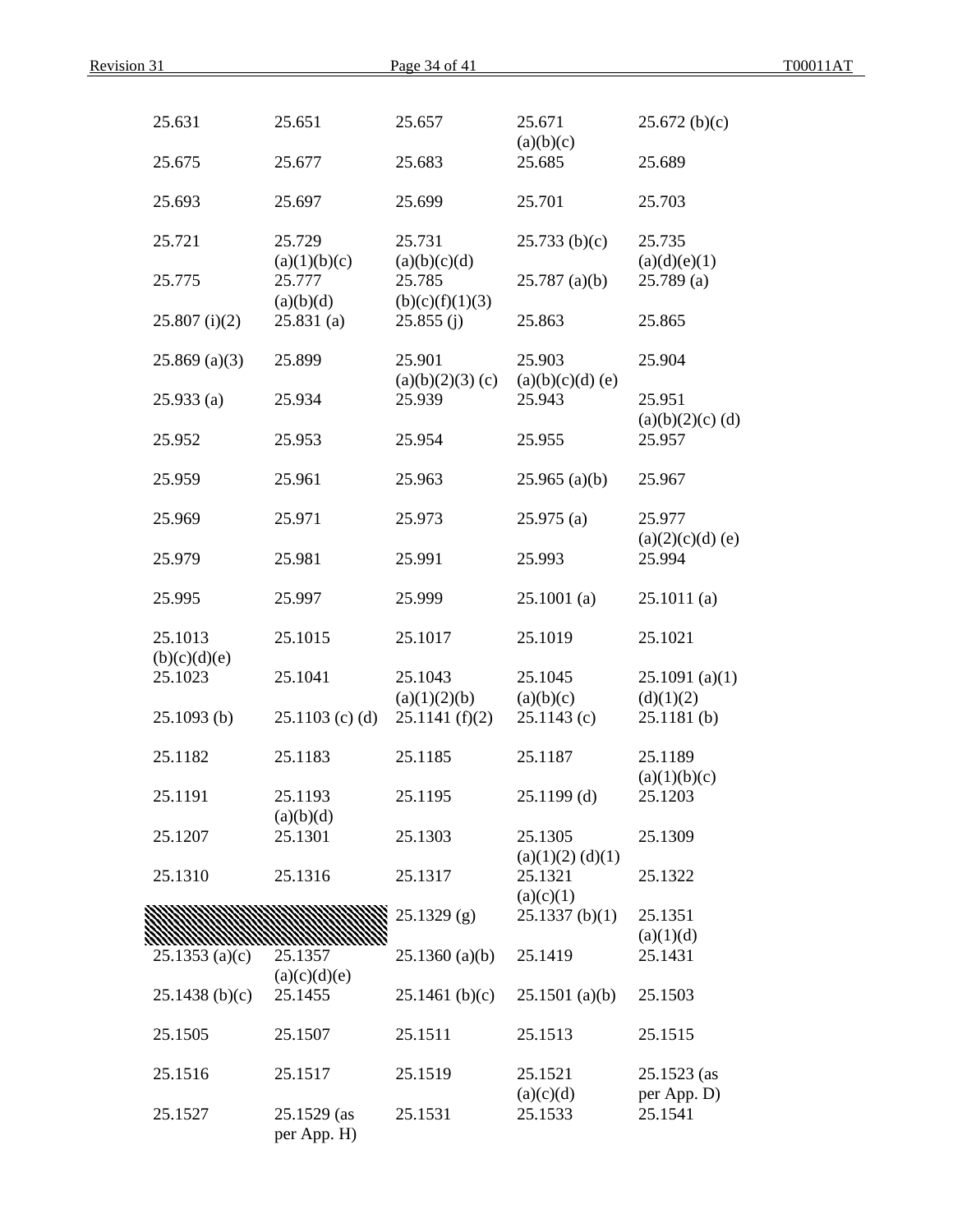| Revision 31 |                         |                         | Page 35 of 41 |               |         | T00011AT |
|-------------|-------------------------|-------------------------|---------------|---------------|---------|----------|
|             |                         |                         |               |               |         |          |
|             | 25.1549                 | 25.1551                 | 25.1553       | 25.1555(c)    | 25.1581 |          |
|             | 25.1583<br>(a)(1)(2)(3) | 25.1585                 | 25.1587       | 25.1701       | 25.1703 |          |
|             | 25.1705<br>(a)(b)(2)(4) | 25.1707<br>(a)(b)(e)(f) | 25.1709       | $25.1711$ (e) | 25.1713 |          |
|             | 25.1715                 | 25.1717                 | 25.1719       | 25.1721(b)    | 25.1723 |          |
|             | 25.1725                 | 25.1727                 | 25.1729*      |               |         |          |

\* Embraer was required to demonstrate compliance with 25.1729 for the changed part of the type design, however elected to demonstrate compliance with 25.1729 for the entire airplane.

Under the provisions of Title 14 CFR part 21.101(b)(3) exceptions were approved for following part 25 airworthiness standards, for which compliance was demonstrated in accordance with original certification basis applicable to Legacy 600 :

a. 25.473

b. 25.571

c. 25.723

d. 25.725

- e. 25.727
- f. 25.1435

Special conditions:

Special Conditions applicable to Legacy 600 will remain applicable for Legacy 650 unless otherwise incorporated by adopting later 14 CFR amendments. In addition, as a result of type design changes presented in DCA 0145- 000-00020-2008/FAA Rev F,, following Special Conditions have been proposed in accordance with 14 CFR § 21.16.

1. SC Limit Engine Torque Loads for Sudden Engine Stoppage

Equivalent Level of Safety (ELOS)

Equivalent safety findings issued in accordance with 14 CFR part 21, §21.21(b)(1):

- 1. Minor Crash Landing (§§ 25.721 (b), 25.963(d) ) ELOS Memo No AT0647IB-T-A-2
- 2. Lack of Pressurization Prevention Means for Maintenance Access Hatches previously approved for EMB-145 model airplane. (§25.783(f)) ELOS Memo No
- 3. Flight Critical Thrust Reverser p EMB-135, EMB-145, and EMB-135BJ model airplanes. (§§ 25.933(a)(1)(i),  $(a)(1)(ii)$ ,  $(a)(2)$ ,  $25.1309(b)(1)$  ELOS Memo No. TC0714AT-T-P-1
- 4. Digital Only Display of Turbine Engine High/Intermediate Pressure Rotor Speed (N2) previously approved for EMB-135 model airplane. (§§ 25.901, 25.1305, 25.1309, 25.1321, & 25.1549) ELOS Memo No. TC0714AT-T-P-10.

Exemptions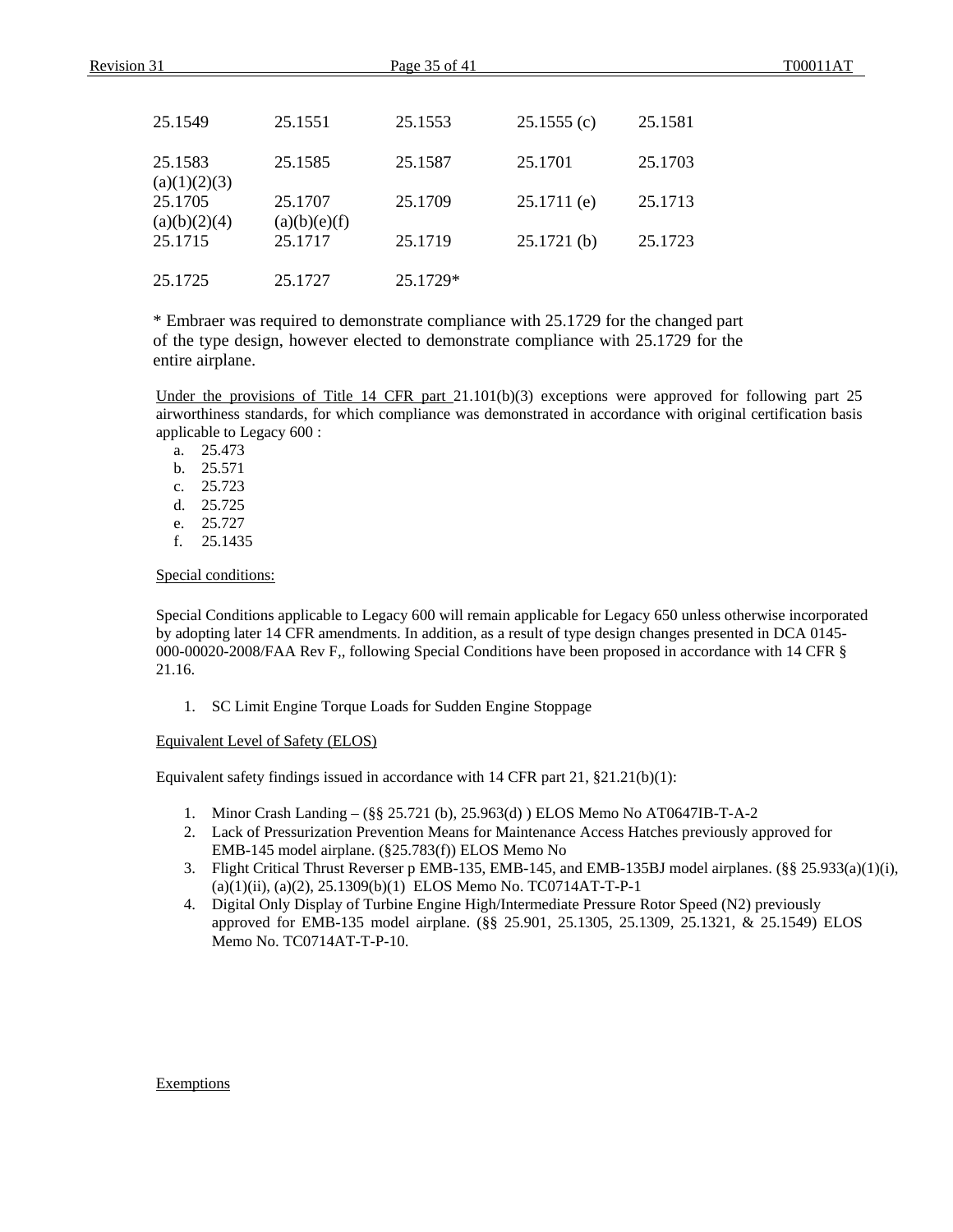Exemptions applicable to Legacy 600 will remain applicable for Legacy 650 unless otherwise amended. In addition, as a result of type design changes presented in the DCA 0145-000-00020-2008/FAA Rev D, following new exemptions have been proposed in accordance with 14 CFR 11.25:

- 1. Exemption from 14 CFR §§ 26.11, 26.33 26.35 26.43 26.45 26.49. Exemption No 10050
- 2. Exemption from § 25.981(a)(3) amendment 25-102 for fuel-tank structural lightning protection Exemption No 10138
- 3. Amended Exemption from § 25.901(c) Uncontrollable high thrust failure conditions Exemption No 7933A
- 4. Exemption from § 25.981(a)(3) amendment 25-102 for Fuel System Wiring Installation. Exemption No 10180
- 5. Exemption from § 25.981(a)(3) amendment 25-102 for Fuel System Wiring Installation. Exemption No 10180A –granted time limitations extension in the current exemption by one year.
- 6. Exemption from §§ 25.901(c), 25.954 Auxiliary Fuel Tank Vents. Exemption No 10213

Optional Design Regulations:

*Ice Protection § 25.1419*

#### Noise Standards:

14 CFR part 36, as amended by Amendments 36-1 through 36-28, effective February 03, 2006

Fuel Venting and Exhaust Emissions Standards:

14 CFR part 34, as amended by Amendments 34-1 through 34-03, effective 03 February 1999.

#### 14 CFR Part 26:

The exemption for 14 CFR Part 26.11 granted for the EMB-135BJ (Legacy 600) is implied to be applicable to this type design change. EMBRAER was required to demonstrate compliance with § 25.1729 for the changed part of the type design, however elected to demonstrate compliance with § 25.1729 for the entire airplane.

The exemption granted for 14 CFR Parts 26.33, 26.35, 26.43, 26.45 and 26.49 applicable to EMB-135BJ (Legacy 600) is implied to be applicable to this type design change

#### Additional Design Requirements and Conditions:

As a result of type design changes presented in the DCA 0145-000-00020-2008/FAA Rev F, the following subjects has been reviewed and evaluated in accordance with  $\S 21.21(b)(2)$ :

- 1. Auxiliary Fuel Tank Penetration
- 2. Auxiliary Fuel Tank Protection During Survivable Crash

Datum Perpendicular plane to fuselage centerline located 11595 mm forward of the center section spar of the wing (wing stub). This spar is located 2899 mm forward the aft jacking points.

Mean Aerodynamic Chord2865 mm; the MAC leading edge is 12594 mm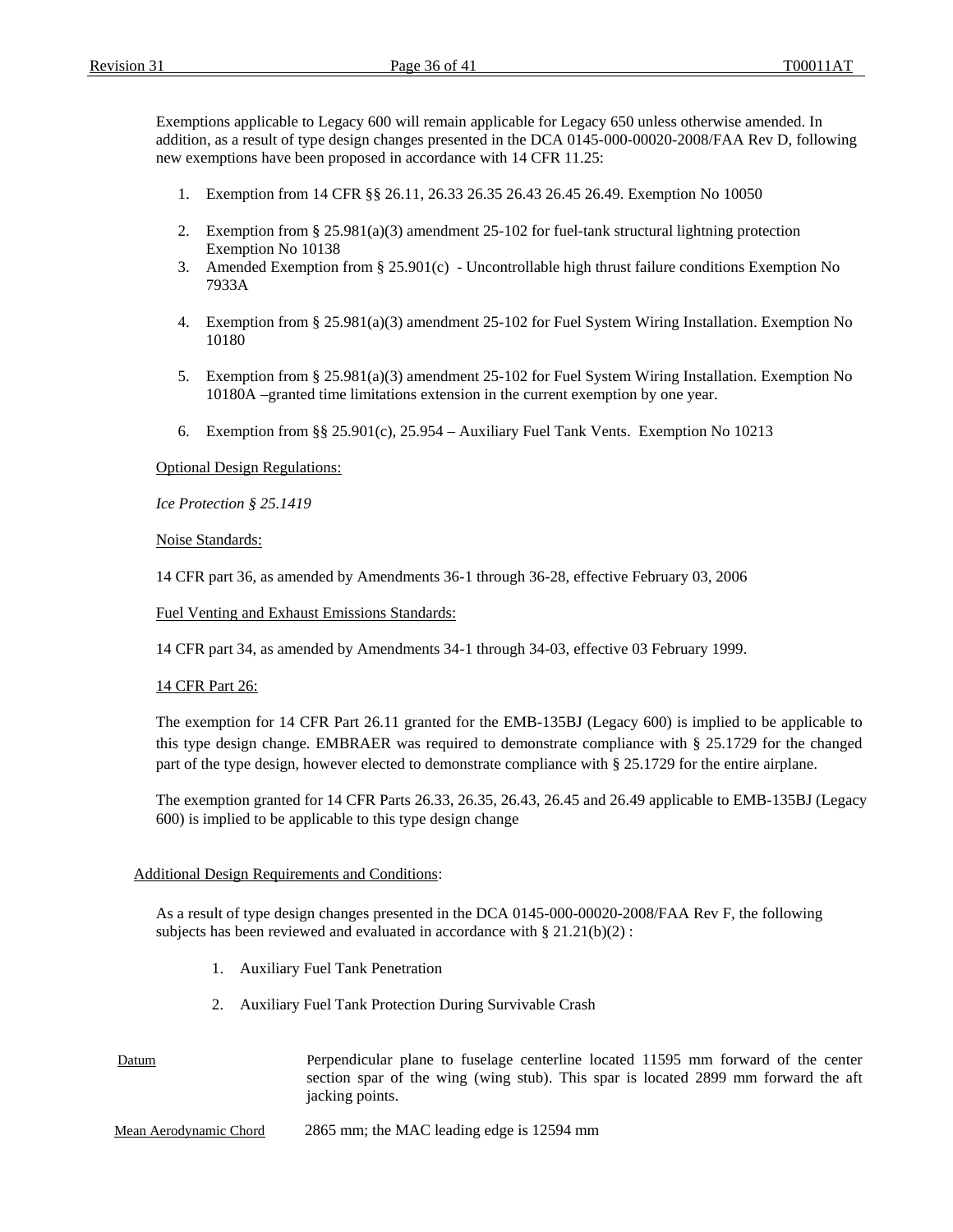| Leveling Means                               | Plumb between the upper part hole and a mark in the lower part of the forward window<br>frame which is located after the emergency exit, 13500 mm of the datum                                                                                                                                                                                                               |  |  |
|----------------------------------------------|------------------------------------------------------------------------------------------------------------------------------------------------------------------------------------------------------------------------------------------------------------------------------------------------------------------------------------------------------------------------------|--|--|
| Minimum Crew                                 | 2 (pilot and copilot)                                                                                                                                                                                                                                                                                                                                                        |  |  |
| Number of Occupants                          | 19 pax maximum                                                                                                                                                                                                                                                                                                                                                               |  |  |
| <b>Oil Capacity</b>                          | 6 liters in each reservoir                                                                                                                                                                                                                                                                                                                                                   |  |  |
| Data Pertinent to <b>EMB-145XR</b> Models    |                                                                                                                                                                                                                                                                                                                                                                              |  |  |
| <b>Certification Basis</b>                   | Model EMB-145XR complies with all FAR 25 requirements noted above for EMB-135ER/LR<br>models. In addition, the EMB-145XR complies with FAR $25.571(e)(1)$ of Amendment 25-96,<br>Amendment 25-98 and the following other regulations:                                                                                                                                        |  |  |
|                                              | Special Condition No 25-207-SC (Docket No. NM225) § 25.1309 Interaction of Systems and<br>Structures.                                                                                                                                                                                                                                                                        |  |  |
|                                              | Exemption No. 7909 (Docket No. FAA-2002-13283): Pressure Fueling System (FAR<br>$25.979(b)(2)$ . (See Note 20)                                                                                                                                                                                                                                                               |  |  |
|                                              | Exemption No. 7908 (Docket No. FAA-2002-12717) Uncontrollable High Engine Thrust or<br>Power (FAR $25.901(c)$ ). (See Note 21)                                                                                                                                                                                                                                               |  |  |
|                                              | Equivalent Level of Safety Findings:<br>-Minor Crash Landing (FARs 25.721(b) and 25.963(d) ELOS Memo No.<br>AT0057IB-T-A-8);<br>-Checked Maneuver Loads (FAR 25.331(c)(2), ELOS Memo No. AT5124AT-T-A-5);<br>Airplane Operation with Air Conditioning Packs Off During Takeoff (FAR 25.831(a),<br>ELOS Memo No. AT5124AT-T-S-3)                                              |  |  |
| Optional<br>Requirements:                    | Optional compliance to the icing requirements of FAR 25.1419 at Amendment 25-72 was<br>demonstrated.<br>Compliance to the ditching requirements of FAR 25.801 has not been demonstrated.<br>The EMB-145XR model is approved with the thrust reversers removed.                                                                                                               |  |  |
|                                              | Part 26 – Continued Airworthiness and Safety Improvements for Transport Category Airplanes:<br>Based on § 21.29(a) for new import TCs, or § 21.101(g) for changes to TCs, applicable<br>provisions of Part 26 are included in the certification basis. For any future Part 26<br>amendments, the holder of this TC must demonstrate compliance with the applicable sections. |  |  |
| Noise standard:                              | FAR 36 - including amendment 36-1 through 36-24 effective August 07, 2002.                                                                                                                                                                                                                                                                                                   |  |  |
| <b>Fuel venting and</b><br>exhaust emission: | FAR 34 - including amendment 34-1 through 34-3 effective February 3, 1999.                                                                                                                                                                                                                                                                                                   |  |  |
| Datum                                        | Is a perpendicular plane to fuselage center line located 535.5 inches forward of the center<br>section spar of the wing (wing stub). This spar is located 114.1 inches forward of the rear<br>jacking points.                                                                                                                                                                |  |  |
| Mean Aerodynamic Chord                       | 112.8 inches. The MAC leading edge is 574.8 inches aft of the datum.                                                                                                                                                                                                                                                                                                         |  |  |
| <b>Leveling Means</b>                        | Plumb between the upper part hole and a mark in the lower part of the forward window<br>frame which is located aft of the emergency exit (reference 610.2 inches).                                                                                                                                                                                                           |  |  |
| Minimum Crew                                 | Two (pilot and copilot) for all types of flight.                                                                                                                                                                                                                                                                                                                             |  |  |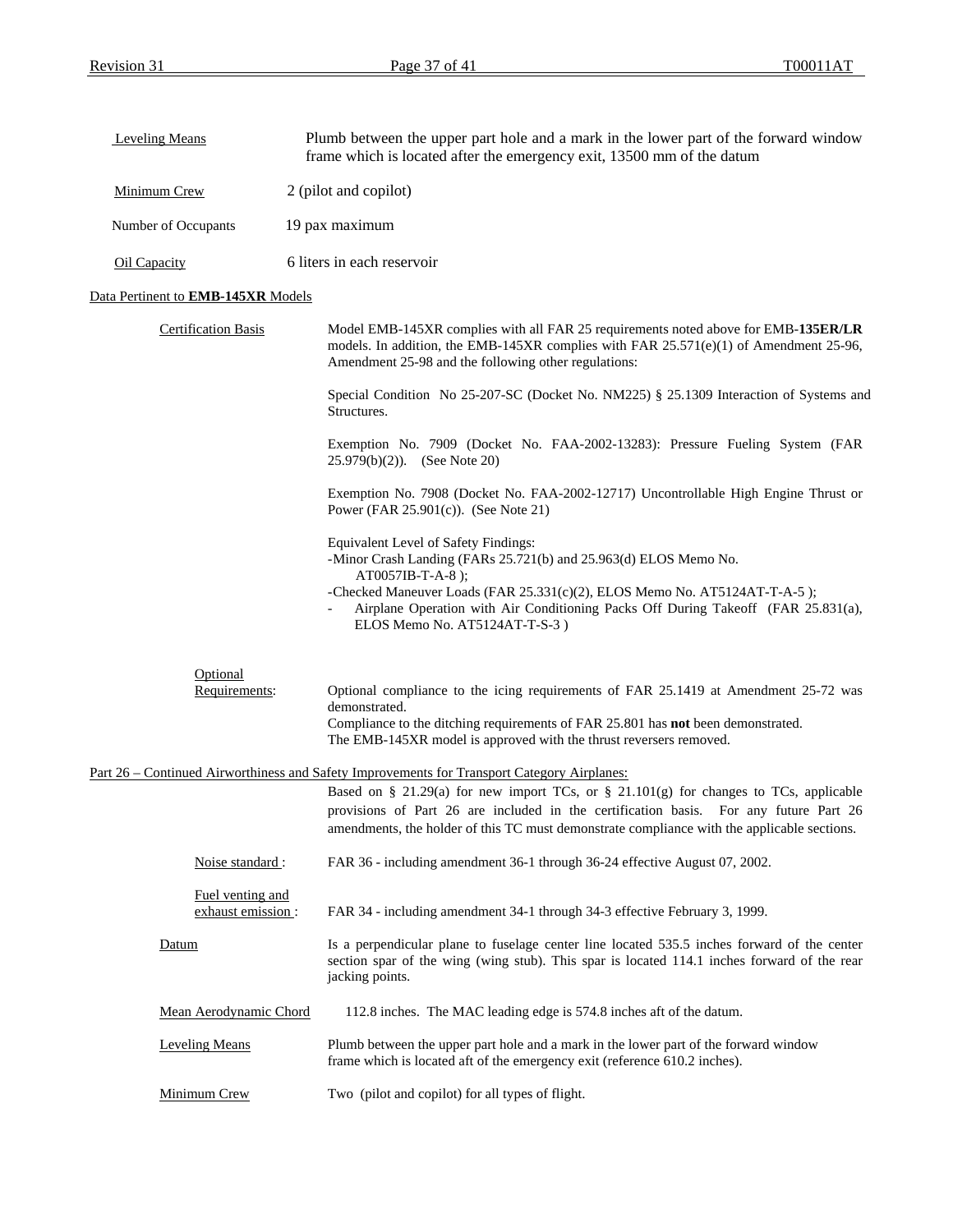| Number of Occupants                                                                                                                                                                                                                                                                                                                                                                                                                                                                           | Maximum 55, including 1 pilot, 1 copilot, 2 attendants (1 required per 14 CFR §121.391), 1<br>observer (check pilot) and 50 passengers. |                                                                                                                                                                                                                                                                                                                                                                                                                                                                |                                                           |  |
|-----------------------------------------------------------------------------------------------------------------------------------------------------------------------------------------------------------------------------------------------------------------------------------------------------------------------------------------------------------------------------------------------------------------------------------------------------------------------------------------------|-----------------------------------------------------------------------------------------------------------------------------------------|----------------------------------------------------------------------------------------------------------------------------------------------------------------------------------------------------------------------------------------------------------------------------------------------------------------------------------------------------------------------------------------------------------------------------------------------------------------|-----------------------------------------------------------|--|
| Oil Capacity                                                                                                                                                                                                                                                                                                                                                                                                                                                                                  | 3,0 gallons in each nacelle at $+879.2$ inches                                                                                          |                                                                                                                                                                                                                                                                                                                                                                                                                                                                |                                                           |  |
| Data Pertinent to All Models (EMB-145() and EMB-135())                                                                                                                                                                                                                                                                                                                                                                                                                                        |                                                                                                                                         |                                                                                                                                                                                                                                                                                                                                                                                                                                                                |                                                           |  |
| <b>Import Requirements</b><br>To be considered eligible for operation in the United States, each aircraft manufactured under<br>this type certificate must be accompanied by a certificate of airworthiness for export or<br>certifying statement endorsed by the exporting foreign civil airworthiness authority which<br>states (in the English language): "This aircraft conforms to its U.S. type design (Type<br>Certificate Number T00011AT) and is in a condition for safe operation." |                                                                                                                                         |                                                                                                                                                                                                                                                                                                                                                                                                                                                                |                                                           |  |
|                                                                                                                                                                                                                                                                                                                                                                                                                                                                                               |                                                                                                                                         | The U.S. airworthiness certification basis for aircraft type certificated under 14 CFR Part 21,<br>section 21.29, exported by country of manufacture is section 21.183(c) or 21.185(c).                                                                                                                                                                                                                                                                        |                                                           |  |
|                                                                                                                                                                                                                                                                                                                                                                                                                                                                                               | section 21.183(d) or 21.185(b).                                                                                                         | The U.S. airworthiness certification basis for aircraft type certificated under section 21.29<br>exported from countries other than the country of manufacture (e.g., third party country) is                                                                                                                                                                                                                                                                  |                                                           |  |
| Service Information                                                                                                                                                                                                                                                                                                                                                                                                                                                                           | considered FAA approved.                                                                                                                | Service bulletins, structural repair manuals, vendor manuals, aircraft flight manuals,<br>and overhaul and maintenance manuals, which contain a statement that the document is CTA<br>approved, are accepted by the FAA and are considered FAA approved. These approvals<br>pertain to the type design only. Changes to type design that are approved by CTA designated<br>engineering representatives via either CTA Form FDH-200-10 or FDH-200-06() are also |                                                           |  |
| Equipment                                                                                                                                                                                                                                                                                                                                                                                                                                                                                     |                                                                                                                                         | The basic required equipment as prescribed in the applicable airworthiness regulations<br>(see Certification Basis) must be installed in the aircraft.                                                                                                                                                                                                                                                                                                         |                                                           |  |
|                                                                                                                                                                                                                                                                                                                                                                                                                                                                                               |                                                                                                                                         | The approved equipment is listed in the Embraer Technical Report 145-MS-370. For the<br>EMB-135BJ, the equipment is listed in Embraer Report 135-MS-705.                                                                                                                                                                                                                                                                                                       |                                                           |  |
| <b>Maximum Operating</b>                                                                                                                                                                                                                                                                                                                                                                                                                                                                      |                                                                                                                                         |                                                                                                                                                                                                                                                                                                                                                                                                                                                                |                                                           |  |
| Altitude                                                                                                                                                                                                                                                                                                                                                                                                                                                                                      |                                                                                                                                         | All Models EMB-145() and EMB-135(), except EMB-135BJ:<br>Model EMB-135BJ S/N 145863 and on (or modified according to SB 145LEG-00-0007):                                                                                                                                                                                                                                                                                                                       | 37,000 ft (11,278 m).<br>41,000 ft $(12,497 \text{ m})$ . |  |
|                                                                                                                                                                                                                                                                                                                                                                                                                                                                                               |                                                                                                                                         | Model EMB-135BJ previous to S/N 145863:                                                                                                                                                                                                                                                                                                                                                                                                                        | 39,000 ft (11,887 m).                                     |  |
| Takeoff and Landing                                                                                                                                                                                                                                                                                                                                                                                                                                                                           | EMB-135BJ:<br>10,000 ft $(3,048 \text{ m})$ .                                                                                           | All Models EMB-145() and EMB-135(), except EMB-135BJ:<br>EMB-145XR modified according to SB 145-31-0042 or equivalent factory modification:                                                                                                                                                                                                                                                                                                                    | 8,000 ft (2,438 m).<br>13,800 ft. (4,206m)                |  |
|                                                                                                                                                                                                                                                                                                                                                                                                                                                                                               | factory modification:                                                                                                                   | EMB-145LR modified according to SB 145-21-0042 and SB 145-32-0093 or equivalent<br>10,000 ft $(3,048 \text{ m})$ .                                                                                                                                                                                                                                                                                                                                             |                                                           |  |
| <b>Control Surfaces</b>                                                                                                                                                                                                                                                                                                                                                                                                                                                                       | Rudder $I:^{(1)}$                                                                                                                       | $15.0^{\circ} \pm 1.0^{\circ}$ left                                                                                                                                                                                                                                                                                                                                                                                                                            |                                                           |  |
| Movement's                                                                                                                                                                                                                                                                                                                                                                                                                                                                                    | Rudder $II:^{(1)(3)}$                                                                                                                   | $15.0^{\circ} \pm 1.0^{\circ}$ right<br>$11.0^{\circ} \pm 1.0^{\circ}$ right<br>$11.0^{\circ} \pm 1.0^{\circ}$ left                                                                                                                                                                                                                                                                                                                                            |                                                           |  |
|                                                                                                                                                                                                                                                                                                                                                                                                                                                                                               | Elevator: $^{(1)}$                                                                                                                      | $27.0^{\circ} \pm 1.0^{\circ}$ up<br>$16.5^{\circ} \pm 1.0^{\circ}$ down for pre-mod EO 145-056355 or SB 145-27-0043                                                                                                                                                                                                                                                                                                                                           |                                                           |  |
|                                                                                                                                                                                                                                                                                                                                                                                                                                                                                               | Ailerons: $^{(1)}$                                                                                                                      | $14.0^{\circ} \pm 1.0^{\circ}$ down for pos-mod EO 145-056355 or SB 145-27-0043<br>$25.0^{\circ} \pm 1.0^{\circ}$ up<br>$15.0^{\circ} \pm 1.0^{\circ}$ down                                                                                                                                                                                                                                                                                                    |                                                           |  |
|                                                                                                                                                                                                                                                                                                                                                                                                                                                                                               | Flap (outboard): $^{(2)}$                                                                                                               | $7.5^{\circ} \pm 1.0^{\circ}$<br>$45.0^{\circ} \pm 1.5^{\circ}$ maximum deflection                                                                                                                                                                                                                                                                                                                                                                             |                                                           |  |
|                                                                                                                                                                                                                                                                                                                                                                                                                                                                                               | Flap (inboard): <sup>(2)</sup>                                                                                                          | $9.18^{\circ} \pm 0.8^{\circ}$                                                                                                                                                                                                                                                                                                                                                                                                                                 |                                                           |  |
|                                                                                                                                                                                                                                                                                                                                                                                                                                                                                               | Stabilizer: <sup>(1)</sup>                                                                                                              | $45.1^{\circ} \pm 1.5^{\circ}$ maximum deflection<br>$0^{\circ} \pm 0.5^{\circ}$ neutral<br>$4.0^{\circ} + 0.5^{\circ}/-0.0^{\circ}$ up                                                                                                                                                                                                                                                                                                                        |                                                           |  |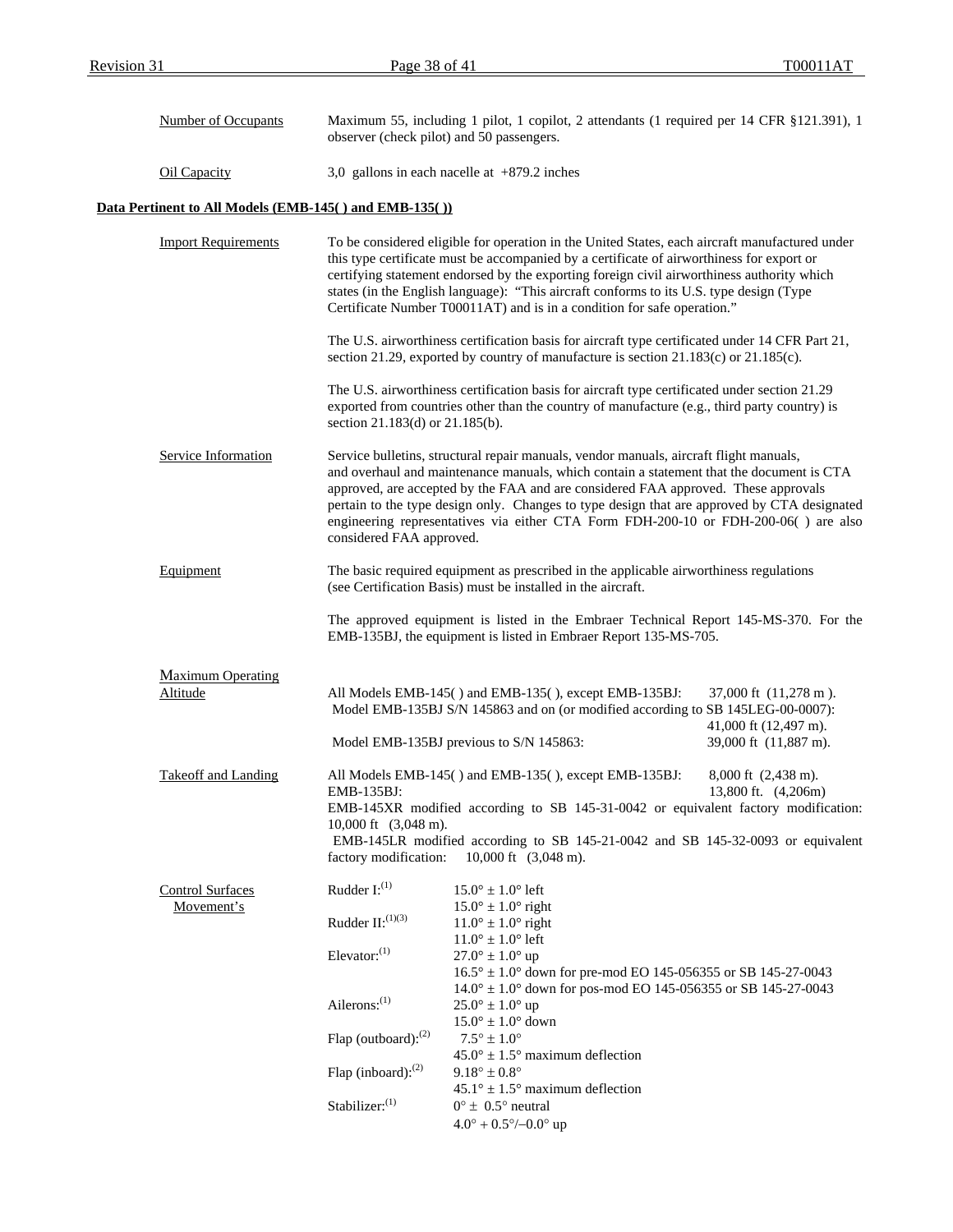|                | Spring tab:(1)(3)                                      | $10.0^{\circ} + 0.5^{\circ} / -0.0^{\circ}$ down<br>9.0 $^{\circ}$ to 10.5 $^{\circ}$ trailing edge up                                                                                                                                                                                                                                                                                                                                                                                                                                                                                                                                                                                      |  |  |
|----------------|--------------------------------------------------------|---------------------------------------------------------------------------------------------------------------------------------------------------------------------------------------------------------------------------------------------------------------------------------------------------------------------------------------------------------------------------------------------------------------------------------------------------------------------------------------------------------------------------------------------------------------------------------------------------------------------------------------------------------------------------------------------|--|--|
|                |                                                        | 12.0° to 13.5° trailing edge down for pre-mod EO 145-099134 or SB<br>145-27-0110                                                                                                                                                                                                                                                                                                                                                                                                                                                                                                                                                                                                            |  |  |
|                |                                                        | 5.5° to 6.5° trailing edge down for pos-mod EO 145-099134 or SB<br>145-27-0110                                                                                                                                                                                                                                                                                                                                                                                                                                                                                                                                                                                                              |  |  |
|                | Servo tab: $^{(1)(3)}$                                 | $8.5^{\circ} \pm 0.5^{\circ}$ up for pre-mod EO 145-056355 or SB 145-27-0043<br>$7.2^{\circ} \pm 0.5^{\circ}$ up for pos-mod EO 145-056355 or SB 145-27-0043<br>$13.0^{\circ} \pm 0.5^{\circ}$ down                                                                                                                                                                                                                                                                                                                                                                                                                                                                                         |  |  |
|                | Spoiler (inboard): <sup>(1)</sup> 52.0° $\pm$ 2.0°     |                                                                                                                                                                                                                                                                                                                                                                                                                                                                                                                                                                                                                                                                                             |  |  |
|                | Spoiler (outboard): <sup>(1)</sup> 30.0° $\pm$ 2.0°    | (1) Deflections measured normal plane to hinge lines;                                                                                                                                                                                                                                                                                                                                                                                                                                                                                                                                                                                                                                       |  |  |
|                |                                                        | (2) Deflections measured parallel to the fuselage center line and normal to                                                                                                                                                                                                                                                                                                                                                                                                                                                                                                                                                                                                                 |  |  |
|                | wing reference plane,                                  | (3) Deflections measured are relative to the main control surface.                                                                                                                                                                                                                                                                                                                                                                                                                                                                                                                                                                                                                          |  |  |
| NOTE 1.        | and unusable fuel.                                     | Current weight and balance report (WB-135/1562 for the EMB-135BJ and WB-145/1161 for all other<br>EMB-145() and EMB-135() models) including list of equipment included in certificated empty weight and<br>loading instructions, and CTA approved U.S. Airplane Flight Manual must be provided for each aircraft at<br>the time of original certification. The AFM may consist of either 1 or 2 volumes. The certificated basic<br>empty weight and corresponding center of gravity location must include the total engine oil, hydraulic fluid                                                                                                                                             |  |  |
|                | 135BJ model, the PN is AFM-135/1540.                   | For all the EMB-145 () models and for EMB-135ER/LR models, the PN for the U.S. Airplane Flight<br>Manual is AFM- 145/1153. For the EMB-135KE/KL models, the PN is AFM-140/1330. For the EMB-                                                                                                                                                                                                                                                                                                                                                                                                                                                                                                |  |  |
| <u>NOTE 2.</u> |                                                        | All placards required in either the FAA-Approved Airplane Flight Manual, the applicable operating rules<br>or the certification basis must be installed in the airplane.                                                                                                                                                                                                                                                                                                                                                                                                                                                                                                                    |  |  |
| NOTE 3.        | Program," document MPG-1483.                           | Except for the EMB-135BJ, all the life limitations are provided in the item A 2.2 of "Appendix 2",<br>"Airworthiness Limitation Requirements" of the document MRB-145/1150. Life Limitations for the EMB-<br>135BJ are provided in section A2.2 of "Appendix 2" of the " Manufacturers Recommended Inspection                                                                                                                                                                                                                                                                                                                                                                               |  |  |
| NOTE 4.        | 145/1150.                                              | For all models except the EMB-135BJ, the Certification Maintenance Requirements are listed in section<br>A1.2 of "Appendix 1", of the document MRB no. 145/1150. For all models except the EMB-135BJ, the<br>Systems and Structural Airworthiness Limitation are listed in A2.2 of "Appendix 2" of document MRB no.<br>The EMB-135BJ Certification Maintenance Requirements are listed in section A1.2 of<br>"Appendix 1" of the "Manufacturers Recommended Inspection Program," document MPG-1483. The<br>EMB-135-BJ Systems and Structural Airworthiness Limitations are listed in section A2.2 of Appendix 2 of<br>the "Manufacturers Recommended Inspection Program" document MPG-1483. |  |  |
|                | documents shall be in force.                           | Embraer Report No. 145-MS-015 for EMB-145 and EMB-135 series, and Report 135-MS-715 for the<br>EMB-135BJ, approved by CTA, contain the Certification Maintenance Requirements (CMR's), retirement<br>times for safe-life parts and the required thresholds for certain structural items. CMR's for the engine are<br>listed in the engine Type Certificate Data Sheet. The more restrictive requirement from these two                                                                                                                                                                                                                                                                      |  |  |
| NOTE 5.        | Deleted. (Previous information is included in Note 4.) |                                                                                                                                                                                                                                                                                                                                                                                                                                                                                                                                                                                                                                                                                             |  |  |
| <u>NOTE 6.</u> |                                                        | Deleted. (Previous information is included under "Optional Requirements" for each aircraft model.)                                                                                                                                                                                                                                                                                                                                                                                                                                                                                                                                                                                          |  |  |
| <u>NOTE 7.</u> | Deleted.                                               |                                                                                                                                                                                                                                                                                                                                                                                                                                                                                                                                                                                                                                                                                             |  |  |
| NOTE 8.        | The systems containing User Modifiable Software are:   | - IC-600 User modifiable Check List and<br>- FMS User Modifiable Jeppesen Data Plan Flight Plans.<br>Modifications by the airplane operator must be submitted for FAA Approval.                                                                                                                                                                                                                                                                                                                                                                                                                                                                                                             |  |  |
| NOTE 9.        | Standby altimeter must be marked in inches/Hg.         |                                                                                                                                                                                                                                                                                                                                                                                                                                                                                                                                                                                                                                                                                             |  |  |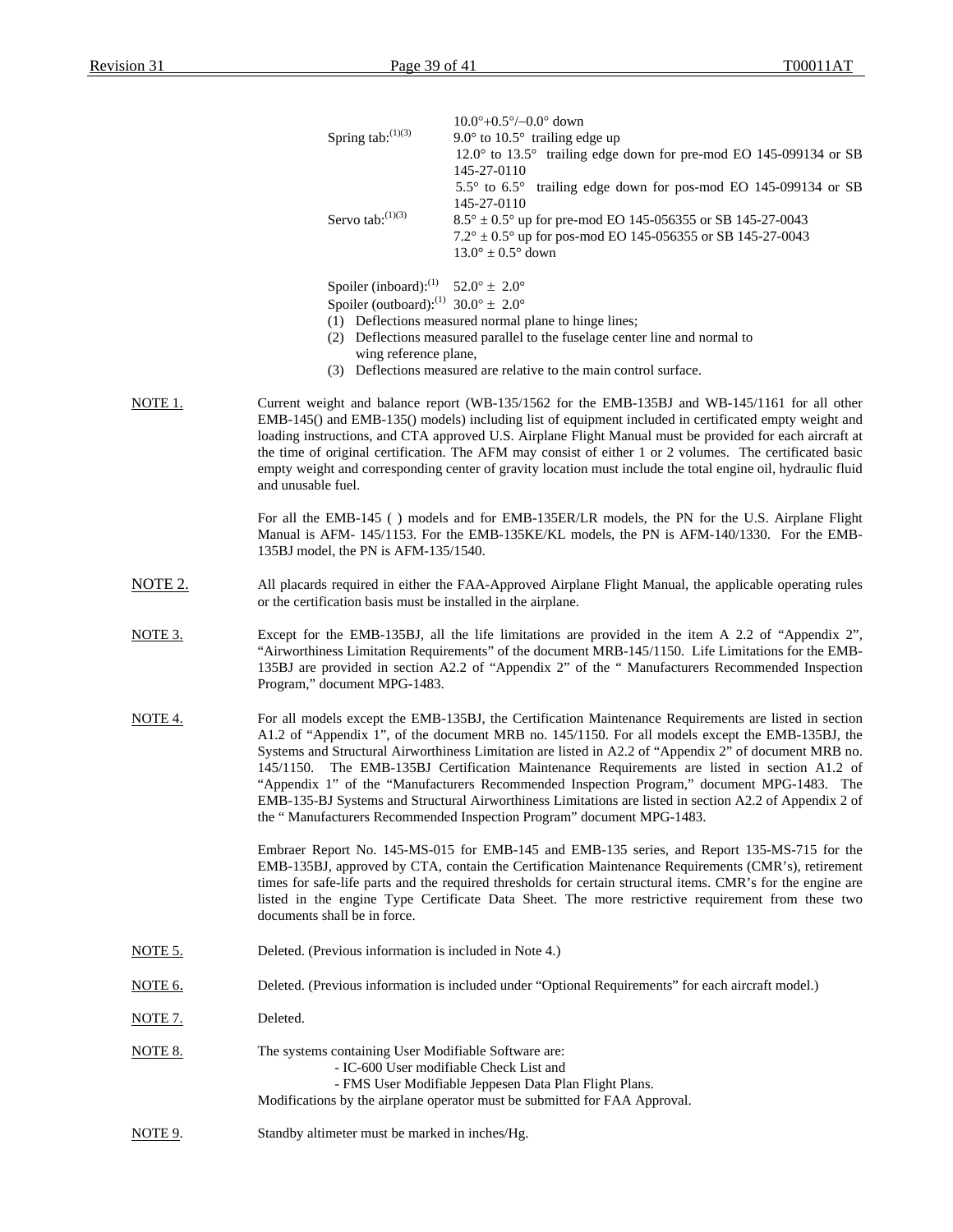| <b>NOTE 10.</b> | Preflight Checks - The ice protection system tests referenced in the Normal Procedures section of AFM-<br>145/1153, AFM-140/1330 and AFM-135/1540 must be performed on the ground, daily, when flight into<br>known or forecast icing is anticipated. This test interval may not be extended without approval of the<br>aircraft certification office.                                                                                                                                                                                                                                                                                                                                                                                                                                                                                                                                       |
|-----------------|----------------------------------------------------------------------------------------------------------------------------------------------------------------------------------------------------------------------------------------------------------------------------------------------------------------------------------------------------------------------------------------------------------------------------------------------------------------------------------------------------------------------------------------------------------------------------------------------------------------------------------------------------------------------------------------------------------------------------------------------------------------------------------------------------------------------------------------------------------------------------------------------|
| NOTE 11.        | Engine and FADEC combinations installed on the EMB-145 and EMB-135 series airplanes are found in<br>the FAA or ANAC approved technical documentation, which may include but is not limited to Embraer<br>service bulletins. The FAA, or ANAC may approve different combinations. No intermixing of FADECS<br>is permitted.                                                                                                                                                                                                                                                                                                                                                                                                                                                                                                                                                                   |
| <b>NOTE</b> 12. | Intermix of engine models AE 3007A and AE 3007A1/1 is permissible in the Model EMB-145ER and<br>EMB-145EP per Embraer Service Bulletin 145-71-0006, issued December 18, 1998, or later CTA<br>approved revision. Intermix operation requires installation of part number 23068689(*) (software version<br>VI.6A) in all four FADEC positions or of part number 23071903(*) (software version VI.7) in all four<br>FADEC positions.                                                                                                                                                                                                                                                                                                                                                                                                                                                           |
| <b>NOTE 13.</b> | (a) The airplanes EMB-145ER serial numbers 145044 and 145046 may be converted to the model EMB-<br>145MR if Embraer Service Bulletin No. 145-00-0002 is incorporated.                                                                                                                                                                                                                                                                                                                                                                                                                                                                                                                                                                                                                                                                                                                        |
|                 | (b) The airplanes EMB-145MR serial numbers 145044 and 145046 may be converted to the model EMB-<br>145LR if Embraer Service Bulletin No. 145-28-007 is incorporated.                                                                                                                                                                                                                                                                                                                                                                                                                                                                                                                                                                                                                                                                                                                         |
| <b>NOTE 14.</b> | The Models EMB-145xx and EMB-135xx are often referred to in Embraer marketing literature as the<br>"ERJ-145xx", "RJ145xx", "ERJ-135xx" or "RJ135xx", with the appropriate model (LR, MR, ER, etc.)<br>substituted for the "xx". The Model EMB-135KE is often referred to in Embraer marketing literature as<br>the "EMB-140ER", "ERJ-140ER," or "RJ-140ER". The Model EMB-135KL is often referred to in<br>Embraer marketing literature as the "EMB-140LR", "ERJ-140LR," or "RJ-140LR". The model EMB-<br>135BJ is often referred to in Embraer marketing literature as "Legacy". These names are strictly marketing<br>designations, and are not part of the official model designations.                                                                                                                                                                                                   |
| NOTE 15.        | The Airplanes EMB-145MR, EMB-145ER, EMB-145EP, EMB-145MP and EMB-145LR models may be<br>factory incorporated with Flaps 18° (Takeoff) approval with AE3007A1P Engines installed. They may<br>also be converted to Flaps 18° (Takeoff) approval when AE3007A1P engines are installed by<br>accomplishing Embraer Service Bulletins 145-27-0042, 145-71-0010 and 145-73-0007.                                                                                                                                                                                                                                                                                                                                                                                                                                                                                                                  |
|                 | The Airplanes EMB-135ER and EMB-135LR models may be factory incorporated with Flaps 18° (Takeoff)<br>approval, or may be converted to Flaps 18° (Takeoff) approval by accomplishing Embraer Service Bulletin<br>145-27-0042.                                                                                                                                                                                                                                                                                                                                                                                                                                                                                                                                                                                                                                                                 |
| <b>NOTE 16.</b> | The Engine Data Plates identifying the Engines models installed on the Aircraft models, which are the<br>subject of this Type Certificate Data Sheet, may have either the name "Allison Engine Company" or "Rolls<br>Royce Corporation" on them. This is a name change only, and does not affect the configuration or<br>certification status of the engines identified in Type Certificate Data Sheet TE6CH.                                                                                                                                                                                                                                                                                                                                                                                                                                                                                |
| <b>NOTE 17.</b> | Airworthiness Directives (ADs) with effective dates prior to July 26, 2001, with applicability to Embraer<br>Model "EMB-135 series" were incorporated into the production of the models EMB-135KE and EMB-<br>135KL. Airworthiness Directives (ADs) with effective dates prior to August 23, 2002, with applicability to<br>Embraer Model "EMB-135 series" were incorporated into the production of the model EMB-135BJ.<br>Airworthiness Directives (ADs) with effective dates prior to October 22, 2002, with applicability to<br>Embraer Model "EMB-145 series" were incorporated into the production of the model EMB-145XR. The<br>document "Statement of Airworthiness Directives Status", issued by Embraer Quality Assurance for each<br>new aircraft, provides a complete listing of all AD modifications that were incorporated at the Embraer<br>factory prior to first delivery. |
| NOTE 18.        | The seat installation limitations are defined and approved in the Embraer technical report 135-SA-770 for<br>each EMB-135BJ airplane. The interior configuration is defined and approved in the Embraer technical<br>report 135-IR-708 for each EMB-135BJ airplane. For the S/N 145686 and on, the reports 135-SA-1270 and<br>135-IR-1208 define the seat installation limitations and the interior configuration respectively.                                                                                                                                                                                                                                                                                                                                                                                                                                                              |
| NOTE 19.        | Exemption No. 7811 for side-facing divans is applicable to private use airplanes and does not have a time<br>limitation. Exemption No. 7878 for side-facing divans is applicable to airplanes, which may be operated                                                                                                                                                                                                                                                                                                                                                                                                                                                                                                                                                                                                                                                                         |